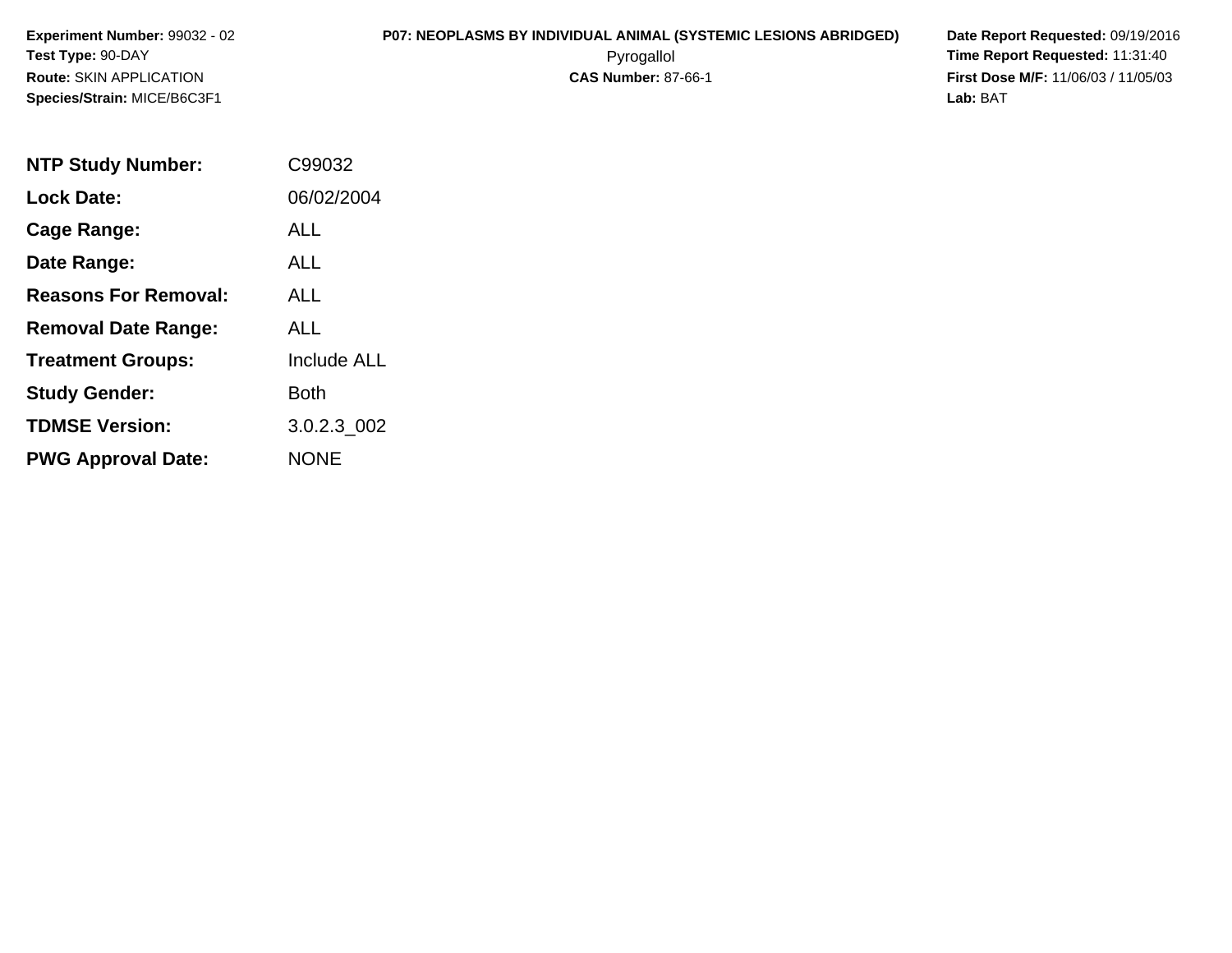# **P07: NEOPLASMS BY INDIVIDUAL ANIMAL (SYSTEMIC LESIONS ABRIDGED) Date Report Requested:** 09/19/2016 Pyrogallol **Time Report Requested:** 11:31:40

| <b>B6C3F1 MICE MALE</b>                                                         | DAY ON TEST                                                                     | $\pmb{0}$<br>0<br>$\boldsymbol{9}$<br>3                      | $\begin{smallmatrix} 0\\0 \end{smallmatrix}$<br>$\frac{9}{3}$               | $\mathsf 0$<br>$\mathbf 0$<br>9<br>$\mathbf{3}$               | $\mathbf 0$<br>$\mathbf 0$<br>$9\,$<br>$\mathbf{3}$           | $\pmb{0}$<br>$\mathbf 0$<br>$\boldsymbol{9}$<br>3 | $\pmb{0}$<br>$\mathbf 0$<br>$9\,$<br>$\mathbf{3}$              | $\pmb{0}$<br>$\mathbf 0$<br>$\boldsymbol{9}$<br>$\sqrt{3}$           | $\mathsf 0$<br>$\mathbf 0$<br>$\boldsymbol{9}$<br>$\mathbf{3}$ | $\mathbf 0$<br>0<br>$\boldsymbol{9}$<br>$\mathbf{3}$ | $\mathbf 0$<br>$\mathbf 0$<br>9<br>$\sqrt{3}$                            |                                                                                               |          |
|---------------------------------------------------------------------------------|---------------------------------------------------------------------------------|--------------------------------------------------------------|-----------------------------------------------------------------------------|---------------------------------------------------------------|---------------------------------------------------------------|---------------------------------------------------|----------------------------------------------------------------|----------------------------------------------------------------------|----------------------------------------------------------------|------------------------------------------------------|--------------------------------------------------------------------------|-----------------------------------------------------------------------------------------------|----------|
| 0 MG/KG                                                                         | <b>ANIMAL ID</b>                                                                | $\pmb{0}$<br>$\mathbf 0$<br>$\mathsf 0$<br>0<br>$\mathbf{1}$ | $\pmb{0}$<br>$\overline{0}$<br>$\begin{smallmatrix} 0\\2 \end{smallmatrix}$ | $\Omega$<br>$\mathbf 0$<br>$\mathbf 0$<br>0<br>$\mathfrak{S}$ | $\Omega$<br>$\mathbf 0$<br>$\mathbf 0$<br>0<br>$\overline{4}$ | $\mathbf 0$<br>0<br>$\mathsf 0$<br>$\pmb{0}$<br>5 | $\pmb{0}$<br>$\mathbf 0$<br>$\mathbf 0$<br>0<br>$6\phantom{a}$ | $\mathbf 0$<br>$\pmb{0}$<br>$\pmb{0}$<br>$\pmb{0}$<br>$\overline{7}$ | $\mathbf 0$<br>$\mathbf 0$<br>$\mathbf 0$<br>0<br>8            | $\mathbf 0$<br>$\mathbf 0$<br>$\mathbf 0$<br>0<br>9  | $\mathbf 0$<br>$\mathbf 0$<br>$\mathbf 0$<br>$\mathbf{1}$<br>$\mathbf 0$ |                                                                                               | * TOTALS |
| <b>ALIMENTARY SYSTEM</b>                                                        |                                                                                 |                                                              |                                                                             |                                                               |                                                               |                                                   |                                                                |                                                                      |                                                                |                                                      |                                                                          |                                                                                               |          |
| Esophagus                                                                       |                                                                                 |                                                              |                                                                             |                                                               |                                                               |                                                   |                                                                |                                                                      |                                                                |                                                      | $\ddot{}$                                                                |                                                                                               | 10       |
| Gallbladder                                                                     |                                                                                 |                                                              |                                                                             |                                                               |                                                               |                                                   |                                                                |                                                                      |                                                                |                                                      | $\ddot{}$                                                                |                                                                                               | 10       |
| Intestine Large, Cecum                                                          |                                                                                 |                                                              |                                                                             |                                                               |                                                               |                                                   |                                                                |                                                                      |                                                                |                                                      | $+$                                                                      |                                                                                               | 10       |
| Intestine Large, Colon                                                          |                                                                                 | $\pm$                                                        |                                                                             |                                                               |                                                               |                                                   |                                                                |                                                                      |                                                                | ÷                                                    | $+$                                                                      |                                                                                               | 10       |
| Intestine Large, Rectum                                                         |                                                                                 |                                                              |                                                                             |                                                               |                                                               |                                                   |                                                                |                                                                      |                                                                |                                                      | $\ddot{}$                                                                |                                                                                               | 10       |
| Intestine Small, Duodenum                                                       |                                                                                 |                                                              |                                                                             |                                                               |                                                               |                                                   |                                                                |                                                                      |                                                                |                                                      | $\overline{+}$                                                           |                                                                                               | 10       |
| Intestine Small, Ileum                                                          |                                                                                 |                                                              |                                                                             |                                                               |                                                               |                                                   |                                                                |                                                                      |                                                                |                                                      | $+$                                                                      |                                                                                               | 10       |
| Intestine Small, Jejunum                                                        |                                                                                 |                                                              |                                                                             |                                                               |                                                               |                                                   |                                                                |                                                                      |                                                                |                                                      | $\ddot{}$                                                                |                                                                                               | 10       |
| Liver                                                                           |                                                                                 |                                                              |                                                                             |                                                               |                                                               |                                                   |                                                                |                                                                      |                                                                |                                                      | $\ddot{}$                                                                |                                                                                               | 10       |
| Pancreas                                                                        |                                                                                 | $+$                                                          |                                                                             |                                                               |                                                               |                                                   |                                                                |                                                                      |                                                                | $\ddot{}$                                            | $+$                                                                      |                                                                                               | 10       |
| Salivary Glands                                                                 |                                                                                 |                                                              |                                                                             |                                                               |                                                               |                                                   |                                                                |                                                                      |                                                                |                                                      | $+$                                                                      |                                                                                               | 10       |
| Stomach, Forestomach                                                            |                                                                                 |                                                              |                                                                             |                                                               |                                                               |                                                   |                                                                |                                                                      |                                                                |                                                      |                                                                          |                                                                                               | 10       |
| Stomach, Glandular                                                              |                                                                                 | $\pm$                                                        |                                                                             |                                                               |                                                               |                                                   |                                                                |                                                                      |                                                                |                                                      | $+$                                                                      |                                                                                               | 10       |
| <b>CARDIOVASCULAR SYSTEM</b>                                                    |                                                                                 |                                                              |                                                                             |                                                               |                                                               |                                                   |                                                                |                                                                      |                                                                |                                                      |                                                                          |                                                                                               |          |
| <b>Blood Vessel</b>                                                             |                                                                                 | $+$                                                          |                                                                             | $\div$                                                        |                                                               | $\div$                                            | $\ddot{}$                                                      | $\ddot{}$                                                            |                                                                | $\pm$                                                | $+$                                                                      |                                                                                               | 10       |
| +  Tissue examined microscopically<br>X Lesion present<br>I Insufficient tissue | *  Total animals with tissue examined microscopically; Total animals with tumor |                                                              |                                                                             |                                                               |                                                               |                                                   |                                                                |                                                                      |                                                                |                                                      |                                                                          | M  Missing tissue<br>A  Autolysis precludes evaluation<br>BLANK  Not examined microscopically |          |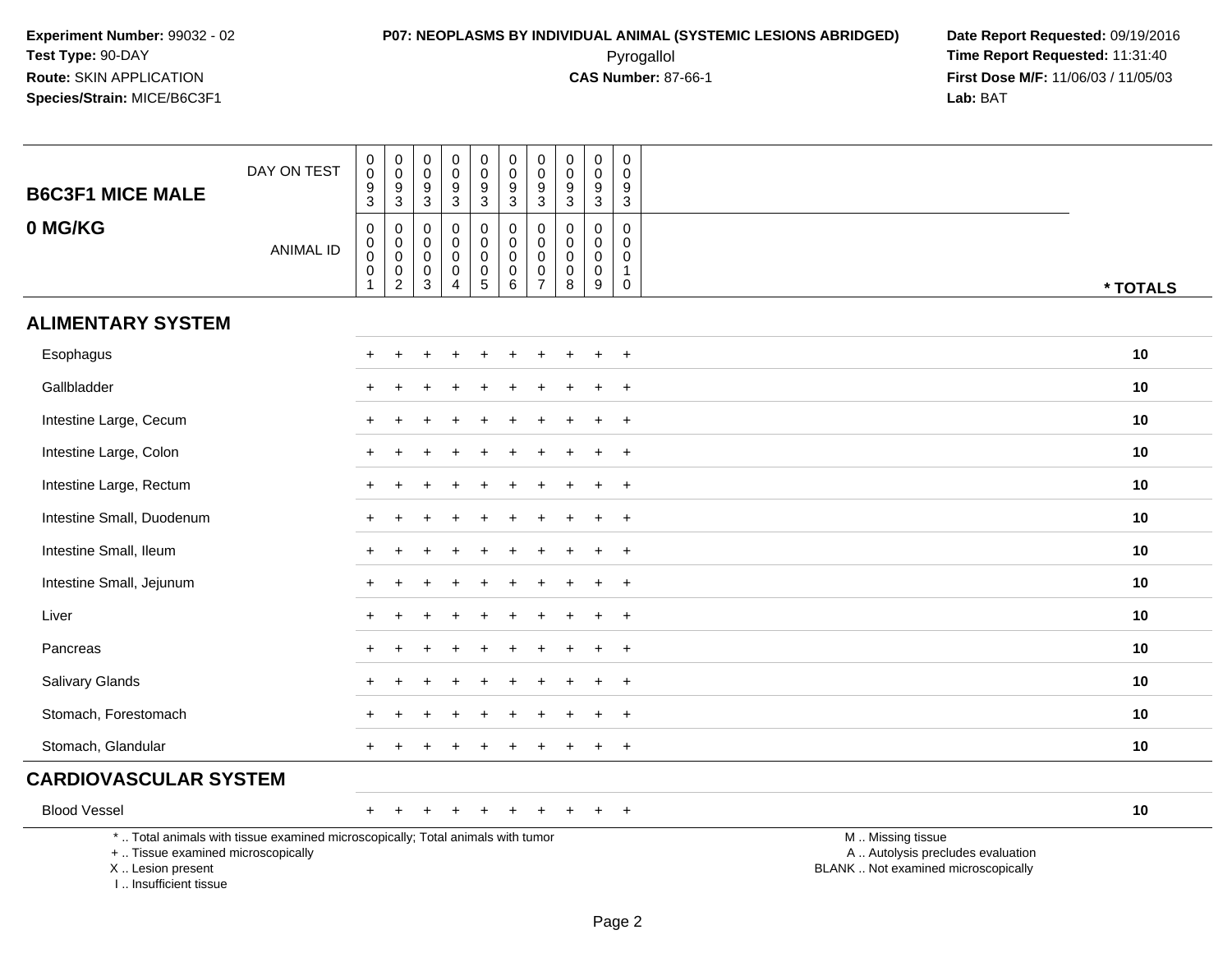### **P07: NEOPLASMS BY INDIVIDUAL ANIMAL (SYSTEMIC LESIONS ABRIDGED) Date Report Requested:** 09/19/2016 Pyrogallol **Time Report Requested:** 11:31:40

**First Dose M/F:** 11/06/03 / 11/05/03<br>**Lab:** BAT **Lab:** BAT

| <b>B6C3F1 MICE MALE</b> | DAY ON TEST | $_{0}^{0}$<br>9<br>3               | $_{\rm 0}^{\rm 0}$<br>$\frac{9}{3}$                                | $_{\rm 0}^{\rm 0}$<br>9<br>3                                    | $\begin{smallmatrix} 0\\0 \end{smallmatrix}$<br>$\frac{9}{3}$        | $\begin{smallmatrix}0\0\0\9\end{smallmatrix}$<br>3              | 0<br>$\pmb{0}$<br>9<br>3                          | $\pmb{0}$<br>$\pmb{0}$<br>9<br>3 | $\begin{smallmatrix} 0\\0 \end{smallmatrix}$<br>$\boldsymbol{9}$<br>3 | $\begin{smallmatrix} 0\\0 \end{smallmatrix}$<br>$\frac{9}{3}$ | 0<br>$\mathbf 0$<br>9<br>3 |          |
|-------------------------|-------------|------------------------------------|--------------------------------------------------------------------|-----------------------------------------------------------------|----------------------------------------------------------------------|-----------------------------------------------------------------|---------------------------------------------------|----------------------------------|-----------------------------------------------------------------------|---------------------------------------------------------------|----------------------------|----------|
| 0 MG/KG                 | ANIMAL ID   | 0<br>$\pmb{0}$<br>$\mathbf 0$<br>0 | $\begin{matrix}0\\0\\0\end{matrix}$<br>$\pmb{0}$<br>$\overline{c}$ | $\begin{smallmatrix}0\\0\\0\end{smallmatrix}$<br>$_{3}^{\rm 0}$ | $\begin{smallmatrix} 0\\0\\0\\0 \end{smallmatrix}$<br>$\pmb{0}$<br>4 | $\begin{smallmatrix}0\0\0\0\end{smallmatrix}$<br>$\pmb{0}$<br>5 | 0<br>$\pmb{0}$<br>$\mathbf 0$<br>$\mathbf 0$<br>6 | $\boldsymbol{0}$<br>0            | 0<br>$\mathbf 0$<br>$\mathbf 0$<br>$\mathsf 0$<br>8                   | 0<br>$\pmb{0}$<br>$\pmb{0}$<br>$\pmb{0}$<br>9                 | 0<br>0<br>0<br>0           | * TOTALS |
| Heart                   |             | $+$                                | $+$                                                                | $\ddot{}$                                                       | $+$                                                                  | $+$                                                             | $+$                                               | $+$                              | $+$                                                                   | $+$                                                           | $+$                        | 10       |
| <b>ENDOCRINE SYSTEM</b> |             |                                    |                                                                    |                                                                 |                                                                      |                                                                 |                                                   |                                  |                                                                       |                                                               |                            |          |
| <b>Adrenal Cortex</b>   |             |                                    |                                                                    | $\div$                                                          | $\ddot{}$                                                            | $\pm$                                                           |                                                   | $+$                              | $\pm$                                                                 | $+$                                                           | $+$                        | 10       |
| Adrenal Medulla         |             | $+$                                |                                                                    | $\div$                                                          | $\ddot{}$                                                            | $+$                                                             | $+$                                               | $+$                              | $+$                                                                   | $+$                                                           | $+$                        | 10       |
| Islets, Pancreatic      |             |                                    |                                                                    | ÷                                                               | $\div$                                                               | $+$                                                             | $+$                                               | $+$                              | $+$                                                                   | $+$                                                           | $+$                        | 10       |
| Parathyroid Gland       |             | M                                  | $+$                                                                | $+$                                                             | M                                                                    | M                                                               | M                                                 | $+$                              | $+$                                                                   | $M +$                                                         |                            | 5        |
| <b>Pituitary Gland</b>  |             |                                    |                                                                    |                                                                 | $\pm$                                                                | $+$                                                             |                                                   |                                  | $+$                                                                   | $+$                                                           | $+$                        | 10       |
| <b>Thyroid Gland</b>    |             | $+$                                |                                                                    |                                                                 | $\div$                                                               |                                                                 |                                                   |                                  | $\pm$                                                                 | $\pm$                                                         | $+$                        | 10       |

### **GENERAL BODY SYSTEM**

NONE

#### **GENITAL SYSTEM**

| Epididymis             |  | + + + + + + + + + + |  |  |  |  | 10 |
|------------------------|--|---------------------|--|--|--|--|----|
| <b>Preputial Gland</b> |  | + + + + + + + + + + |  |  |  |  | 10 |
| Prostate               |  | + + + + + + + + + + |  |  |  |  | 10 |
| <b>Seminal Vesicle</b> |  | + + + + + + + + + + |  |  |  |  | 10 |
| <b>Testes</b>          |  | + + + + + + + + + + |  |  |  |  | 10 |
|                        |  |                     |  |  |  |  |    |

\* .. Total animals with tissue examined microscopically; Total animals with tumor

+ .. Tissue examined microscopically

X .. Lesion present

I .. Insufficient tissue

M .. Missing tissue

y the contract of the contract of the contract of the contract of the contract of the contract of the contract of  $A$ . Autolysis precludes evaluation

Lesion present BLANK .. Not examined microscopically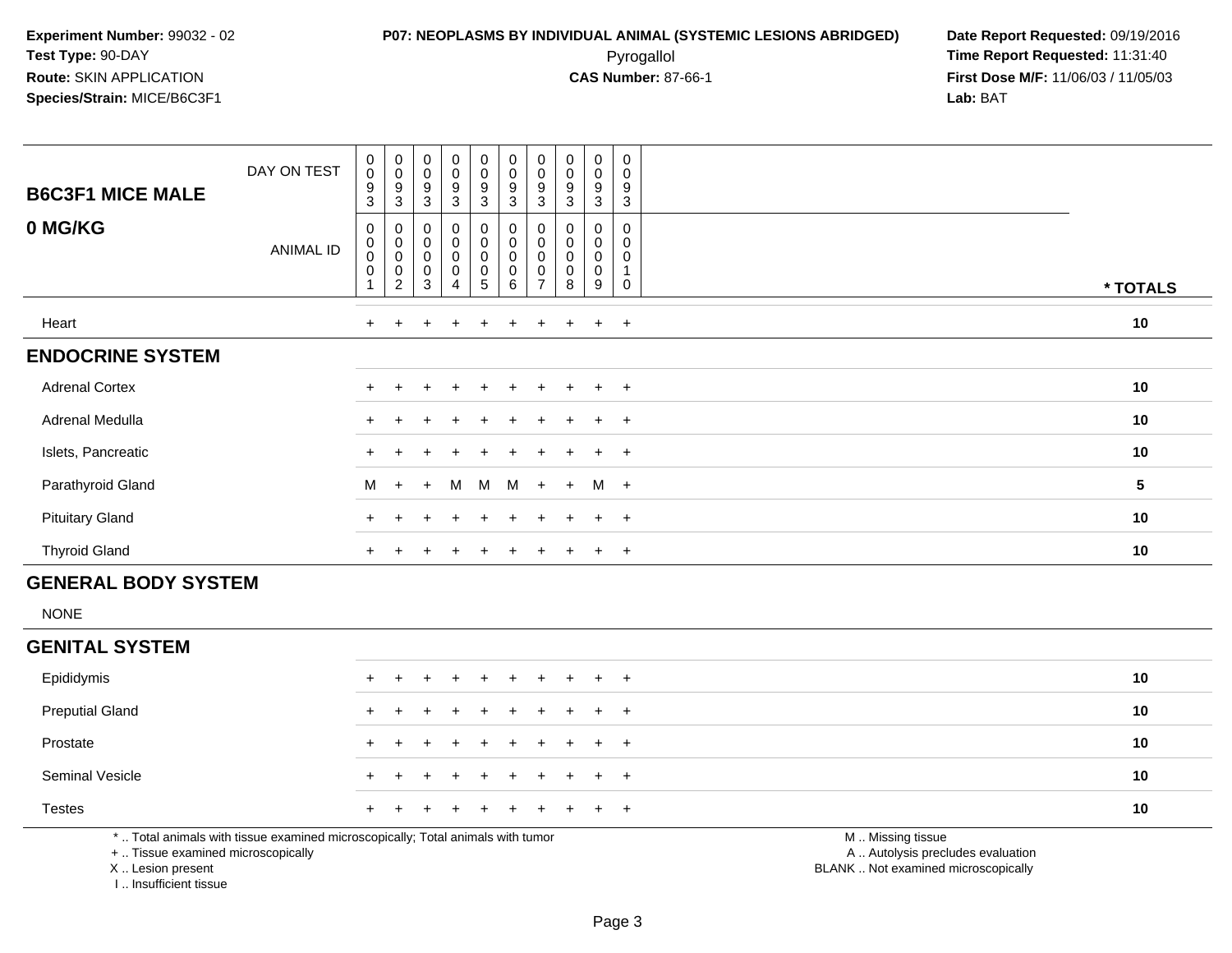# **P07: NEOPLASMS BY INDIVIDUAL ANIMAL (SYSTEMIC LESIONS ABRIDGED) Date Report Requested:** 09/19/2016 Pyrogallol **Time Report Requested:** 11:31:40

| <b>B6C3F1 MICE MALE</b>                                                          | DAY ON TEST                                                                     | $\pmb{0}$<br>$\mathsf{O}\xspace$<br>9<br>3                           | $\pmb{0}$<br>$\overline{0}$<br>$\frac{9}{3}$                     | $\mathbf 0$<br>$\mathbf 0$<br>$\boldsymbol{9}$<br>$\mathbf{3}$              | $\pmb{0}$<br>$\pmb{0}$<br>$\boldsymbol{9}$<br>$\mathbf{3}$            | $\pmb{0}$<br>$\pmb{0}$<br>$\boldsymbol{9}$<br>$\mathbf{3}$                     | $\pmb{0}$<br>$\ddot{\mathbf{0}}$<br>$\boldsymbol{9}$<br>$\mathbf{3}$ | $\mathbf 0$<br>$\mathbf 0$<br>9<br>3                        | $\pmb{0}$<br>$\pmb{0}$<br>$\boldsymbol{9}$<br>3 | $\pmb{0}$<br>$\pmb{0}$<br>$\boldsymbol{9}$<br>$\mathbf{3}$  | $\pmb{0}$<br>$\Omega$<br>$\boldsymbol{9}$<br>$\mathbf{3}$        |                                                                                               |             |
|----------------------------------------------------------------------------------|---------------------------------------------------------------------------------|----------------------------------------------------------------------|------------------------------------------------------------------|-----------------------------------------------------------------------------|-----------------------------------------------------------------------|--------------------------------------------------------------------------------|----------------------------------------------------------------------|-------------------------------------------------------------|-------------------------------------------------|-------------------------------------------------------------|------------------------------------------------------------------|-----------------------------------------------------------------------------------------------|-------------|
| 0 MG/KG                                                                          | <b>ANIMAL ID</b>                                                                | $\mathbf 0$<br>0<br>$\bar{0}$<br>$\mathsf{O}\xspace$<br>$\mathbf{1}$ | $\mathbf 0$<br>$\pmb{0}$<br>$\overline{0}$<br>$^{\rm 0}_{\rm 2}$ | $\mathbf 0$<br>$\boldsymbol{0}$<br>$\mathbf 0$<br>$\pmb{0}$<br>$\mathbf{3}$ | $\mathbf 0$<br>$\Omega$<br>$\mathbf 0$<br>$\pmb{0}$<br>$\overline{4}$ | 0<br>$\mathsf{O}\xspace$<br>$\pmb{0}$<br>$\begin{array}{c} 0 \\ 5 \end{array}$ | $\mathbf 0$<br>$\mathbf 0$<br>$\mathsf{O}\xspace$<br>$_{6}^{\rm 0}$  | $\mathbf 0$<br>0<br>$\Omega$<br>$\pmb{0}$<br>$\overline{7}$ | $\mathbf 0$<br>0<br>0<br>$\pmb{0}$<br>8         | $\mathbf 0$<br>$\mathbf 0$<br>$\mathbf 0$<br>$\pmb{0}$<br>9 | $\mathbf 0$<br>0<br>$\mathbf 0$<br>$\overline{1}$<br>$\mathbf 0$ |                                                                                               | * TOTALS    |
| <b>HEMATOPOIETIC SYSTEM</b>                                                      |                                                                                 |                                                                      |                                                                  |                                                                             |                                                                       |                                                                                |                                                                      |                                                             |                                                 |                                                             |                                                                  |                                                                                               |             |
| <b>Bone Marrow</b>                                                               |                                                                                 |                                                                      |                                                                  |                                                                             |                                                                       |                                                                                |                                                                      |                                                             |                                                 |                                                             | $\div$                                                           |                                                                                               | 10          |
| Lymph Node, Mandibular                                                           |                                                                                 |                                                                      |                                                                  |                                                                             |                                                                       |                                                                                |                                                                      |                                                             |                                                 | M                                                           | $+$                                                              |                                                                                               | 9           |
| Lymph Node, Mesenteric                                                           |                                                                                 | $+$                                                                  |                                                                  |                                                                             |                                                                       |                                                                                |                                                                      |                                                             |                                                 |                                                             | $+$                                                              |                                                                                               | 10          |
| Spleen                                                                           |                                                                                 |                                                                      |                                                                  |                                                                             |                                                                       |                                                                                |                                                                      |                                                             |                                                 |                                                             | $+$                                                              |                                                                                               | 10          |
| Thymus                                                                           |                                                                                 |                                                                      |                                                                  |                                                                             |                                                                       |                                                                                |                                                                      |                                                             |                                                 |                                                             | $+$                                                              |                                                                                               | 10          |
| <b>INTEGUMENTARY SYSTEM</b>                                                      |                                                                                 |                                                                      |                                                                  |                                                                             |                                                                       |                                                                                |                                                                      |                                                             |                                                 |                                                             |                                                                  |                                                                                               |             |
| Mammary Gland                                                                    |                                                                                 | M                                                                    | M                                                                | M                                                                           | M                                                                     | M                                                                              | M                                                                    | M                                                           |                                                 | M M M                                                       |                                                                  |                                                                                               | $\mathbf 0$ |
| Skin                                                                             |                                                                                 | $+$                                                                  |                                                                  |                                                                             |                                                                       |                                                                                |                                                                      |                                                             |                                                 |                                                             | $+$                                                              |                                                                                               | 10          |
| <b>MUSCULOSKELETAL SYSTEM</b>                                                    |                                                                                 |                                                                      |                                                                  |                                                                             |                                                                       |                                                                                |                                                                      |                                                             |                                                 |                                                             |                                                                  |                                                                                               |             |
| <b>Bone</b>                                                                      |                                                                                 | $\ddot{}$                                                            |                                                                  |                                                                             |                                                                       |                                                                                |                                                                      |                                                             |                                                 |                                                             | $\overline{+}$                                                   |                                                                                               | 10          |
| <b>NERVOUS SYSTEM</b>                                                            |                                                                                 |                                                                      |                                                                  |                                                                             |                                                                       |                                                                                |                                                                      |                                                             |                                                 |                                                             |                                                                  |                                                                                               |             |
| <b>Brain</b>                                                                     |                                                                                 | $+$                                                                  | $\pm$                                                            | $+$                                                                         | $+$                                                                   | $+$                                                                            | $+$                                                                  | $+$                                                         | $+$                                             | $+$                                                         | $+$                                                              |                                                                                               | 10          |
| <b>RESPIRATORY SYSTEM</b>                                                        |                                                                                 |                                                                      |                                                                  |                                                                             |                                                                       |                                                                                |                                                                      |                                                             |                                                 |                                                             |                                                                  |                                                                                               |             |
| Lung                                                                             |                                                                                 |                                                                      |                                                                  |                                                                             |                                                                       |                                                                                |                                                                      |                                                             |                                                 |                                                             | $+$                                                              |                                                                                               | 10          |
| Nose                                                                             |                                                                                 |                                                                      |                                                                  |                                                                             |                                                                       |                                                                                |                                                                      |                                                             |                                                 |                                                             | $\ddot{}$                                                        |                                                                                               | 10          |
| +  Tissue examined microscopically<br>X  Lesion present<br>I Insufficient tissue | *  Total animals with tissue examined microscopically; Total animals with tumor |                                                                      |                                                                  |                                                                             |                                                                       |                                                                                |                                                                      |                                                             |                                                 |                                                             |                                                                  | M  Missing tissue<br>A  Autolysis precludes evaluation<br>BLANK  Not examined microscopically |             |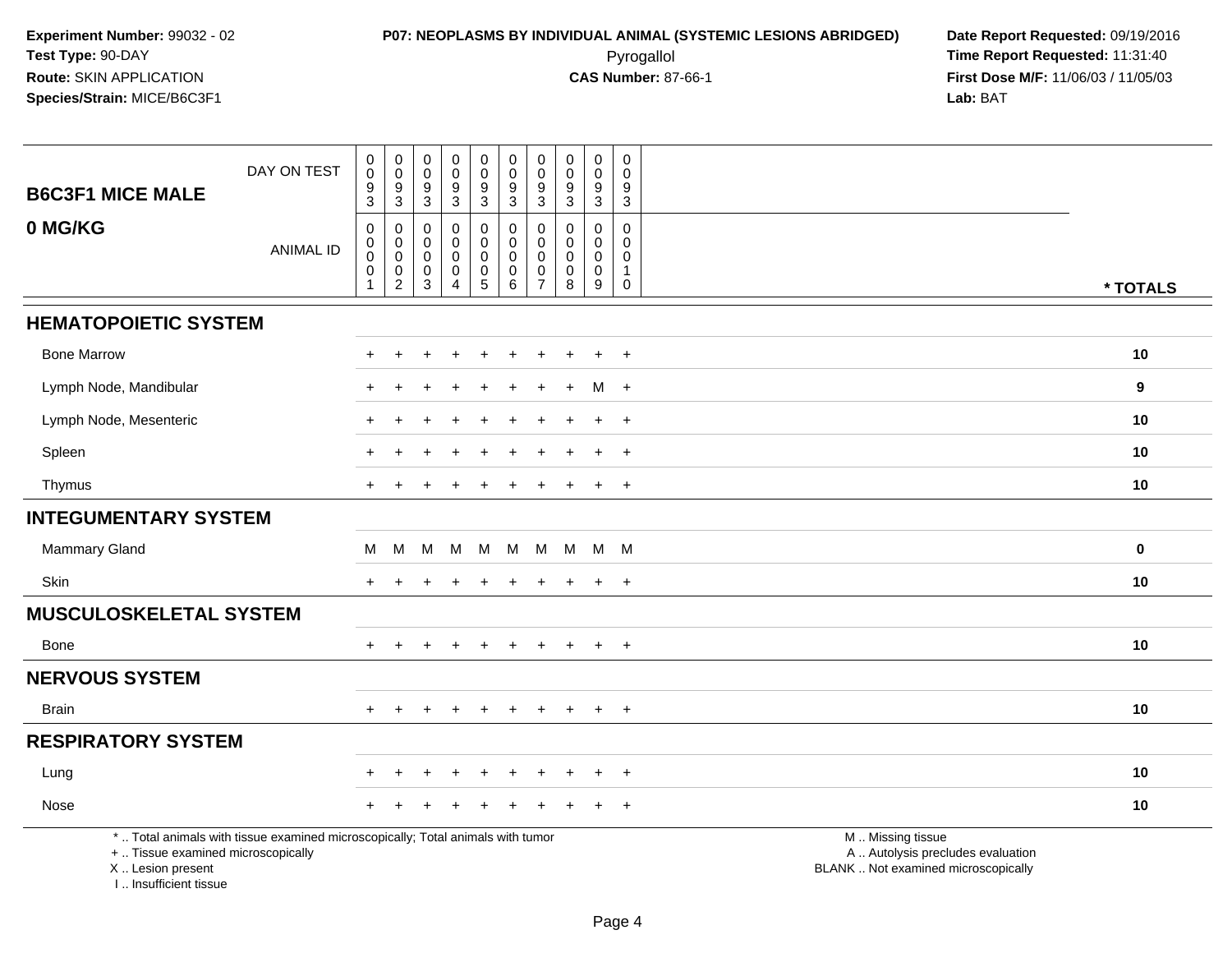# **P07: NEOPLASMS BY INDIVIDUAL ANIMAL (SYSTEMIC LESIONS ABRIDGED) Date Report Requested:** 09/19/2016 Pyrogallol **Time Report Requested:** 11:31:40

**First Dose M/F:** 11/06/03 / 11/05/03<br>Lab: BAT **Lab:** BAT

| <b>B6C3F1 MICE MALE</b>      | DAY ON TEST      | $\pmb{0}$<br>$\pmb{0}$<br>$\boldsymbol{9}$<br>3 | $\begin{smallmatrix}0\\0\\9\end{smallmatrix}$<br>$\mathbf{3}$ | $\begin{smallmatrix}0\0\0\9\end{smallmatrix}$<br>$\sqrt{3}$ | $\begin{smallmatrix}0\0\0\end{smallmatrix}$<br>9<br>3                   | $_{\rm 0}^{\rm 0}$<br>$\boldsymbol{9}$<br>$\mathbf{3}$              | $_{\rm 0}^{\rm 0}$<br>$\boldsymbol{9}$<br>$\mathbf{3}$                            | $\begin{smallmatrix}0\\0\end{smallmatrix}$<br>$9\,$<br>3 | $\stackrel{0}{\scriptstyle{0}}$<br>9<br>3 | $\pmb{0}$<br>0<br>$\boldsymbol{9}$<br>3 | $\pmb{0}$<br>$\pmb{0}$<br>$\boldsymbol{9}$<br>3   |          |
|------------------------------|------------------|-------------------------------------------------|---------------------------------------------------------------|-------------------------------------------------------------|-------------------------------------------------------------------------|---------------------------------------------------------------------|-----------------------------------------------------------------------------------|----------------------------------------------------------|-------------------------------------------|-----------------------------------------|---------------------------------------------------|----------|
| 0 MG/KG                      | <b>ANIMAL ID</b> | 0<br>0<br>$\pmb{0}$<br>$\pmb{0}$                | 0<br>0<br>0<br>2                                              | $\begin{matrix} 0 \\ 0 \\ 0 \\ 0 \end{matrix}$<br>3         | $\begin{smallmatrix}0\0\0\end{smallmatrix}$<br>0<br>0<br>$\overline{4}$ | $\begin{smallmatrix} 0\\0 \end{smallmatrix}$<br>$\pmb{0}$<br>0<br>5 | $\begin{smallmatrix}0\\0\end{smallmatrix}$<br>$\mathbf 0$<br>$\pmb{0}$<br>$\,6\,$ | 0<br>$\pmb{0}$<br>$\pmb{0}$<br>0                         | 0<br>$\pmb{0}$<br>$\mathbf 0$<br>0<br>8   | 0<br>$\pmb{0}$<br>0<br>0<br>9           | 0<br>$\mathbf 0$<br>0<br>$\mathbf{1}$<br>$\Omega$ | * TOTALS |
| Trachea                      |                  | $\ddot{}$                                       |                                                               |                                                             | $\div$                                                                  | $\pm$                                                               | $\pm$                                                                             | ÷                                                        |                                           | $\pm$                                   | $+$                                               | 10       |
| <b>SPECIAL SENSES SYSTEM</b> |                  |                                                 |                                                               |                                                             |                                                                         |                                                                     |                                                                                   |                                                          |                                           |                                         |                                                   |          |
| Eye                          |                  | $\pm$                                           |                                                               | $\pm$                                                       | $\ddot{}$                                                               | $+$                                                                 | $+$                                                                               | $+$                                                      | $+$                                       | $+$                                     | $+$                                               | 10       |
| Harderian Gland              |                  | $+$                                             |                                                               |                                                             |                                                                         |                                                                     | $\pm$                                                                             | ÷                                                        |                                           | $\pm$                                   | $^{+}$                                            | 10       |
| <b>URINARY SYSTEM</b>        |                  |                                                 |                                                               |                                                             |                                                                         |                                                                     |                                                                                   |                                                          |                                           |                                         |                                                   |          |
| Kidney                       |                  | $\pm$                                           | $\ddot{}$                                                     | $\pm$                                                       | $+$                                                                     | $+$                                                                 | $+$                                                                               | $+$                                                      | $+$                                       | $+$                                     | $+$                                               | 10       |
| <b>Urinary Bladder</b>       |                  | $+$                                             |                                                               |                                                             | $\div$                                                                  | $\pm$                                                               | $\pm$                                                                             | $+$                                                      | $\pm$                                     | $+$                                     | $+$                                               | 10       |
| <b>SYSTEMIC LESIONS</b>      |                  |                                                 |                                                               |                                                             |                                                                         |                                                                     |                                                                                   |                                                          |                                           |                                         |                                                   |          |
| Multiple Organ               |                  |                                                 |                                                               |                                                             |                                                                         |                                                                     |                                                                                   |                                                          |                                           | $\pm$                                   | $^{+}$                                            | 10       |

\* .. Total animals with tissue examined microscopically; Total animals with tumor

+ .. Tissue examined microscopically

X .. Lesion present

I .. Insufficient tissue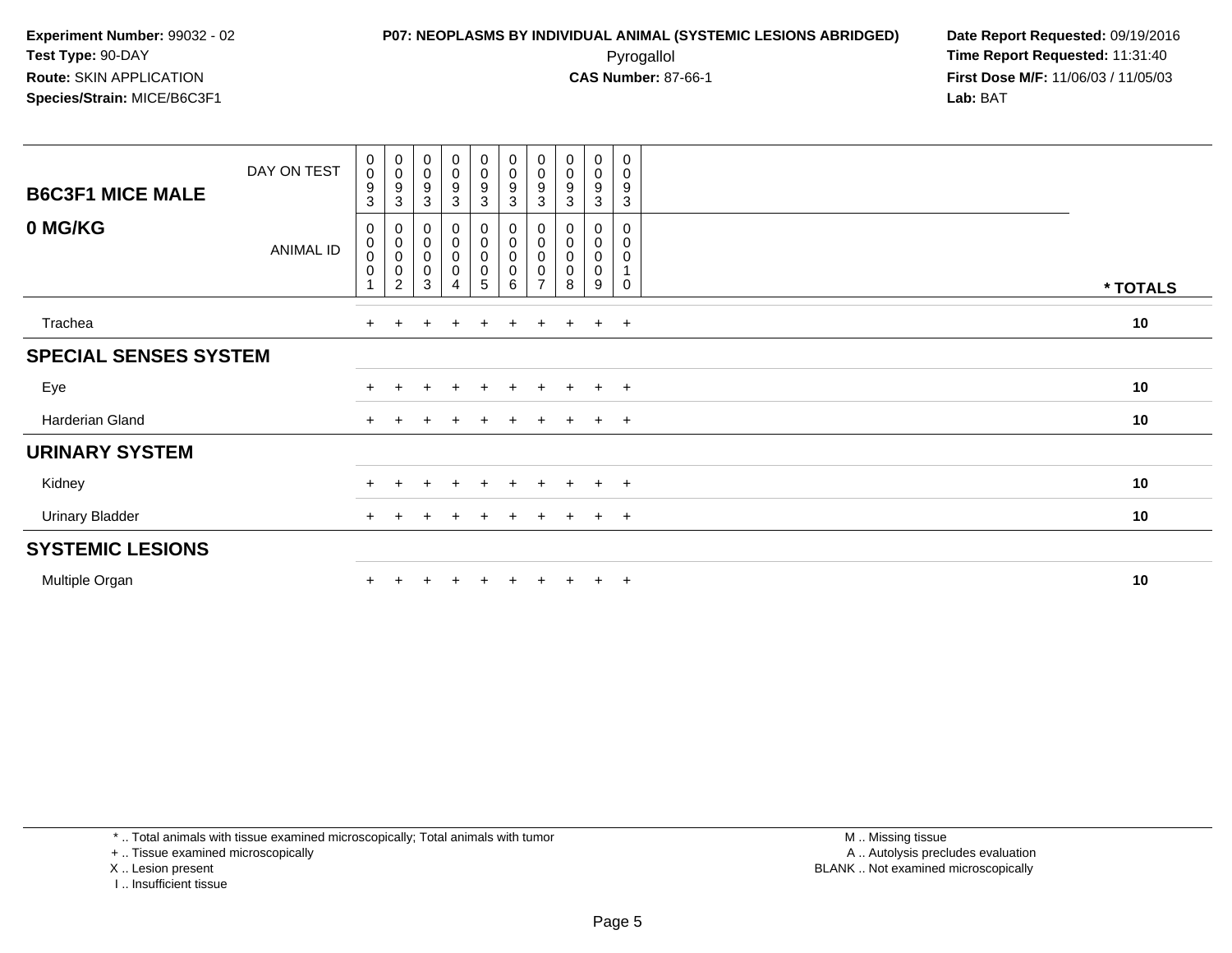**First Dose M/F:** 11/06/03 / 11/05/03<br>**Lab:** BAT **Lab:** BAT

| <b>B6C3F1 MICE MALE</b>      | DAY ON TEST      | 0<br>$\pmb{0}$<br>9<br>$\sqrt{3}$ | $\mathbf 0$<br>$\mathbf 0$<br>$9\,$<br>$\mathbf{3}$ | 0<br>$\mathbf 0$<br>$\boldsymbol{9}$<br>$\mathsf 3$ | 0<br>0<br>9<br>$\mathbf{3}$ | 0<br>0<br>9<br>$\sqrt{3}$       | 0<br>0<br>9<br>$\mathbf{3}$ | 0<br>0<br>9<br>$\sqrt{3}$                           | 0<br>$\pmb{0}$<br>9<br>$\sqrt{3}$ | 0<br>0<br>9<br>$\mathbf{3}$ | $\mathbf 0$<br>$\mathbf 0$<br>$\boldsymbol{9}$<br>$\mathbf{3}$ |          |
|------------------------------|------------------|-----------------------------------|-----------------------------------------------------|-----------------------------------------------------|-----------------------------|---------------------------------|-----------------------------|-----------------------------------------------------|-----------------------------------|-----------------------------|----------------------------------------------------------------|----------|
| <b>38 MG/KG</b>              | <b>ANIMAL ID</b> | 0<br>0<br>$\pmb{0}$               | 0<br>0<br>$\mathbf 0$<br>1<br>$\overline{2}$        | 0<br>0<br>$\boldsymbol{0}$<br>$\overline{1}$<br>3   | 0<br>0<br>0<br>1<br>4       | 0<br>0<br>0<br>$\mathbf 1$<br>5 | $\mathbf{0}$<br>0<br>0<br>6 | $\Omega$<br>0<br>$\mathbf 0$<br>1<br>$\overline{7}$ | $\Omega$<br>0<br>0<br>1<br>8      | 0<br>0<br>0<br>9            | $\mathbf 0$<br>0<br>$\pmb{0}$<br>$^2_{\rm 0}$                  | * TOTALS |
| <b>ALIMENTARY SYSTEM</b>     |                  |                                   |                                                     |                                                     |                             |                                 |                             |                                                     |                                   |                             |                                                                |          |
| <b>NONE</b>                  |                  |                                   |                                                     |                                                     |                             |                                 |                             |                                                     |                                   |                             |                                                                |          |
| <b>CARDIOVASCULAR SYSTEM</b> |                  |                                   |                                                     |                                                     |                             |                                 |                             |                                                     |                                   |                             |                                                                |          |
| <b>NONE</b>                  |                  |                                   |                                                     |                                                     |                             |                                 |                             |                                                     |                                   |                             |                                                                |          |
| <b>ENDOCRINE SYSTEM</b>      |                  |                                   |                                                     |                                                     |                             |                                 |                             |                                                     |                                   |                             |                                                                |          |
| <b>NONE</b>                  |                  |                                   |                                                     |                                                     |                             |                                 |                             |                                                     |                                   |                             |                                                                |          |
| <b>GENERAL BODY SYSTEM</b>   |                  |                                   |                                                     |                                                     |                             |                                 |                             |                                                     |                                   |                             |                                                                |          |
| <b>NONE</b>                  |                  |                                   |                                                     |                                                     |                             |                                 |                             |                                                     |                                   |                             |                                                                |          |
| <b>GENITAL SYSTEM</b>        |                  |                                   |                                                     |                                                     |                             |                                 |                             |                                                     |                                   |                             |                                                                |          |
| <b>NONE</b>                  |                  |                                   |                                                     |                                                     |                             |                                 |                             |                                                     |                                   |                             |                                                                |          |
| <b>HEMATOPOIETIC SYSTEM</b>  |                  |                                   |                                                     |                                                     |                             |                                 |                             |                                                     |                                   |                             |                                                                |          |
| Spleen                       |                  | $+$                               | $+$                                                 | $+$                                                 | $\ddot{}$                   | $+$                             | $+$                         | $+$                                                 | $+$                               |                             | $+$ $+$                                                        | 10       |
| INTEGHMENTARY SVSTEM         |                  |                                   |                                                     |                                                     |                             |                                 |                             |                                                     |                                   |                             |                                                                |          |

#### **INTEGUMENTARY SYSTEM**

Skinn  $+$ 

<sup>+</sup> <sup>+</sup> <sup>+</sup> <sup>+</sup> <sup>+</sup> <sup>+</sup> <sup>+</sup> <sup>+</sup> <sup>+</sup> **<sup>10</sup>**

### **MUSCULOSKELETAL SYSTEM**

NONE

\* .. Total animals with tissue examined microscopically; Total animals with tumor

+ .. Tissue examined microscopically

X .. Lesion present

I .. Insufficient tissue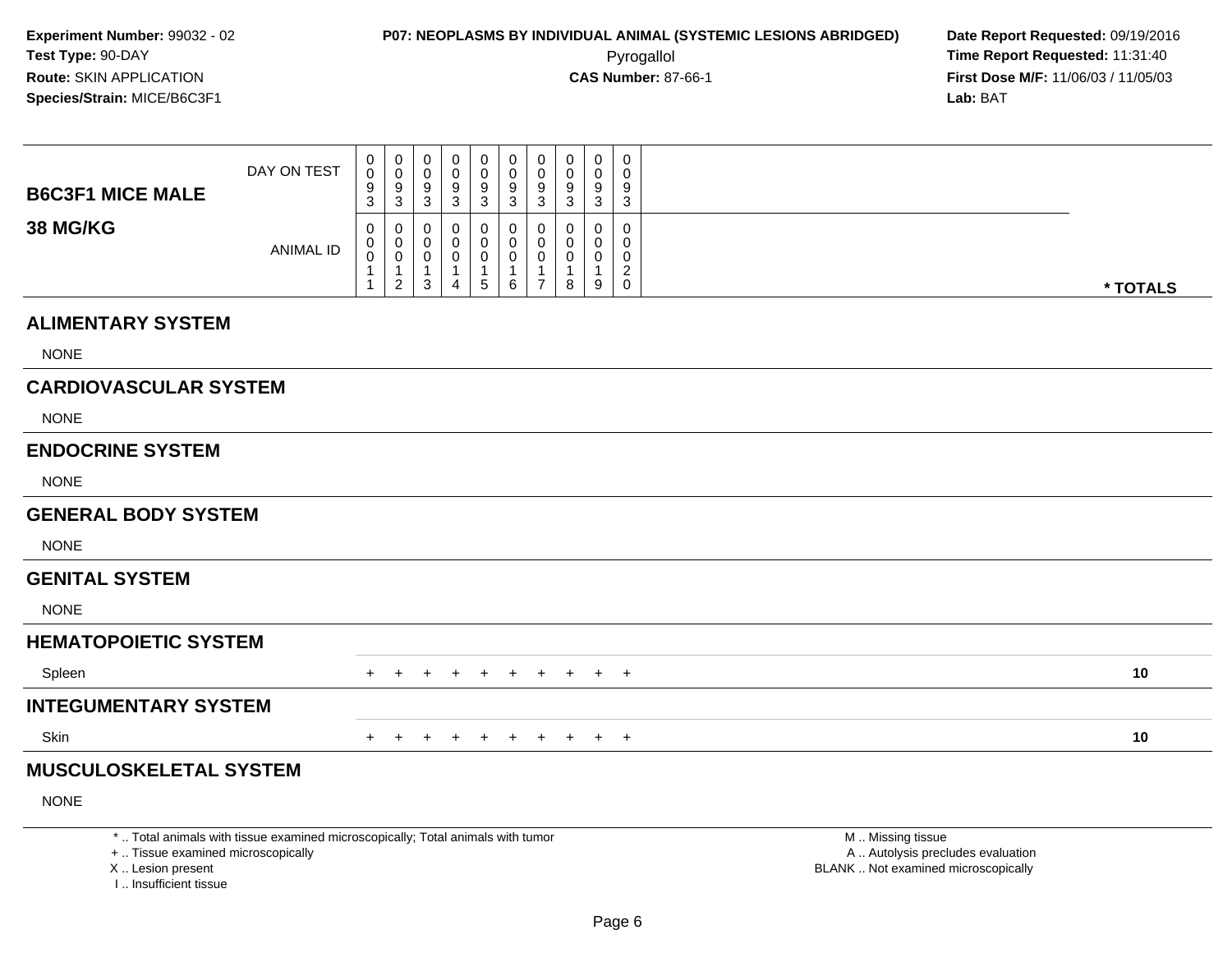**First Dose M/F:** 11/06/03 / 11/05/03<br>**Lab:** BAT **Lab:** BAT

| <b>B6C3F1 MICE MALE</b> | DAY ON TEST      | U<br>0<br>9<br>$\sim$<br>ັ | U<br>ು                   | U<br>v<br>9<br>د. | 9      | 0<br>0<br>9<br>ົ<br>-0 | 0<br>0<br>9<br>ົ<br>ັ | $\circ$<br>w |   | U<br>a<br>c | 0<br>0<br>9<br>3                         |          |
|-------------------------|------------------|----------------------------|--------------------------|-------------------|--------|------------------------|-----------------------|--------------|---|-------------|------------------------------------------|----------|
| <b>38 MG/KG</b>         | <b>ANIMAL ID</b> | 0<br>v<br>$\sim$<br>U      | v<br>ັບ<br>$\mathcal{P}$ | 0<br>υ<br>ν<br>3  | J<br>4 | 0<br>$\Omega$<br>.5    | 0<br>0<br>0<br>6      | -            | 8 | 0<br>9      | 0<br>0<br>0<br>$\sqrt{2}$<br>$\mathbf 0$ | * TOTALS |

### **NERVOUS SYSTEM**

NONE

### **RESPIRATORY SYSTEM**

NONE

### **SPECIAL SENSES SYSTEM**

NONE

### **URINARY SYSTEM**

NONE

### **SYSTEMIC LESIONS**

Multiple Organn  $+$ 

<sup>+</sup> <sup>+</sup> <sup>+</sup> <sup>+</sup> <sup>+</sup> <sup>+</sup> <sup>+</sup> <sup>+</sup> <sup>+</sup> **<sup>10</sup>**

\* .. Total animals with tissue examined microscopically; Total animals with tumor

+ .. Tissue examined microscopically

- X .. Lesion present
- I .. Insufficient tissue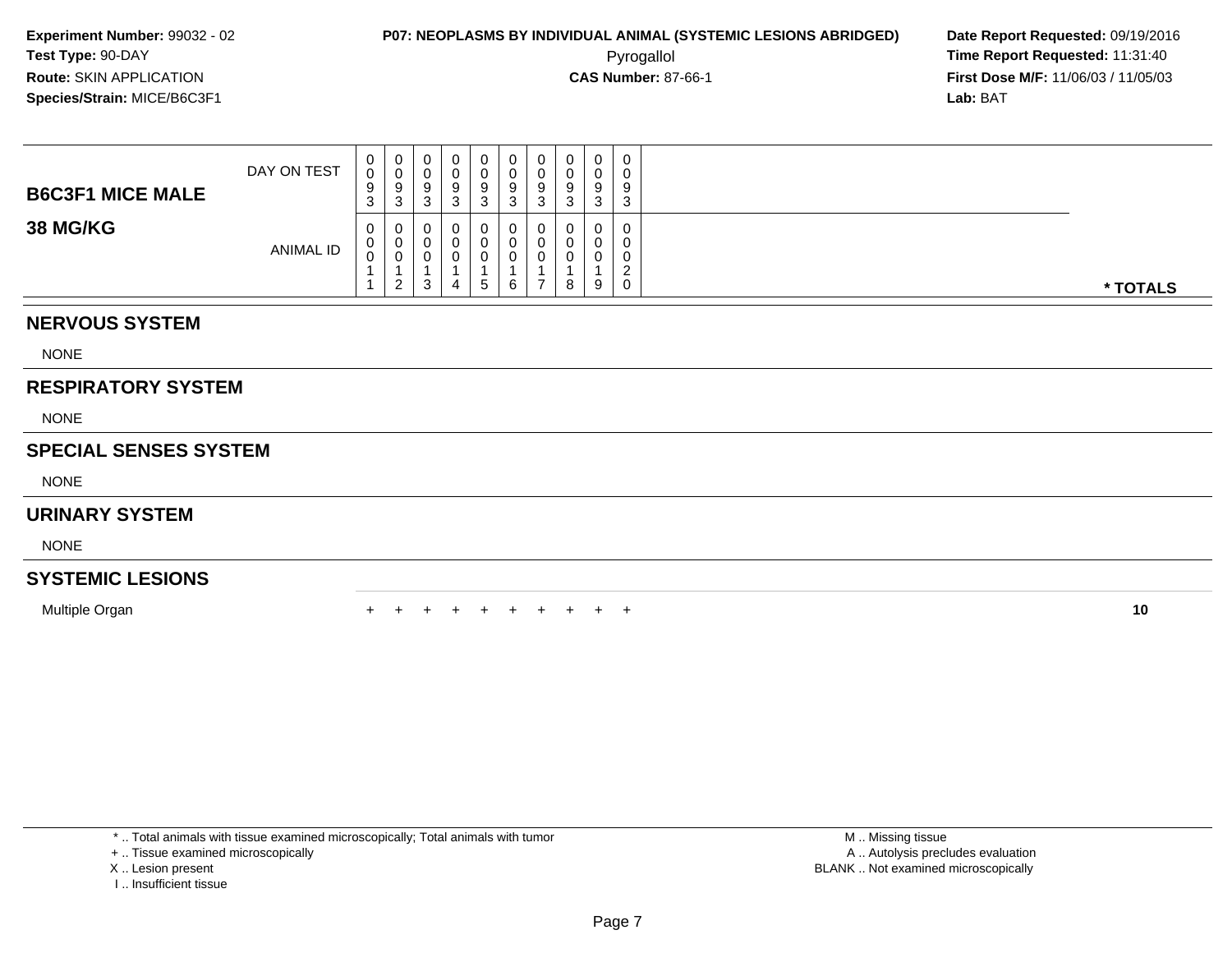**First Dose M/F:** 11/06/03 / 11/05/03<br>**Lab:** BAT **Lab:** BAT

| <b>B6C3F1 MICE MALE</b>      | DAY ON TEST | $_{\rm 0}^{\rm 0}$<br>9<br>3            | 0<br>0<br>9<br>3                           | $_{0}^{0}$<br>$\frac{9}{3}$      | U<br>0<br>9<br>3                     | $\mathbf 0$<br>$\pmb{0}$<br>9<br>$\mathbf{3}$         | U<br>$\mathsf{O}\xspace$<br>$\boldsymbol{9}$<br>$\mathbf{3}$ | 0<br>$\pmb{0}$<br>9<br>$\mathbf{3}$             | $\mathbf 0$<br>$\mathbf 0$<br>9<br>3 | 0<br>9<br>3 | 0<br>0<br>9<br>3 |          |
|------------------------------|-------------|-----------------------------------------|--------------------------------------------|----------------------------------|--------------------------------------|-------------------------------------------------------|--------------------------------------------------------------|-------------------------------------------------|--------------------------------------|-------------|------------------|----------|
| <b>75 MG/KG</b>              | ANIMAL ID   | 0<br>0<br>$\mathbf 0$<br>$\overline{c}$ | 0<br>0<br>$\overline{a}$<br>$\overline{c}$ | $_{0}^{0}$<br>0<br>$\frac{2}{3}$ | U<br>0<br>U<br>$\boldsymbol{2}$<br>4 | 0<br>0<br>$\pmb{0}$<br>$\boldsymbol{2}$<br>$\sqrt{5}$ | 0<br>$\pmb{0}$<br>$\overline{c}$<br>$\,6$                    | 0<br>0<br>0<br>$\overline{c}$<br>$\overline{ }$ | 0<br>0<br>0<br>$\overline{c}$<br>8   | ົ<br>←<br>9 | 0<br>3<br>0      | * TOTALS |
| <b>ALIMENTARY SYSTEM</b>     |             |                                         |                                            |                                  |                                      |                                                       |                                                              |                                                 |                                      |             |                  |          |
| <b>NONE</b>                  |             |                                         |                                            |                                  |                                      |                                                       |                                                              |                                                 |                                      |             |                  |          |
| <b>CARDIOVASCULAR SYSTEM</b> |             |                                         |                                            |                                  |                                      |                                                       |                                                              |                                                 |                                      |             |                  |          |
| <b>NONE</b>                  |             |                                         |                                            |                                  |                                      |                                                       |                                                              |                                                 |                                      |             |                  |          |
| <b>ENDOCRINE SYSTEM</b>      |             |                                         |                                            |                                  |                                      |                                                       |                                                              |                                                 |                                      |             |                  |          |

NONE

#### **GENERAL BODY SYSTEM**

NONE

#### **GENITAL SYSTEM**

NONE

### **HEMATOPOIETIC SYSTEM**

Spleenn  $+$  <sup>+</sup> <sup>+</sup> <sup>+</sup> <sup>+</sup> <sup>+</sup> <sup>+</sup> <sup>+</sup> <sup>+</sup> <sup>+</sup> **<sup>10</sup> INTEGUMENTARY SYSTEMSkin** n  $+$ <sup>+</sup> <sup>+</sup> <sup>+</sup> <sup>+</sup> <sup>+</sup> <sup>+</sup> <sup>+</sup> <sup>+</sup> <sup>+</sup> **<sup>10</sup>**

### **MUSCULOSKELETAL SYSTEM**

NONE

\* .. Total animals with tissue examined microscopically; Total animals with tumor

+ .. Tissue examined microscopically

X .. Lesion present

I .. Insufficient tissue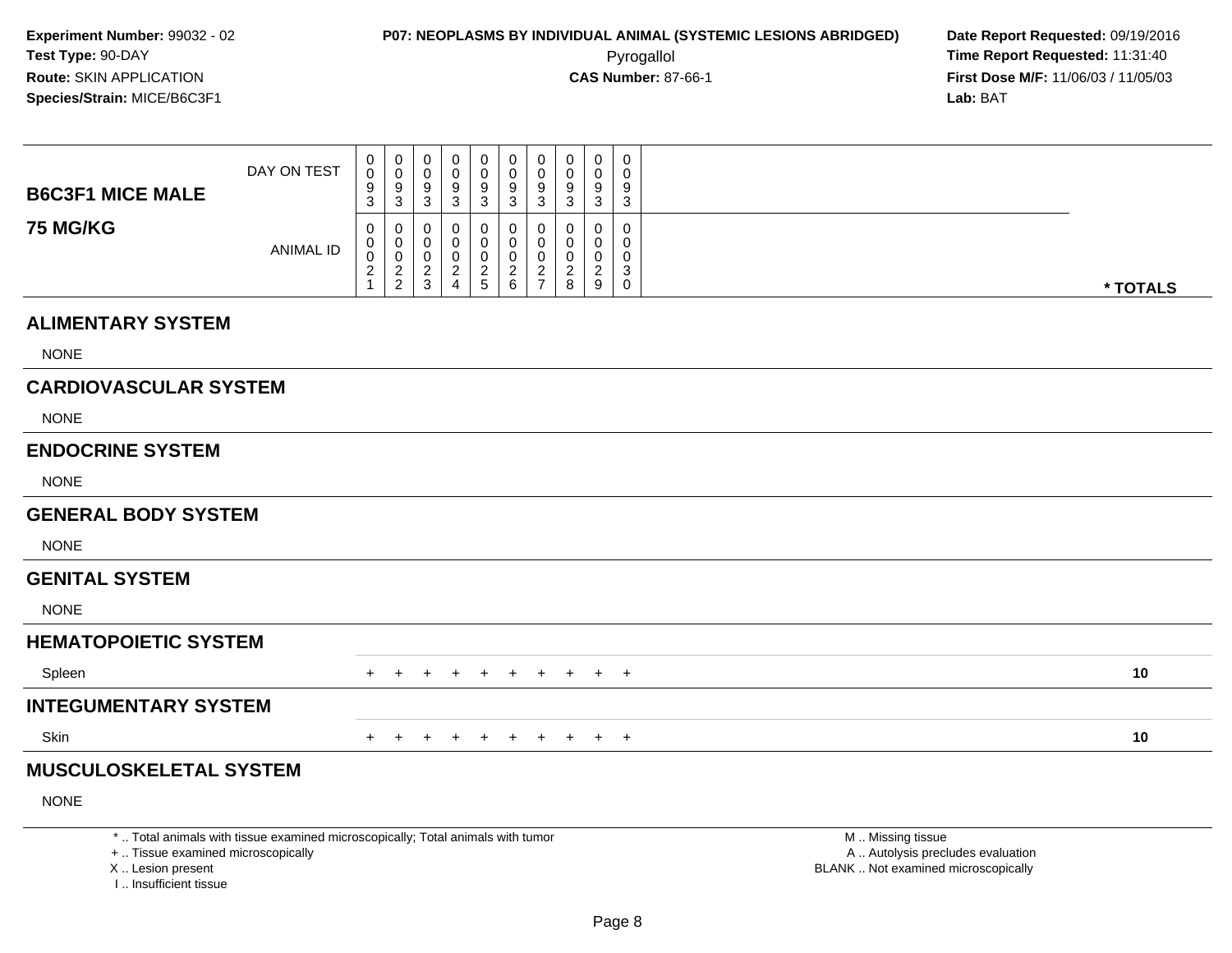**First Dose M/F:** 11/06/03 / 11/05/03<br>**Lab:** BAT **Lab:** BAT

| <b>B6C3F1 MICE MALE</b> | DAY ON TEST | ◡                       | $\mathbf 0$<br>ত | U<br>U<br>У<br>N | 0<br>0<br>9 | 0<br>0<br>9<br>3       | 0<br>0<br>9<br>⌒<br>ت      | O | υ<br>υ<br>9<br>ບ | 9<br>ົ             | $\mathbf 0$<br>0<br>9<br>3       |          |
|-------------------------|-------------|-------------------------|------------------|------------------|-------------|------------------------|----------------------------|---|------------------|--------------------|----------------------------------|----------|
| <b>75 MG/KG</b>         | ANIMAL ID   | ◡<br>◡<br>ີ<br><u>_</u> | 0<br>J<br>2<br>▵ | U<br>U<br>3      | 0<br>0<br>4 | 0<br>U<br>0<br>റ<br>b. | 0<br>0<br>0<br>$\sim$<br>6 |   | 0<br>υ<br>ົ<br>8 | ີ<br><u>.</u><br>9 | 0<br>0<br>0<br>-3<br>$\mathbf 0$ | * TOTALS |

### **NERVOUS SYSTEM**

NONE

### **RESPIRATORY SYSTEM**

NONE

### **SPECIAL SENSES SYSTEM**

NONE

### **URINARY SYSTEM**

NONE

### **SYSTEMIC LESIONS**

Multiple Organn  $+$ 

<sup>+</sup> <sup>+</sup> <sup>+</sup> <sup>+</sup> <sup>+</sup> <sup>+</sup> <sup>+</sup> <sup>+</sup> <sup>+</sup> **<sup>10</sup>**

\* .. Total animals with tissue examined microscopically; Total animals with tumor

+ .. Tissue examined microscopically

- X .. Lesion present
- I .. Insufficient tissue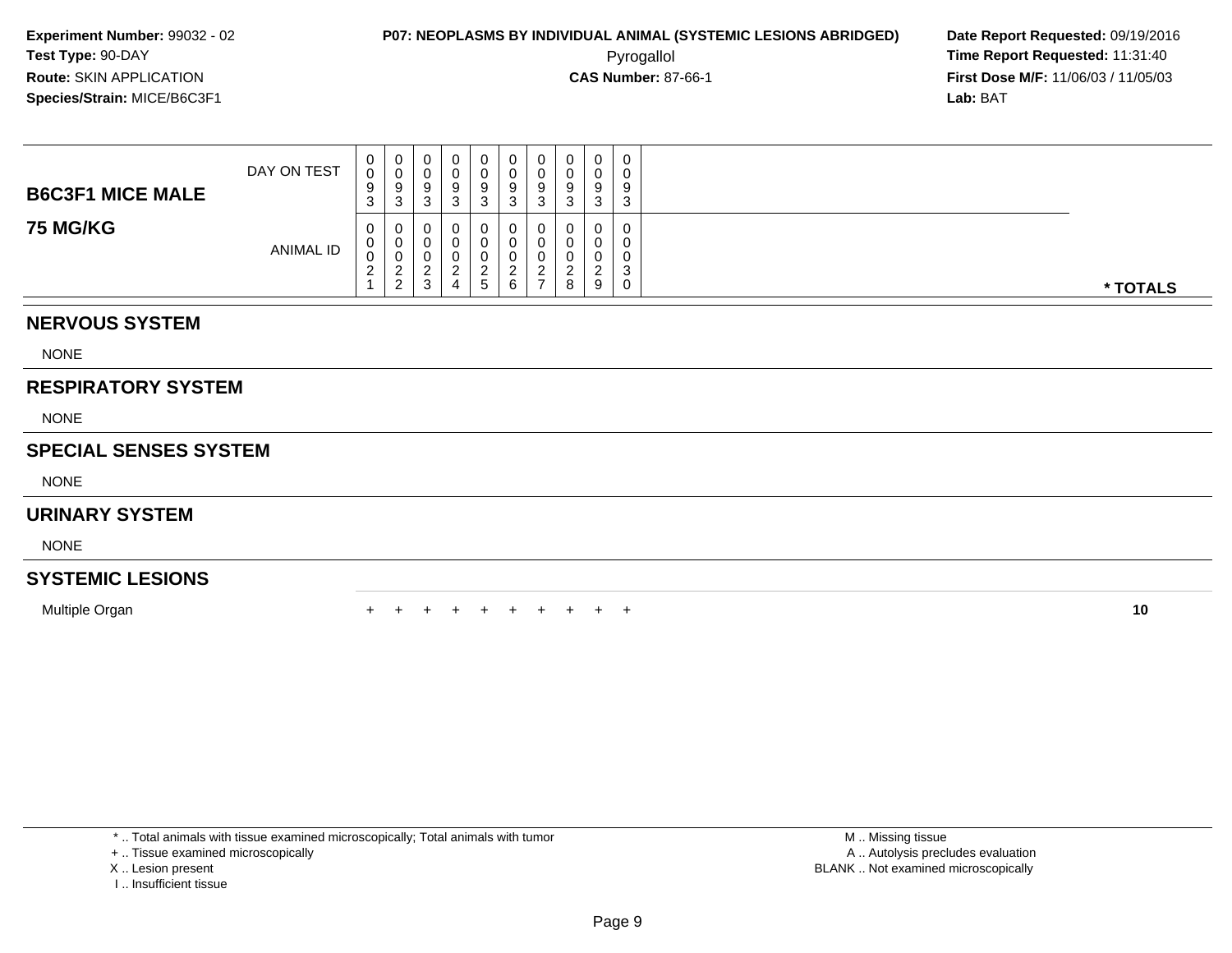**First Dose M/F:** 11/06/03 / 11/05/03<br>**Lab:** BAT **Lab:** BAT

| <b>B6C3F1 MICE MALE</b>      | DAY ON TEST      | 0<br>$\pmb{0}$<br>9<br>3           | 0<br>9<br>3                   | 0<br>9<br>3                          | O<br>$\mathbf 0$<br>$\boldsymbol{9}$<br>3                       | 0<br>9<br>3     | $\mathbf 0$<br>$\pmb{0}$<br>$\boldsymbol{9}$<br>3             | 0<br>0<br>9<br>3                            | 0<br>$\pmb{0}$<br>$\boldsymbol{9}$<br>3        | $\mathbf 0$<br>9<br>3 | $\mathbf 0$<br>0<br>9<br>3           |          |
|------------------------------|------------------|------------------------------------|-------------------------------|--------------------------------------|-----------------------------------------------------------------|-----------------|---------------------------------------------------------------|---------------------------------------------|------------------------------------------------|-----------------------|--------------------------------------|----------|
| <b>150 MG/KG</b>             | <b>ANIMAL ID</b> | 0<br>$\pmb{0}$<br>$\mathbf 0$<br>3 | 0<br>0<br>3<br>$\overline{2}$ | $\boldsymbol{0}$<br>0<br>0<br>3<br>3 | 0<br>$\pmb{0}$<br>$\mathbf 0$<br>$\ensuremath{\mathsf{3}}$<br>4 | $\sqrt{3}$<br>5 | $\boldsymbol{0}$<br>$\pmb{0}$<br>$\pmb{0}$<br>$\sqrt{3}$<br>6 | 0<br>0<br>0<br>$\sqrt{3}$<br>$\overline{ }$ | 0<br>$\pmb{0}$<br>$\pmb{0}$<br>$\sqrt{3}$<br>8 | 0<br>3<br>9           | 0<br>$\mathbf 0$<br>4<br>$\mathbf 0$ | * TOTALS |
| <b>ALIMENTARY SYSTEM</b>     |                  |                                    |                               |                                      |                                                                 |                 |                                                               |                                             |                                                |                       |                                      |          |
| <b>NONE</b>                  |                  |                                    |                               |                                      |                                                                 |                 |                                                               |                                             |                                                |                       |                                      |          |
| <b>CARDIOVASCULAR SYSTEM</b> |                  |                                    |                               |                                      |                                                                 |                 |                                                               |                                             |                                                |                       |                                      |          |
| <b>NONE</b>                  |                  |                                    |                               |                                      |                                                                 |                 |                                                               |                                             |                                                |                       |                                      |          |
| <b>ENDOCRINE SYSTEM</b>      |                  |                                    |                               |                                      |                                                                 |                 |                                                               |                                             |                                                |                       |                                      |          |
| <b>NONE</b>                  |                  |                                    |                               |                                      |                                                                 |                 |                                                               |                                             |                                                |                       |                                      |          |

### **GENERAL BODY SYSTEM**

NONE

#### **GENITAL SYSTEM**

NONE

### **HEMATOPOIETIC SYSTEM**

| Spleen               | + + + + + + + + + + | 10 |
|----------------------|---------------------|----|
| INTEGUMENTARY SYSTEM |                     |    |
| Skin                 | + + + + + + + + + + | 10 |

### **MUSCULOSKELETAL SYSTEM**

NONE

\* .. Total animals with tissue examined microscopically; Total animals with tumor

+ .. Tissue examined microscopically

X .. Lesion present

I .. Insufficient tissue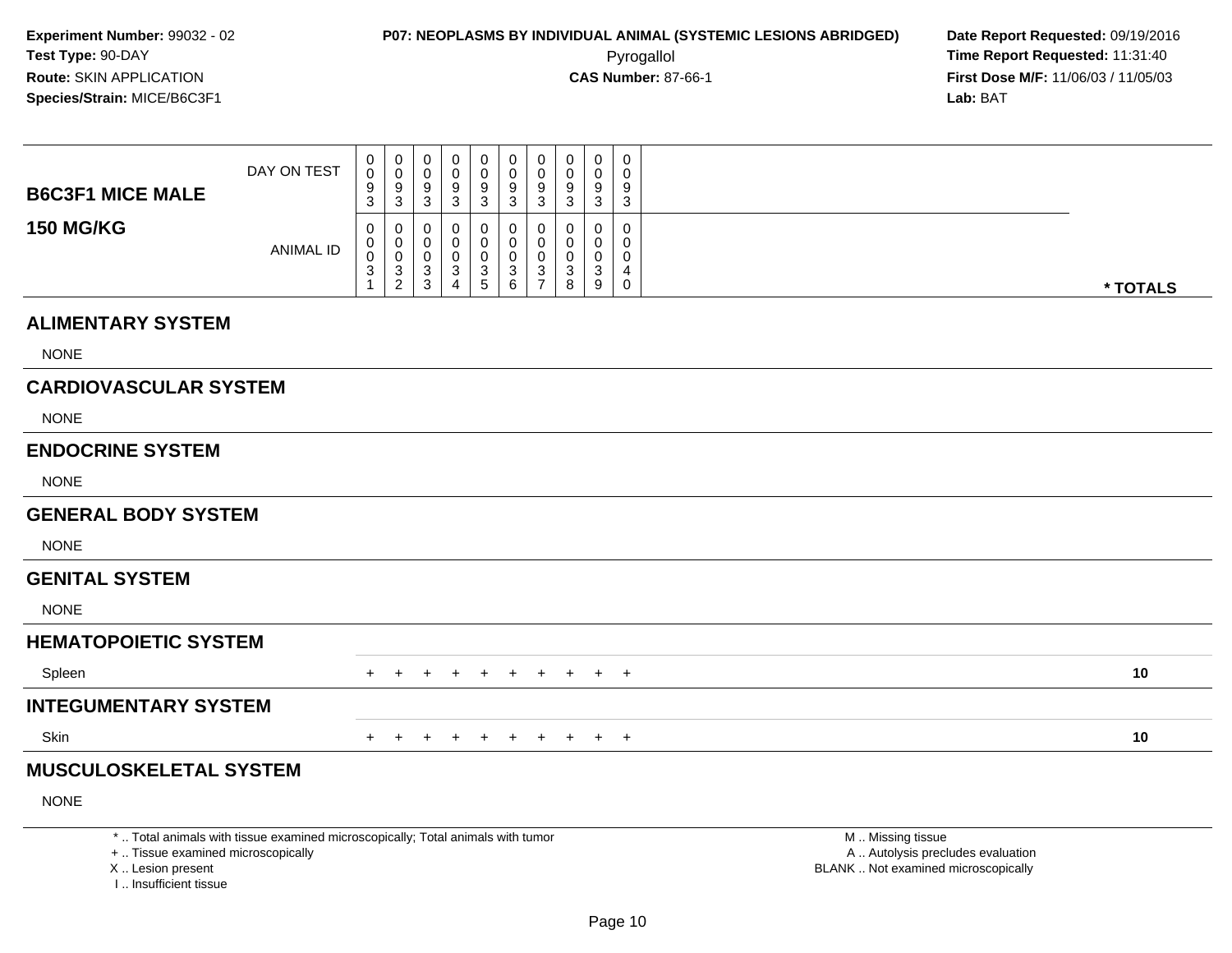**First Dose M/F:** 11/06/03 / 11/05/03<br>**Lab:** BAT **Lab:** BAT

| <b>B6C3F1 MICE MALE</b> | DAY ON TEST      | ◡<br>ັ | 0<br>u<br>ు      | U<br>U<br>У<br>J      | 0<br>0<br>9<br>ت. | 0<br>0<br>9<br>3           | 0<br>0<br>9<br>⌒<br>ت       | o | u<br>υ<br>9<br>رب            | 9<br>◠<br>w | 0<br>0<br>9<br>3                             |          |
|-------------------------|------------------|--------|------------------|-----------------------|-------------------|----------------------------|-----------------------------|---|------------------------------|-------------|----------------------------------------------|----------|
| <b>150 MG/KG</b>        | <b>ANIMAL ID</b> | ◡      | 0<br>u<br>đ<br>∠ | U<br>U<br>w<br>◠<br>P | 0<br>0<br>c<br>4  | 0<br>0<br>3<br>$5^{\circ}$ | 0<br>0<br>υ<br>C.<br>ت<br>6 |   | $\Omega$<br>u<br>ົ<br>د<br>8 | 0<br>ົ<br>9 | $\overline{0}$<br>0<br>0<br>4<br>$\mathbf 0$ | * TOTALS |

### **NERVOUS SYSTEM**

NONE

### **RESPIRATORY SYSTEM**

NONE

### **SPECIAL SENSES SYSTEM**

NONE

### **URINARY SYSTEM**

NONE

### **SYSTEMIC LESIONS**

Multiple Organn  $+$ 

<sup>+</sup> <sup>+</sup> <sup>+</sup> <sup>+</sup> <sup>+</sup> <sup>+</sup> <sup>+</sup> <sup>+</sup> <sup>+</sup> **<sup>10</sup>**

\* .. Total animals with tissue examined microscopically; Total animals with tumor

+ .. Tissue examined microscopically

- X .. Lesion present
- I .. Insufficient tissue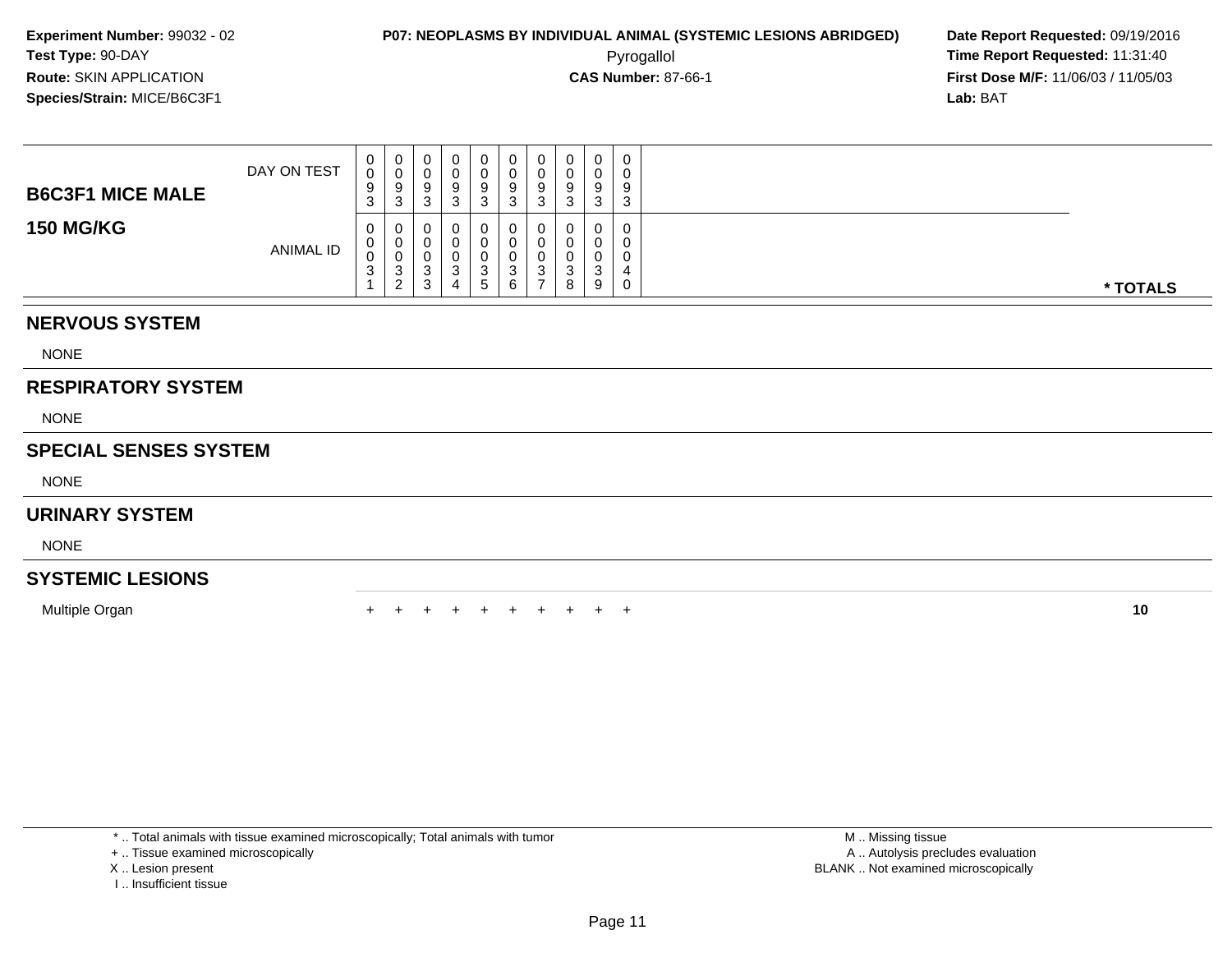I .. Insufficient tissue

| <b>B6C3F1 MICE MALE</b>                                 | DAY ON TEST                                                                     | 0<br>$\mathbf 0$<br>$\frac{9}{3}$                 | 0<br>$\mathsf{O}\xspace$<br>$\frac{9}{3}$        | 0<br>0<br>9<br>3                                                  | 0<br>0<br>9<br>$\mathbf{3}$     | 0<br>0<br>9<br>3                                       | 0<br>$\mathsf{O}$<br>$\frac{9}{3}$ | 0<br>0<br>$\frac{9}{3}$                | 0<br>0<br>9<br>3                       | $\mathbf 0$<br>0<br>$\frac{9}{3}$                                  | 0<br>$\Omega$<br>9<br>3                           |                                                                                               |
|---------------------------------------------------------|---------------------------------------------------------------------------------|---------------------------------------------------|--------------------------------------------------|-------------------------------------------------------------------|---------------------------------|--------------------------------------------------------|------------------------------------|----------------------------------------|----------------------------------------|--------------------------------------------------------------------|---------------------------------------------------|-----------------------------------------------------------------------------------------------|
| <b>300 MG/KG</b>                                        | <b>ANIMAL ID</b>                                                                | 0<br>$\mathbf 0$<br>$\mathbf 0$<br>$\overline{4}$ | 0<br>$\mathbf 0$<br>$\mathbf 0$<br>$\frac{4}{2}$ | 0<br>$\mathbf 0$<br>$\mathbf 0$<br>$\overline{4}$<br>$\mathbf{3}$ | 0<br>$\mathbf 0$<br>0<br>4<br>4 | 0<br>$\mathbf 0$<br>$\mathbf 0$<br>$\overline{4}$<br>5 | 0<br>$\Omega$<br>0<br>4<br>$\,6\,$ | 0<br>$\mathbf 0$<br>0<br>$\frac{4}{7}$ | 0<br>$\Omega$<br>$\mathbf 0$<br>4<br>8 | $\mathbf 0$<br>$\mathbf 0$<br>$\mathbf 0$<br>4<br>$\boldsymbol{9}$ | $\Omega$<br>$\mathbf{0}$<br>0<br>5<br>$\mathbf 0$ | * TOTALS                                                                                      |
| <b>ALIMENTARY SYSTEM</b>                                |                                                                                 |                                                   |                                                  |                                                                   |                                 |                                                        |                                    |                                        |                                        |                                                                    |                                                   |                                                                                               |
| <b>NONE</b>                                             |                                                                                 |                                                   |                                                  |                                                                   |                                 |                                                        |                                    |                                        |                                        |                                                                    |                                                   |                                                                                               |
| <b>CARDIOVASCULAR SYSTEM</b>                            |                                                                                 |                                                   |                                                  |                                                                   |                                 |                                                        |                                    |                                        |                                        |                                                                    |                                                   |                                                                                               |
| <b>NONE</b>                                             |                                                                                 |                                                   |                                                  |                                                                   |                                 |                                                        |                                    |                                        |                                        |                                                                    |                                                   |                                                                                               |
| <b>ENDOCRINE SYSTEM</b>                                 |                                                                                 |                                                   |                                                  |                                                                   |                                 |                                                        |                                    |                                        |                                        |                                                                    |                                                   |                                                                                               |
| <b>Thyroid Gland</b>                                    |                                                                                 | $+$                                               | $+$                                              | $+$                                                               | $+$                             | $+$                                                    | $+$                                | $+$                                    | $+$                                    |                                                                    | $+$ $+$                                           | 10                                                                                            |
| <b>GENERAL BODY SYSTEM</b>                              |                                                                                 |                                                   |                                                  |                                                                   |                                 |                                                        |                                    |                                        |                                        |                                                                    |                                                   |                                                                                               |
| <b>NONE</b>                                             |                                                                                 |                                                   |                                                  |                                                                   |                                 |                                                        |                                    |                                        |                                        |                                                                    |                                                   |                                                                                               |
| <b>GENITAL SYSTEM</b>                                   |                                                                                 |                                                   |                                                  |                                                                   |                                 |                                                        |                                    |                                        |                                        |                                                                    |                                                   |                                                                                               |
| <b>NONE</b>                                             |                                                                                 |                                                   |                                                  |                                                                   |                                 |                                                        |                                    |                                        |                                        |                                                                    |                                                   |                                                                                               |
| <b>HEMATOPOIETIC SYSTEM</b>                             |                                                                                 |                                                   |                                                  |                                                                   |                                 |                                                        |                                    |                                        |                                        |                                                                    |                                                   |                                                                                               |
| Spleen                                                  |                                                                                 |                                                   |                                                  |                                                                   |                                 |                                                        | $+$                                | $+$                                    | $+$                                    |                                                                    | $+$ $+$                                           | 10                                                                                            |
| <b>INTEGUMENTARY SYSTEM</b>                             |                                                                                 |                                                   |                                                  |                                                                   |                                 |                                                        |                                    |                                        |                                        |                                                                    |                                                   |                                                                                               |
| Skin                                                    |                                                                                 | $\pm$                                             | $+$                                              | $\ddot{}$                                                         | $+$                             | $+$                                                    | $+$                                | $+$                                    | $+$                                    |                                                                    | $+$ $+$                                           | 10                                                                                            |
| <b>MUSCULOSKELETAL SYSTEM</b>                           |                                                                                 |                                                   |                                                  |                                                                   |                                 |                                                        |                                    |                                        |                                        |                                                                    |                                                   |                                                                                               |
| <b>NONE</b>                                             |                                                                                 |                                                   |                                                  |                                                                   |                                 |                                                        |                                    |                                        |                                        |                                                                    |                                                   |                                                                                               |
| +  Tissue examined microscopically<br>X  Lesion present | *  Total animals with tissue examined microscopically; Total animals with tumor |                                                   |                                                  |                                                                   |                                 |                                                        |                                    |                                        |                                        |                                                                    |                                                   | M  Missing tissue<br>A  Autolysis precludes evaluation<br>BLANK  Not examined microscopically |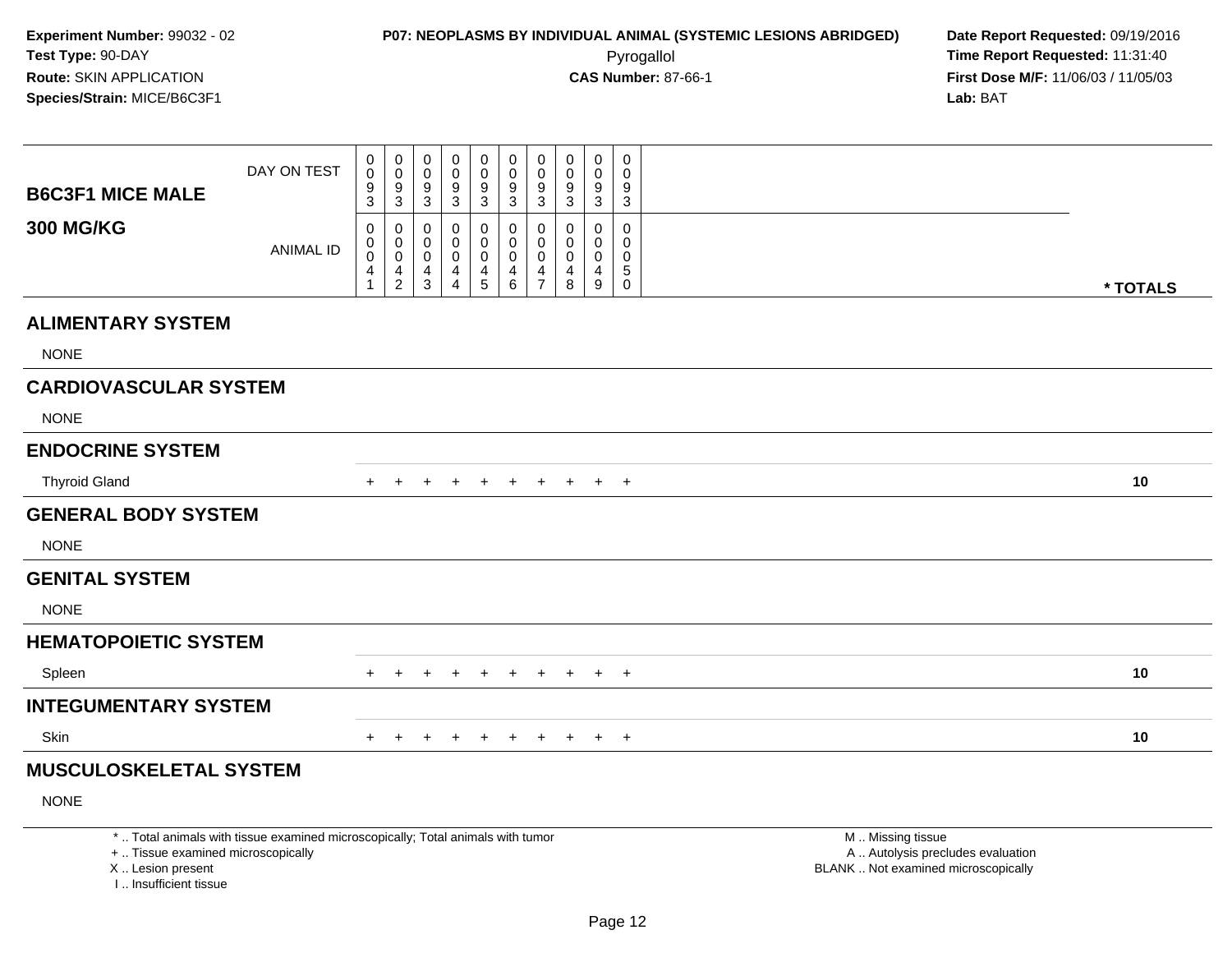**First Dose M/F:** 11/06/03 / 11/05/03<br>**Lab:** BAT **Lab:** BAT

| <b>B6C3F1 MICE MALE</b> | DAY ON TEST | ◡      | U<br>u<br>N | U<br>U<br>У<br>w        | 0<br>O<br>9             | 0<br>0<br>9<br>3            | 0<br>0<br>9<br>⌒<br>ت |   | u<br>u<br>9 | 9<br>◠ | $\overline{0}$<br>0<br>9<br>3      |  |          |
|-------------------------|-------------|--------|-------------|-------------------------|-------------------------|-----------------------------|-----------------------|---|-------------|--------|------------------------------------|--|----------|
| <b>300 MG/KG</b>        | ANIMAL ID   | ◡<br>4 | 0<br>ັ<br>2 | U<br>U<br>◠<br><b>ت</b> | 0<br><b>U</b><br>4<br>4 | 0<br>U<br>4<br><sub>5</sub> | 0<br>υ<br>ᅭ<br>6      | ≖ | 0<br>8      | 9      | $\overline{0}$<br>0<br>0<br>G<br>0 |  | * TOTALS |

### **NERVOUS SYSTEM**

NONE

### **RESPIRATORY SYSTEM**

NONE

### **SPECIAL SENSES SYSTEM**

NONE

### **URINARY SYSTEM**

NONE

### **SYSTEMIC LESIONS**

Multiple Organn  $+$ 

<sup>+</sup> <sup>+</sup> <sup>+</sup> <sup>+</sup> <sup>+</sup> <sup>+</sup> <sup>+</sup> <sup>+</sup> <sup>+</sup> **<sup>10</sup>**

\* .. Total animals with tissue examined microscopically; Total animals with tumor

+ .. Tissue examined microscopically

- X .. Lesion present
- I .. Insufficient tissue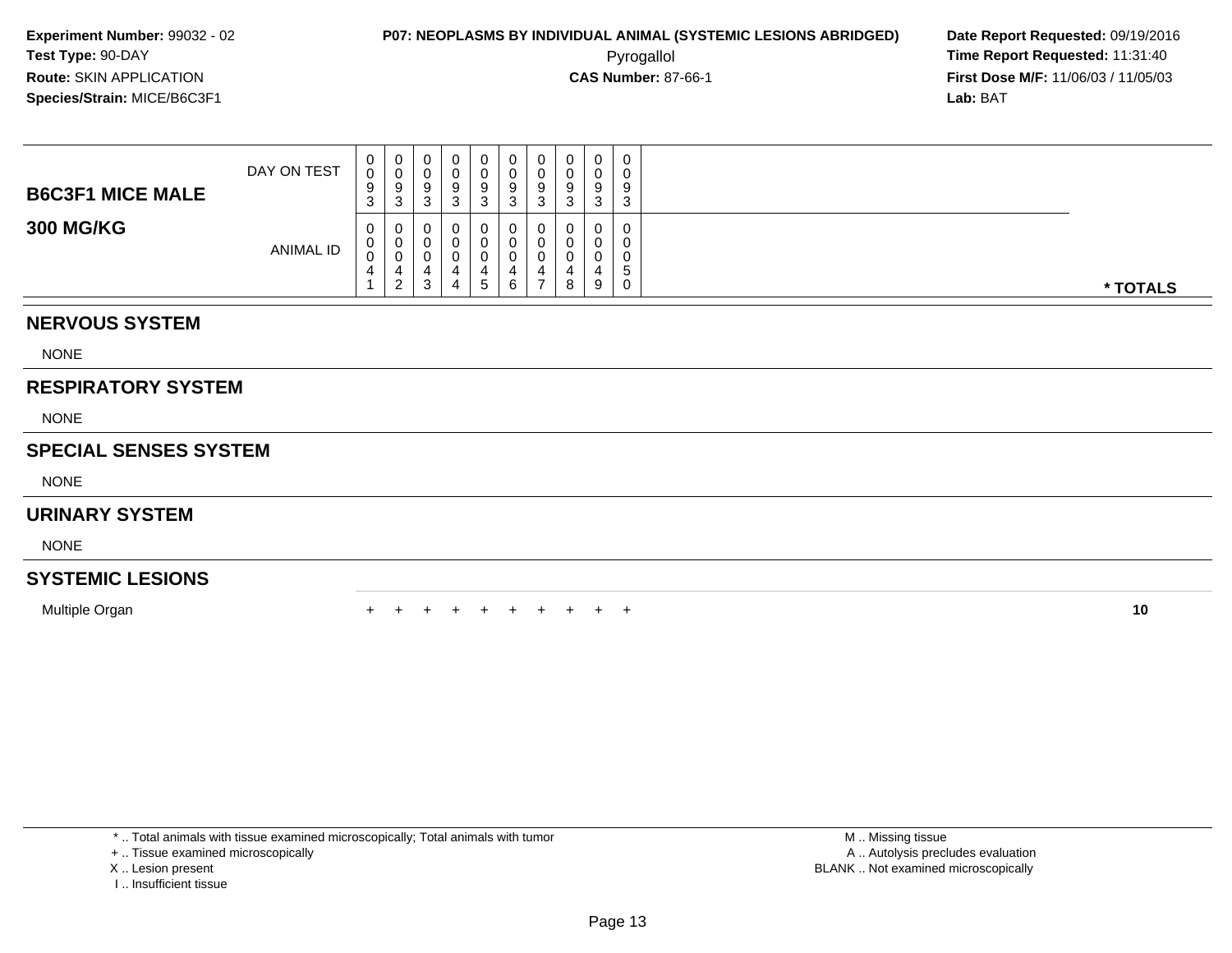# **P07: NEOPLASMS BY INDIVIDUAL ANIMAL (SYSTEMIC LESIONS ABRIDGED) Date Report Requested:** 09/19/2016 Pyrogallol **Time Report Requested:** 11:31:40

| <b>B6C3F1 MICE MALE</b>                                                            | DAY ON TEST                                                                     | $\pmb{0}$<br>$\pmb{0}$<br>$\frac{9}{3}$                             | $_{\rm 0}^{\rm 0}$<br>$\frac{9}{3}$                                                   | $\boldsymbol{0}$<br>$\ddot{\mathbf{0}}$<br>$\frac{9}{3}$   | $\pmb{0}$<br>$\mathsf{O}\xspace$<br>$\frac{9}{3}$                         | 0<br>$\ddot{\mathbf{0}}$<br>$\frac{9}{3}$         | $\pmb{0}$<br>$\overline{0}$<br>$\frac{9}{3}$                | $\pmb{0}$<br>$\mathbf 0$<br>$\frac{9}{3}$                                     | $\pmb{0}$<br>$\mathbf 0$<br>9<br>$\mathbf{3}$ | $\mathbf 0$<br>$\mathbf 0$<br>9<br>$\mathbf{3}$                  | 0<br>$\Omega$<br>9<br>3                                 |                                                                                               |  |
|------------------------------------------------------------------------------------|---------------------------------------------------------------------------------|---------------------------------------------------------------------|---------------------------------------------------------------------------------------|------------------------------------------------------------|---------------------------------------------------------------------------|---------------------------------------------------|-------------------------------------------------------------|-------------------------------------------------------------------------------|-----------------------------------------------|------------------------------------------------------------------|---------------------------------------------------------|-----------------------------------------------------------------------------------------------|--|
| <b>600 MG/KG</b>                                                                   | <b>ANIMAL ID</b>                                                                | $\mathbf 0$<br>$_{\rm 0}^{\rm 0}$<br>$\overline{5}$<br>$\mathbf{1}$ | $\boldsymbol{0}$<br>$\mathsf 0$<br>$\overline{0}$<br>$\overline{5}$<br>$\overline{c}$ | $\mathbf 0$<br>$\mathbf 0$<br>$\mathbf 0$<br>$\frac{5}{3}$ | $\pmb{0}$<br>$\mathbf 0$<br>$\pmb{0}$<br>$\overline{5}$<br>$\overline{4}$ | 0<br>$\mathbf 0$<br>$\mathbf 0$<br>$\overline{5}$ | $\boldsymbol{0}$<br>$\overline{0}$<br>0<br>$\overline{5}$ 6 | $\mathbf 0$<br>$\mathbf 0$<br>$\mathbf 0$<br>$\overline{5}$<br>$\overline{7}$ | 0<br>$\mathbf 0$<br>0<br>$\overline{5}$<br>8  | $\mathbf 0$<br>$\mathbf 0$<br>$\mathbf 0$<br>$\overline{5}$<br>9 | $\mathbf 0$<br>0<br>$\mathbf 0$<br>$\,6$<br>$\mathbf 0$ | * TOTALS                                                                                      |  |
| <b>ALIMENTARY SYSTEM</b>                                                           |                                                                                 |                                                                     |                                                                                       |                                                            |                                                                           |                                                   |                                                             |                                                                               |                                               |                                                                  |                                                         |                                                                                               |  |
| Esophagus                                                                          |                                                                                 | $\pm$                                                               | $\ddot{}$                                                                             |                                                            |                                                                           |                                                   |                                                             |                                                                               |                                               |                                                                  | $+$                                                     | 10                                                                                            |  |
| Gallbladder                                                                        |                                                                                 |                                                                     |                                                                                       |                                                            |                                                                           |                                                   |                                                             |                                                                               |                                               |                                                                  | $\ddot{}$                                               | 10                                                                                            |  |
| Intestine Large, Cecum                                                             |                                                                                 |                                                                     |                                                                                       |                                                            |                                                                           |                                                   |                                                             |                                                                               |                                               |                                                                  | $+$                                                     | 10                                                                                            |  |
| Intestine Large, Colon                                                             |                                                                                 | $+$                                                                 |                                                                                       |                                                            |                                                                           |                                                   |                                                             |                                                                               |                                               |                                                                  | $+$                                                     | 10                                                                                            |  |
| Intestine Large, Rectum                                                            |                                                                                 | $\pm$                                                               |                                                                                       |                                                            |                                                                           |                                                   |                                                             |                                                                               |                                               |                                                                  | $+$                                                     | 10                                                                                            |  |
| Intestine Small, Duodenum                                                          |                                                                                 |                                                                     |                                                                                       |                                                            |                                                                           |                                                   |                                                             |                                                                               |                                               |                                                                  | $\ddot{}$                                               | 10                                                                                            |  |
| Intestine Small, Ileum                                                             |                                                                                 | $\pm$                                                               |                                                                                       |                                                            |                                                                           |                                                   |                                                             |                                                                               |                                               |                                                                  | $+$                                                     | 10                                                                                            |  |
| Intestine Small, Jejunum                                                           |                                                                                 |                                                                     |                                                                                       |                                                            |                                                                           |                                                   |                                                             |                                                                               |                                               |                                                                  | $+$                                                     | 10                                                                                            |  |
| Liver                                                                              |                                                                                 |                                                                     |                                                                                       |                                                            |                                                                           |                                                   |                                                             |                                                                               |                                               |                                                                  | $\ddot{}$                                               | 10                                                                                            |  |
| Pancreas                                                                           |                                                                                 |                                                                     |                                                                                       |                                                            |                                                                           |                                                   |                                                             |                                                                               |                                               |                                                                  | $+$                                                     | 10                                                                                            |  |
| Salivary Glands                                                                    |                                                                                 |                                                                     |                                                                                       |                                                            |                                                                           |                                                   |                                                             |                                                                               |                                               |                                                                  | $+$                                                     | 10                                                                                            |  |
| Stomach, Forestomach                                                               |                                                                                 |                                                                     |                                                                                       |                                                            |                                                                           |                                                   |                                                             |                                                                               |                                               |                                                                  | $\ddot{}$                                               | 10                                                                                            |  |
| Stomach, Glandular                                                                 |                                                                                 |                                                                     |                                                                                       |                                                            |                                                                           |                                                   |                                                             |                                                                               |                                               |                                                                  | $\ddot{}$                                               | 10                                                                                            |  |
| <b>CARDIOVASCULAR SYSTEM</b>                                                       |                                                                                 |                                                                     |                                                                                       |                                                            |                                                                           |                                                   |                                                             |                                                                               |                                               |                                                                  |                                                         |                                                                                               |  |
| <b>Blood Vessel</b>                                                                |                                                                                 | $+$                                                                 |                                                                                       |                                                            |                                                                           | $\ddot{}$                                         |                                                             |                                                                               |                                               |                                                                  | $+$                                                     | 10                                                                                            |  |
| +  Tissue examined microscopically<br>X  Lesion present<br>I., Insufficient tissue | *  Total animals with tissue examined microscopically; Total animals with tumor |                                                                     |                                                                                       |                                                            |                                                                           |                                                   |                                                             |                                                                               |                                               |                                                                  |                                                         | M  Missing tissue<br>A  Autolysis precludes evaluation<br>BLANK  Not examined microscopically |  |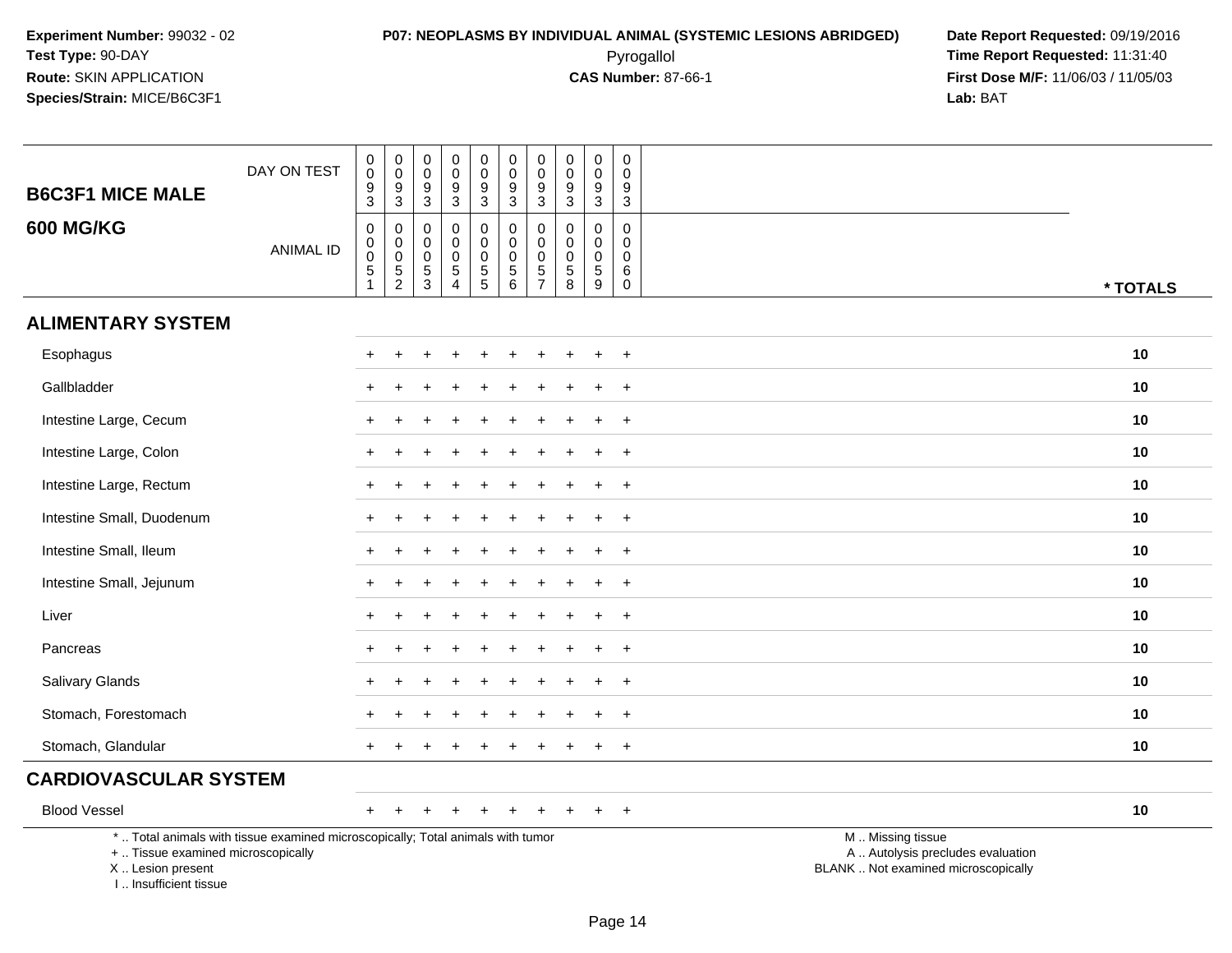### **P07: NEOPLASMS BY INDIVIDUAL ANIMAL (SYSTEMIC LESIONS ABRIDGED) Date Report Requested:** 09/19/2016 Pyrogallol **Time Report Requested:** 11:31:40

**First Dose M/F:** 11/06/03 / 11/05/03<br>**Lab:** BAT **Lab:** BAT

| <b>B6C3F1 MICE MALE</b> | DAY ON TEST | $\mathbf 0$<br>$\mathbf 0$<br>9<br>3 | $\begin{smallmatrix}0\\0\end{smallmatrix}$<br>$\boldsymbol{9}$<br>$\mathbf{3}$  | $_{\rm 0}^{\rm 0}$<br>9<br>$\sqrt{3}$            | 0<br>0<br>9<br>$\mathbf{3}$    | $\begin{matrix} 0 \\ 0 \\ 9 \\ 3 \end{matrix}$    | $\pmb{0}$<br>$\pmb{0}$<br>9<br>3        | $\pmb{0}$<br>$\pmb{0}$<br>9<br>3                | $\mathbf 0$<br>$\mathsf{O}\xspace$<br>9<br>$\mathbf{3}$ | 0<br>0<br>$\boldsymbol{9}$<br>$\mathbf{3}$ | 0<br>$\mathbf 0$<br>$9\,$<br>$\sqrt{3}$                         |          |
|-------------------------|-------------|--------------------------------------|---------------------------------------------------------------------------------|--------------------------------------------------|--------------------------------|---------------------------------------------------|-----------------------------------------|-------------------------------------------------|---------------------------------------------------------|--------------------------------------------|-----------------------------------------------------------------|----------|
| <b>600 MG/KG</b>        | ANIMAL ID   | 0<br>0<br>$\mathbf 0$<br>$\mathbf 5$ | $\boldsymbol{0}$<br>$\begin{smallmatrix}0\\0\end{smallmatrix}$<br>$\frac{5}{2}$ | $\pmb{0}$<br>$_{\rm 0}^{\rm 0}$<br>$\frac{5}{3}$ | 0<br>0<br>0<br>$\sqrt{5}$<br>4 | $\pmb{0}$<br>$\overline{0}$<br>0<br>$\frac{5}{5}$ | 0<br>$\pmb{0}$<br>$\mathbf 0$<br>5<br>6 | $\pmb{0}$<br>$\mathbf 0$<br>5<br>$\overline{7}$ | 0<br>$\pmb{0}$<br>0<br>$\,$ 5 $\,$<br>8                 | 0<br>0<br>0<br>$5\phantom{.0}$<br>9        | 0<br>$\mathbf 0$<br>$\pmb{0}$<br>$6\phantom{1}6$<br>$\mathbf 0$ | * TOTALS |
| Heart                   |             | $\ddot{}$                            |                                                                                 |                                                  | $\pm$                          |                                                   |                                         |                                                 | $\overline{+}$                                          | $+$                                        | $+$                                                             | 10       |
| <b>ENDOCRINE SYSTEM</b> |             |                                      |                                                                                 |                                                  |                                |                                                   |                                         |                                                 |                                                         |                                            |                                                                 |          |
| <b>Adrenal Cortex</b>   |             | $\ddot{}$                            |                                                                                 |                                                  | $\div$                         |                                                   |                                         |                                                 | $\div$                                                  | $+$                                        | $+$                                                             | 10       |
| Adrenal Medulla         |             | $\ddot{}$                            |                                                                                 | $\pm$                                            | $+$                            | $\pm$                                             | $\ddot{}$                               | $+$                                             | $\pm$                                                   | $+$                                        | $+$                                                             | 10       |
| Islets, Pancreatic      |             | $\ddot{}$                            |                                                                                 | ÷                                                | ÷                              |                                                   | ÷.                                      |                                                 | $\pm$                                                   | $+$                                        | $+$                                                             | 10       |
| Parathyroid Gland       |             | $+$                                  | $+$                                                                             | M                                                | $+$                            | $+$                                               | M                                       | $+$                                             | M                                                       | M                                          | $+$                                                             | 6        |
| <b>Pituitary Gland</b>  |             | $\ddot{}$                            |                                                                                 |                                                  | ÷                              |                                                   |                                         |                                                 | $\div$                                                  | $+$                                        | $+$                                                             | 10       |
| <b>Thyroid Gland</b>    |             | $\ddot{}$                            |                                                                                 |                                                  |                                |                                                   |                                         |                                                 |                                                         | $\pm$                                      | $+$                                                             | 10       |

### **GENERAL BODY SYSTEM**

NONE

#### **GENITAL SYSTEM**

| Epididymis             |  | + + + + + + + + + + |  |  |  |  | 10 |
|------------------------|--|---------------------|--|--|--|--|----|
| <b>Preputial Gland</b> |  | + + + + + + + + + + |  |  |  |  | 10 |
| Prostate               |  | + + + + + + + + + + |  |  |  |  | 10 |
| <b>Seminal Vesicle</b> |  | + + + + + + + + + + |  |  |  |  | 10 |
| <b>Testes</b>          |  | + + + + + + + + + + |  |  |  |  | 10 |

\* .. Total animals with tissue examined microscopically; Total animals with tumor

+ .. Tissue examined microscopically

X .. Lesion present

I .. Insufficient tissue

M .. Missing tissue

y the contract of the contract of the contract of the contract of the contract of the contract of the contract of  $A$ . Autolysis precludes evaluation

Lesion present BLANK .. Not examined microscopically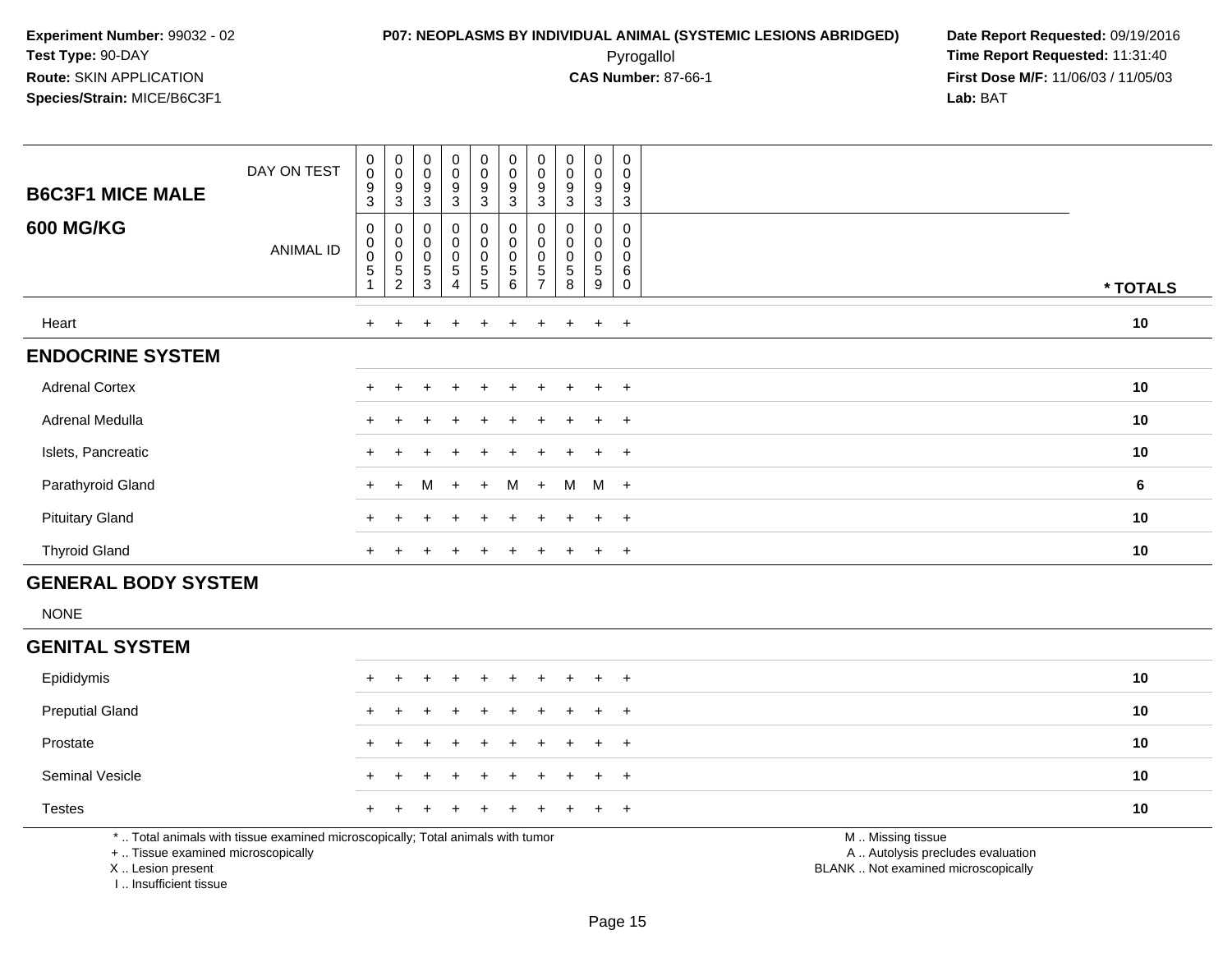# **P07: NEOPLASMS BY INDIVIDUAL ANIMAL (SYSTEMIC LESIONS ABRIDGED) Date Report Requested:** 09/19/2016 Pyrogallol **Time Report Requested:** 11:31:40

**First Dose M/F:** 11/06/03 / 11/05/03<br>**Lab:** BAT **Lab:** BAT

| <b>B6C3F1 MICE MALE</b>                                 | DAY ON TEST                                                                     | $\pmb{0}$<br>$\pmb{0}$<br>$\boldsymbol{9}$ | $\pmb{0}$<br>$\ddot{\mathbf{0}}$<br>$\boldsymbol{9}$ | $\mathbf 0$<br>$\mathsf{O}\xspace$<br>$\boldsymbol{9}$ | $\mathsf 0$<br>$\mathbf 0$<br>$9\,$         | 0<br>$\ddot{\mathbf{0}}$<br>$\boldsymbol{9}$ | $\mathbf 0$<br>$\overline{0}$<br>$\boldsymbol{9}$ | $\pmb{0}$<br>$\mathbf 0$<br>9 | 0<br>0<br>$\boldsymbol{9}$                           | $\mathbf 0$<br>$\mathbf 0$<br>$9\,$ | 0<br>$\Omega$<br>9                      |                                                                                               |             |
|---------------------------------------------------------|---------------------------------------------------------------------------------|--------------------------------------------|------------------------------------------------------|--------------------------------------------------------|---------------------------------------------|----------------------------------------------|---------------------------------------------------|-------------------------------|------------------------------------------------------|-------------------------------------|-----------------------------------------|-----------------------------------------------------------------------------------------------|-------------|
| <b>600 MG/KG</b>                                        | <b>ANIMAL ID</b>                                                                | $\mathbf{3}$<br>0<br>$\pmb{0}$             | $\mathbf{3}$<br>0<br>$\pmb{0}$                       | $\overline{3}$<br>0<br>$\boldsymbol{0}$                | 3<br>0<br>$\mathbf 0$                       | 3<br>0<br>$\mathbf 0$                        | 3<br>0<br>$\mathbf 0$                             | 3<br>0<br>$\mathbf 0$         | 3<br>$\Omega$<br>0                                   | 3<br>$\mathbf 0$<br>$\mathbf 0$     | 3<br>0<br>0                             |                                                                                               |             |
|                                                         |                                                                                 | $\pmb{0}$<br>$\frac{5}{1}$                 | $\mathsf 0$<br>$\frac{5}{2}$                         | $\mathbf 0$<br>$\frac{5}{3}$                           | $\mathbf 0$<br>$\sqrt{5}$<br>$\overline{4}$ | $\mathbf 0$<br>$\frac{5}{5}$                 | $\mathbf 0$<br>$\frac{5}{6}$                      | $\mathbf 0$<br>$\frac{5}{7}$  | $\mathbf 0$<br>$\begin{array}{c} 5 \\ 8 \end{array}$ | $\mathbf 0$<br>$\frac{5}{9}$        | $\mathbf 0$<br>6<br>$\mathsf{O}\xspace$ |                                                                                               | * TOTALS    |
| <b>HEMATOPOIETIC SYSTEM</b>                             |                                                                                 |                                            |                                                      |                                                        |                                             |                                              |                                                   |                               |                                                      |                                     |                                         |                                                                                               |             |
| <b>Bone Marrow</b>                                      |                                                                                 |                                            |                                                      |                                                        |                                             |                                              |                                                   |                               |                                                      |                                     | $+$                                     |                                                                                               | 10          |
| Lymph Node, Mandibular                                  |                                                                                 |                                            |                                                      |                                                        |                                             |                                              |                                                   |                               |                                                      | $\pm$                               | $+$                                     |                                                                                               | 10          |
| Lymph Node, Mesenteric                                  |                                                                                 |                                            |                                                      |                                                        |                                             |                                              |                                                   |                               |                                                      |                                     | $\ddot{}$                               |                                                                                               | 10          |
| Spleen                                                  |                                                                                 |                                            |                                                      |                                                        |                                             |                                              |                                                   |                               |                                                      |                                     | $\ddot{}$                               |                                                                                               | 10          |
| Thymus                                                  |                                                                                 | $\pm$                                      |                                                      |                                                        |                                             |                                              |                                                   |                               |                                                      |                                     | $+$                                     |                                                                                               | 10          |
| <b>INTEGUMENTARY SYSTEM</b>                             |                                                                                 |                                            |                                                      |                                                        |                                             |                                              |                                                   |                               |                                                      |                                     |                                         |                                                                                               |             |
| <b>Mammary Gland</b>                                    |                                                                                 | M                                          | м                                                    | м                                                      | М                                           | M                                            | M                                                 | M                             | M                                                    |                                     | M M                                     |                                                                                               | $\mathbf 0$ |
| Skin                                                    |                                                                                 | $+$                                        | $+$                                                  | $\pm$                                                  | $\pm$                                       | $\ddot{}$                                    | $\ddot{}$                                         | $+$                           | $\ddot{}$                                            | $+$                                 | $+$                                     |                                                                                               | 10          |
| <b>MUSCULOSKELETAL SYSTEM</b>                           |                                                                                 |                                            |                                                      |                                                        |                                             |                                              |                                                   |                               |                                                      |                                     |                                         |                                                                                               |             |
| <b>Bone</b>                                             |                                                                                 |                                            |                                                      |                                                        |                                             |                                              |                                                   |                               |                                                      |                                     | $+$                                     |                                                                                               | 10          |
| <b>NERVOUS SYSTEM</b>                                   |                                                                                 |                                            |                                                      |                                                        |                                             |                                              |                                                   |                               |                                                      |                                     |                                         |                                                                                               |             |
| <b>Brain</b>                                            |                                                                                 | $+$                                        | $+$                                                  |                                                        |                                             | $\ddot{}$                                    | $+$                                               | $+$                           | $+$                                                  | $+$                                 | $+$                                     |                                                                                               | 10          |
| <b>RESPIRATORY SYSTEM</b>                               |                                                                                 |                                            |                                                      |                                                        |                                             |                                              |                                                   |                               |                                                      |                                     |                                         |                                                                                               |             |
| Lung                                                    |                                                                                 |                                            |                                                      |                                                        |                                             |                                              |                                                   |                               |                                                      |                                     | $\overline{+}$                          |                                                                                               | 10          |
| Nose                                                    |                                                                                 |                                            |                                                      |                                                        |                                             |                                              |                                                   |                               |                                                      |                                     | $\overline{+}$                          |                                                                                               | 10          |
| +  Tissue examined microscopically<br>X  Lesion present | *  Total animals with tissue examined microscopically; Total animals with tumor |                                            |                                                      |                                                        |                                             |                                              |                                                   |                               |                                                      |                                     |                                         | M  Missing tissue<br>A  Autolysis precludes evaluation<br>BLANK  Not examined microscopically |             |

I .. Insufficient tissue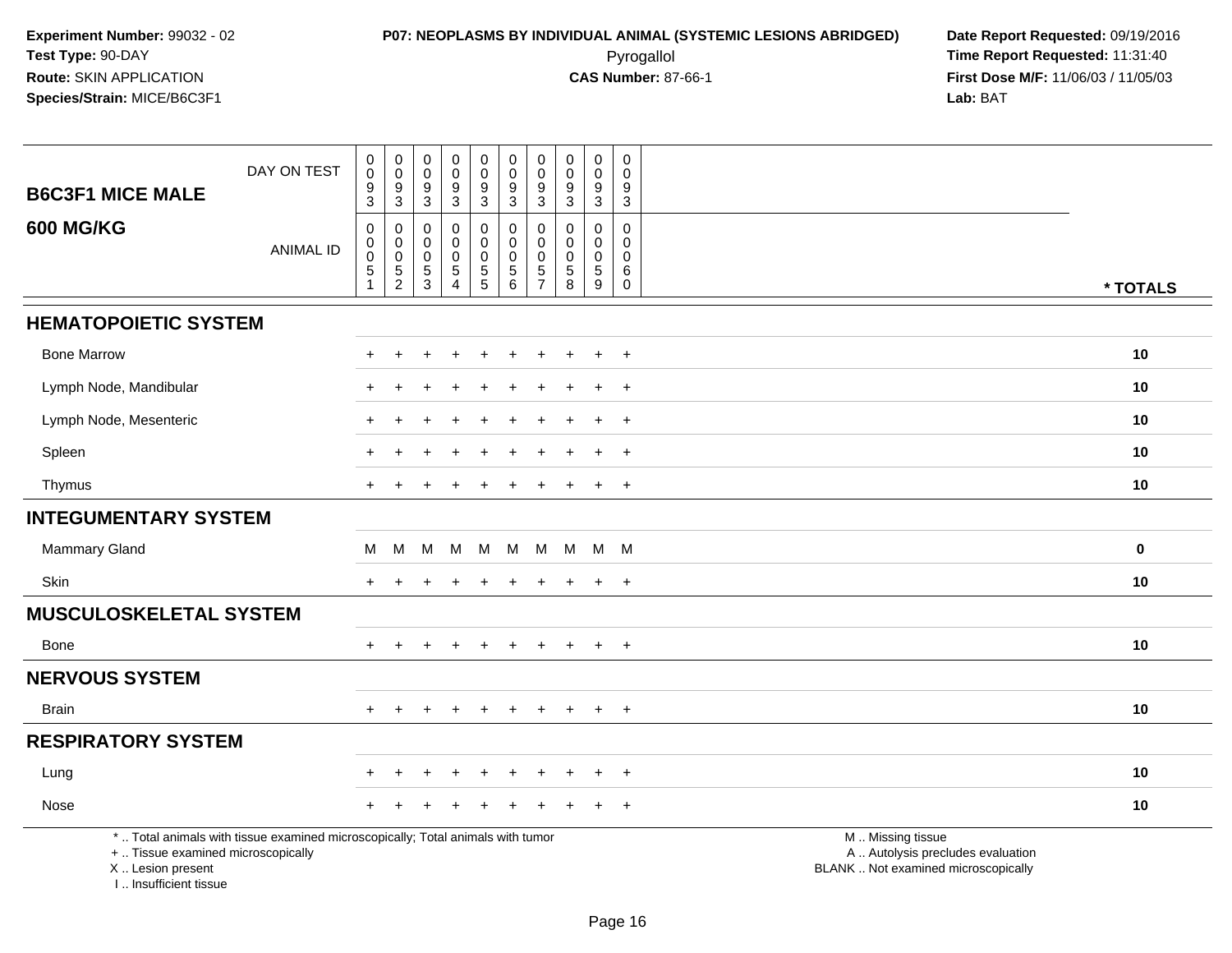**First Dose M/F:** 11/06/03 / 11/05/03<br>**Lab:** BAT **Lab:** BAT

| <b>B6C3F1 MICE MALE</b>      | DAY ON TEST | $\begin{smallmatrix} 0\\0 \end{smallmatrix}$<br>$\boldsymbol{9}$<br>3 | $_{\rm 0}^{\rm 0}$<br>$\boldsymbol{9}$<br>3                        | $_{\rm 0}^{\rm 0}$<br>$\boldsymbol{9}$<br>3    | $\begin{smallmatrix}0\0\0\9\end{smallmatrix}$<br>$\mathbf{3}$ | $_0^0$<br>$\boldsymbol{9}$<br>3 | $\begin{matrix} 0 \\ 0 \\ 9 \\ 3 \end{matrix}$          | $_{\rm 0}^{\rm 0}$<br>9<br>$\mathbf{3}$            | $\begin{smallmatrix} 0\\0 \end{smallmatrix}$<br>$\boldsymbol{9}$<br>3 | $\begin{smallmatrix} 0\\0 \end{smallmatrix}$<br>$\boldsymbol{9}$<br>$\mathbf{3}$ | $\pmb{0}$<br>0<br>9<br>3 |          |
|------------------------------|-------------|-----------------------------------------------------------------------|--------------------------------------------------------------------|------------------------------------------------|---------------------------------------------------------------|---------------------------------|---------------------------------------------------------|----------------------------------------------------|-----------------------------------------------------------------------|----------------------------------------------------------------------------------|--------------------------|----------|
| <b>600 MG/KG</b>             | ANIMAL ID   | $\mathbf 0$<br>$\pmb{0}$<br>$\overline{0}$<br>$\sqrt{5}$              | $\mathbf 0$<br>$_{\rm 0}^{\rm 0}$<br>$\mathbf 5$<br>$\overline{2}$ | 0<br>$\boldsymbol{0}$<br>$\mathbf 0$<br>5<br>3 | 0<br>$\begin{matrix} 0 \\ 0 \\ 5 \end{matrix}$<br>4           | 0<br>0<br>0<br>5<br>5           | $\begin{matrix}0\\0\\0\end{matrix}$<br>$\mathbf 5$<br>6 | 0<br>$\pmb{0}$<br>$\pmb{0}$<br>5<br>$\overline{ }$ | $\pmb{0}$<br>$\pmb{0}$<br>5<br>8                                      | 0<br>$\begin{smallmatrix}0\0\0\end{smallmatrix}$<br>$\,$ 5 $\,$<br>9             | 0<br>0<br>0<br>6<br>0    | * TOTALS |
| Trachea                      |             | $+$                                                                   | $\div$                                                             | $\div$                                         | $\ddot{}$                                                     | $\ddot{}$                       | $+$                                                     | $+$                                                | $+$                                                                   | $+$                                                                              | $+$                      | 10       |
| <b>SPECIAL SENSES SYSTEM</b> |             |                                                                       |                                                                    |                                                |                                                               |                                 |                                                         |                                                    |                                                                       |                                                                                  |                          |          |
| Eye                          |             |                                                                       |                                                                    |                                                | $\ddot{}$                                                     | $+$                             | $+$                                                     | $\pm$                                              | $+$                                                                   |                                                                                  | $+$ $+$                  | 10       |
| Harderian Gland              |             | $+$                                                                   |                                                                    |                                                | $\div$                                                        | ÷                               |                                                         |                                                    |                                                                       | $+$                                                                              | $+$                      | 10       |
| <b>URINARY SYSTEM</b>        |             |                                                                       |                                                                    |                                                |                                                               |                                 |                                                         |                                                    |                                                                       |                                                                                  |                          |          |
| Kidney                       |             |                                                                       |                                                                    |                                                | $\ddot{}$                                                     | $+$                             | $+$                                                     | $+$                                                | $+$                                                                   | $+$                                                                              | $+$                      | 10       |
| <b>Urinary Bladder</b>       |             |                                                                       |                                                                    |                                                |                                                               | +                               |                                                         |                                                    |                                                                       | $+$                                                                              | $+$                      | 10       |
| <b>SYSTEMIC LESIONS</b>      |             |                                                                       |                                                                    |                                                |                                                               |                                 |                                                         |                                                    |                                                                       |                                                                                  |                          |          |
| Multiple Organ               |             |                                                                       |                                                                    |                                                |                                                               | ÷                               |                                                         |                                                    |                                                                       | $+$                                                                              | $+$                      | 10       |

\*\*\* END OF MALE DATA \*\*\*

\* .. Total animals with tissue examined microscopically; Total animals with tumor

+ .. Tissue examined microscopically

X .. Lesion present

I .. Insufficient tissue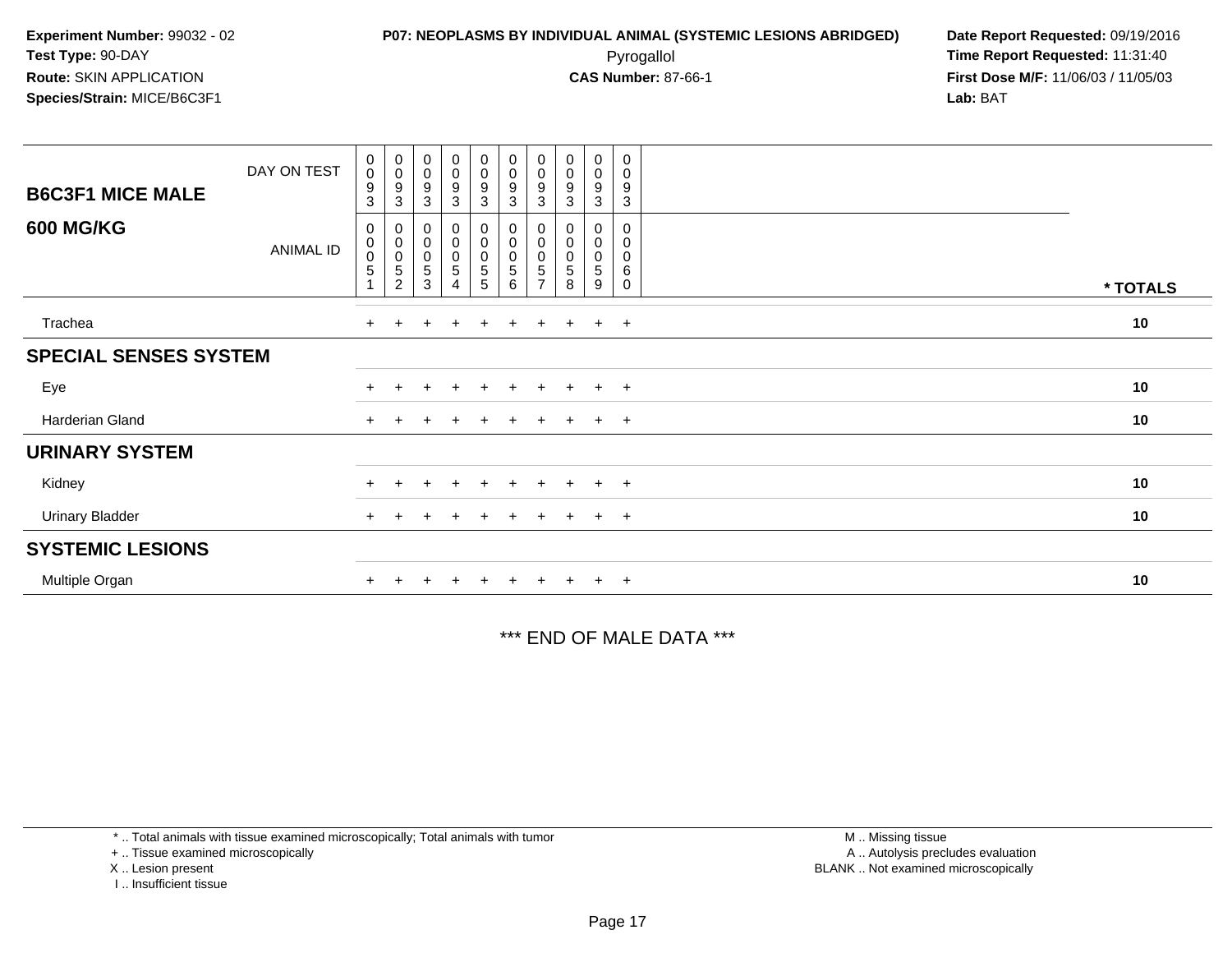# **P07: NEOPLASMS BY INDIVIDUAL ANIMAL (SYSTEMIC LESIONS ABRIDGED) Date Report Requested:** 09/19/2016 Pyrogallol **Time Report Requested:** 11:31:40

| <b>B6C3F1 MICE FEMALE</b>                                                                                                                                           | DAY ON TEST      | $\pmb{0}$<br>$\mathbf 0$<br>$\frac{9}{3}$                           | $\boldsymbol{0}$<br>$\mathsf{O}$<br>$\frac{9}{3}$                       | 0<br>0<br>9<br>3                        | $_{\rm 0}^{\rm 0}$<br>$\frac{9}{3}$                          | $\begin{smallmatrix}0\0\0\end{smallmatrix}$<br>$\boldsymbol{9}$<br>$\mathbf{3}$ | 0<br>$\mathbf 0$<br>$\boldsymbol{9}$<br>3                     | $\pmb{0}$<br>$\mathbf 0$<br>$\boldsymbol{9}$<br>$\mathbf{3}$         | 0<br>0<br>9<br>3                      | $\pmb{0}$<br>$\mathbf 0$<br>9<br>3                | 0<br>$\mathbf 0$<br>9<br>3                                                 |                                                                                               |
|---------------------------------------------------------------------------------------------------------------------------------------------------------------------|------------------|---------------------------------------------------------------------|-------------------------------------------------------------------------|-----------------------------------------|--------------------------------------------------------------|---------------------------------------------------------------------------------|---------------------------------------------------------------|----------------------------------------------------------------------|---------------------------------------|---------------------------------------------------|----------------------------------------------------------------------------|-----------------------------------------------------------------------------------------------|
| 0 MG/KG                                                                                                                                                             | <b>ANIMAL ID</b> | $\boldsymbol{0}$<br>$_{\rm 0}^{\rm 0}$<br>$\,6\,$<br>$\overline{1}$ | $\pmb{0}$<br>$\mathbf 0$<br>$\overline{0}$<br>$\,6\,$<br>$\overline{2}$ | 0<br>$\mathbf 0$<br>$\pmb{0}$<br>6<br>3 | $\mathbf 0$<br>$\pmb{0}$<br>$\pmb{0}$<br>6<br>$\overline{4}$ | $\mathbf 0$<br>0<br>$\ddot{\mathbf{0}}$<br>$\frac{6}{5}$                        | 0<br>$\mathbf 0$<br>$\mathsf{O}\xspace$<br>$\,6\,$<br>$\,6\,$ | $\pmb{0}$<br>$\mathbf 0$<br>$\mathbf 0$<br>$\,6\,$<br>$\overline{7}$ | 0<br>$\mathbf 0$<br>0<br>$\,6\,$<br>8 | $\pmb{0}$<br>$\mathbf 0$<br>$\mathbf 0$<br>6<br>9 | $\mathbf 0$<br>$\mathbf 0$<br>$\mathbf 0$<br>$\overline{7}$<br>$\mathbf 0$ | * TOTALS                                                                                      |
| <b>ALIMENTARY SYSTEM</b>                                                                                                                                            |                  |                                                                     |                                                                         |                                         |                                                              |                                                                                 |                                                               |                                                                      |                                       |                                                   |                                                                            |                                                                                               |
| Esophagus                                                                                                                                                           |                  |                                                                     |                                                                         |                                         |                                                              |                                                                                 |                                                               |                                                                      |                                       |                                                   | $\ddot{}$                                                                  | 10                                                                                            |
| Gallbladder                                                                                                                                                         |                  |                                                                     |                                                                         |                                         |                                                              |                                                                                 |                                                               |                                                                      |                                       |                                                   | $\overline{ }$                                                             | 10                                                                                            |
| Intestine Large, Cecum                                                                                                                                              |                  |                                                                     |                                                                         |                                         |                                                              |                                                                                 |                                                               |                                                                      |                                       |                                                   | $\overline{1}$                                                             | 10                                                                                            |
| Intestine Large, Colon                                                                                                                                              |                  | $+$                                                                 |                                                                         |                                         |                                                              |                                                                                 |                                                               |                                                                      |                                       |                                                   | $+$                                                                        | 10                                                                                            |
| Intestine Large, Rectum                                                                                                                                             |                  |                                                                     |                                                                         |                                         |                                                              |                                                                                 |                                                               |                                                                      |                                       |                                                   | $\overline{ }$                                                             | 10                                                                                            |
| Intestine Small, Duodenum                                                                                                                                           |                  |                                                                     |                                                                         |                                         |                                                              |                                                                                 |                                                               |                                                                      |                                       |                                                   | $\ddot{}$                                                                  | 10                                                                                            |
| Intestine Small, Ileum                                                                                                                                              |                  | $+$                                                                 |                                                                         |                                         |                                                              |                                                                                 |                                                               |                                                                      |                                       |                                                   | $+$                                                                        | 10                                                                                            |
| Intestine Small, Jejunum                                                                                                                                            |                  |                                                                     |                                                                         |                                         |                                                              |                                                                                 |                                                               |                                                                      |                                       |                                                   | $\ddot{}$                                                                  | 10                                                                                            |
| Liver                                                                                                                                                               |                  |                                                                     |                                                                         |                                         |                                                              |                                                                                 |                                                               |                                                                      |                                       |                                                   | $\overline{ }$                                                             | 10                                                                                            |
| Pancreas                                                                                                                                                            |                  |                                                                     |                                                                         |                                         |                                                              |                                                                                 |                                                               |                                                                      |                                       |                                                   | $\overline{1}$                                                             | 10                                                                                            |
| Salivary Glands                                                                                                                                                     |                  |                                                                     |                                                                         |                                         |                                                              |                                                                                 |                                                               |                                                                      |                                       |                                                   | $\overline{1}$                                                             | 10                                                                                            |
| Stomach, Forestomach                                                                                                                                                |                  |                                                                     |                                                                         |                                         |                                                              |                                                                                 |                                                               |                                                                      |                                       |                                                   | $\overline{ }$                                                             | 10                                                                                            |
| Stomach, Glandular                                                                                                                                                  |                  |                                                                     |                                                                         |                                         |                                                              |                                                                                 |                                                               |                                                                      |                                       |                                                   | $\overline{ }$                                                             | 10                                                                                            |
| <b>CARDIOVASCULAR SYSTEM</b>                                                                                                                                        |                  |                                                                     |                                                                         |                                         |                                                              |                                                                                 |                                                               |                                                                      |                                       |                                                   |                                                                            |                                                                                               |
| <b>Blood Vessel</b>                                                                                                                                                 |                  | $+$                                                                 |                                                                         |                                         |                                                              |                                                                                 |                                                               |                                                                      |                                       |                                                   | $+$                                                                        | 10                                                                                            |
| *  Total animals with tissue examined microscopically; Total animals with tumor<br>+  Tissue examined microscopically<br>X  Lesion present<br>I Insufficient tissue |                  |                                                                     |                                                                         |                                         |                                                              |                                                                                 |                                                               |                                                                      |                                       |                                                   |                                                                            | M  Missing tissue<br>A  Autolysis precludes evaluation<br>BLANK  Not examined microscopically |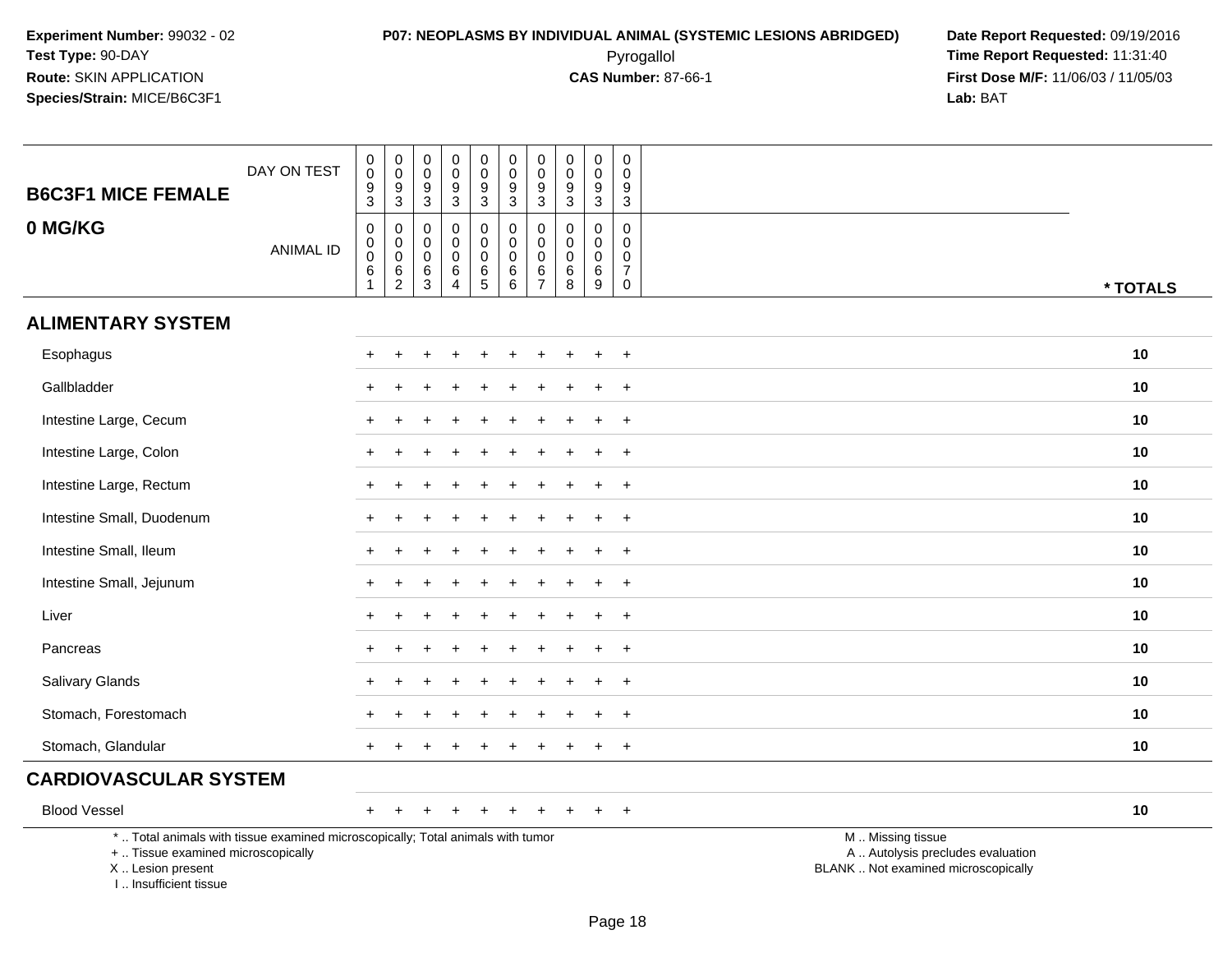# **P07: NEOPLASMS BY INDIVIDUAL ANIMAL (SYSTEMIC LESIONS ABRIDGED) Date Report Requested:** 09/19/2016 Pyrogallol **Time Report Requested:** 11:31:40

| <b>B6C3F1 MICE FEMALE</b>                                                                                                                                           | DAY ON TEST      | $\pmb{0}$<br>$\overline{0}$<br>$\boldsymbol{9}$<br>$\mathbf{3}$ | $\begin{smallmatrix} 0\\0 \end{smallmatrix}$<br>$\frac{9}{3}$                | 0<br>0<br>$\boldsymbol{9}$<br>$\ensuremath{\mathsf{3}}$ | $_{\rm 0}^{\rm 0}$<br>$\boldsymbol{9}$<br>$\mathbf{3}$               | 0<br>$\ddot{\mathbf{0}}$<br>$\boldsymbol{9}$<br>3    | $\pmb{0}$<br>$\pmb{0}$<br>$9\,$<br>$\mathbf{3}$                            | 0<br>$\mathbf 0$<br>9<br>$\mathbf{3}$        | $\mathbf 0$<br>$\mathbf 0$<br>$\boldsymbol{9}$<br>$\mathbf{3}$ | $\pmb{0}$<br>$\pmb{0}$<br>$\boldsymbol{9}$<br>$\mathbf{3}$  | $\mathbf 0$<br>$\mathbf 0$<br>9<br>$\mathbf{3}$                                    |                                                                                               |          |
|---------------------------------------------------------------------------------------------------------------------------------------------------------------------|------------------|-----------------------------------------------------------------|------------------------------------------------------------------------------|---------------------------------------------------------|----------------------------------------------------------------------|------------------------------------------------------|----------------------------------------------------------------------------|----------------------------------------------|----------------------------------------------------------------|-------------------------------------------------------------|------------------------------------------------------------------------------------|-----------------------------------------------------------------------------------------------|----------|
| 0 MG/KG                                                                                                                                                             | <b>ANIMAL ID</b> | 0<br>$\pmb{0}$<br>$\pmb{0}$<br>$\,6$<br>$\mathbf{1}$            | 0<br>$\ddot{\mathbf{0}}$<br>$\mathsf{O}\xspace$<br>$\,6\,$<br>$\overline{2}$ | $\mathbf 0$<br>0<br>$\pmb{0}$<br>6<br>$\mathfrak{S}$    | $\mathbf 0$<br>$\mathbf 0$<br>$\pmb{0}$<br>$\,6\,$<br>$\overline{4}$ | 0<br>$\overline{0}$<br>$\mathsf{O}\xspace$<br>$^6$ 5 | $\mathbf 0$<br>$\ddot{\mathbf{0}}$<br>$\boldsymbol{0}$<br>$\,6$<br>$\,6\,$ | 0<br>0<br>$\mathbf 0$<br>6<br>$\overline{7}$ | $\mathbf 0$<br>$\Omega$<br>$\mathbf 0$<br>$\,6\,$<br>8         | $\mathbf 0$<br>$\mathbf 0$<br>$\pmb{0}$<br>$\,6\,$<br>$9\,$ | $\mathbf 0$<br>$\mathbf 0$<br>$\mathbf 0$<br>$\overline{7}$<br>$\mathsf{O}\xspace$ |                                                                                               | * TOTALS |
| Heart                                                                                                                                                               |                  | $+$                                                             | $\ddot{}$                                                                    | +                                                       | $\ddot{}$                                                            | $\ddot{}$                                            | $\ddot{}$                                                                  | $\ddot{}$                                    | $\ddot{}$                                                      | $+$                                                         | $+$                                                                                |                                                                                               | 10       |
| <b>ENDOCRINE SYSTEM</b>                                                                                                                                             |                  |                                                                 |                                                                              |                                                         |                                                                      |                                                      |                                                                            |                                              |                                                                |                                                             |                                                                                    |                                                                                               |          |
| <b>Adrenal Cortex</b>                                                                                                                                               |                  |                                                                 |                                                                              |                                                         |                                                                      |                                                      |                                                                            |                                              |                                                                | $\ddot{}$                                                   | $+$                                                                                |                                                                                               | 10       |
| Adrenal Medulla                                                                                                                                                     |                  |                                                                 |                                                                              |                                                         |                                                                      |                                                      |                                                                            |                                              |                                                                | $\div$                                                      | $\ddot{}$                                                                          |                                                                                               | 10       |
| Islets, Pancreatic                                                                                                                                                  |                  |                                                                 |                                                                              |                                                         |                                                                      |                                                      |                                                                            |                                              |                                                                | $\pm$                                                       | $+$                                                                                |                                                                                               | 10       |
| Parathyroid Gland                                                                                                                                                   |                  |                                                                 | $\ddot{}$                                                                    | м                                                       | м                                                                    | $\ddot{}$                                            |                                                                            |                                              |                                                                | $\div$                                                      | $+$                                                                                |                                                                                               | 8        |
| <b>Pituitary Gland</b>                                                                                                                                              |                  |                                                                 |                                                                              |                                                         |                                                                      |                                                      |                                                                            |                                              |                                                                | ÷                                                           | $\ddot{}$                                                                          |                                                                                               | 10       |
| <b>Thyroid Gland</b>                                                                                                                                                |                  |                                                                 |                                                                              |                                                         |                                                                      |                                                      |                                                                            |                                              |                                                                | +                                                           | $\overline{+}$                                                                     |                                                                                               | 10       |
| <b>GENERAL BODY SYSTEM</b>                                                                                                                                          |                  |                                                                 |                                                                              |                                                         |                                                                      |                                                      |                                                                            |                                              |                                                                |                                                             |                                                                                    |                                                                                               |          |
| <b>NONE</b>                                                                                                                                                         |                  |                                                                 |                                                                              |                                                         |                                                                      |                                                      |                                                                            |                                              |                                                                |                                                             |                                                                                    |                                                                                               |          |
| <b>GENITAL SYSTEM</b>                                                                                                                                               |                  |                                                                 |                                                                              |                                                         |                                                                      |                                                      |                                                                            |                                              |                                                                |                                                             |                                                                                    |                                                                                               |          |
| <b>Clitoral Gland</b>                                                                                                                                               |                  |                                                                 |                                                                              |                                                         |                                                                      | $\div$                                               |                                                                            |                                              |                                                                | $\ddot{}$                                                   | $\ddot{}$                                                                          |                                                                                               | 10       |
| Ovary                                                                                                                                                               |                  |                                                                 |                                                                              |                                                         |                                                                      |                                                      |                                                                            |                                              |                                                                |                                                             | $\overline{1}$                                                                     |                                                                                               | 10       |
| Uterus                                                                                                                                                              |                  |                                                                 | $\div$                                                                       |                                                         |                                                                      |                                                      |                                                                            |                                              |                                                                | $\ddot{}$                                                   | $+$                                                                                |                                                                                               | 10       |
| <b>HEMATOPOIETIC SYSTEM</b>                                                                                                                                         |                  |                                                                 |                                                                              |                                                         |                                                                      |                                                      |                                                                            |                                              |                                                                |                                                             |                                                                                    |                                                                                               |          |
| <b>Bone Marrow</b>                                                                                                                                                  |                  |                                                                 |                                                                              |                                                         |                                                                      |                                                      |                                                                            |                                              |                                                                |                                                             | $+$                                                                                |                                                                                               | 10       |
| *  Total animals with tissue examined microscopically; Total animals with tumor<br>+  Tissue examined microscopically<br>X  Lesion present<br>I Insufficient tissue |                  |                                                                 |                                                                              |                                                         |                                                                      |                                                      |                                                                            |                                              |                                                                |                                                             |                                                                                    | M  Missing tissue<br>A  Autolysis precludes evaluation<br>BLANK  Not examined microscopically |          |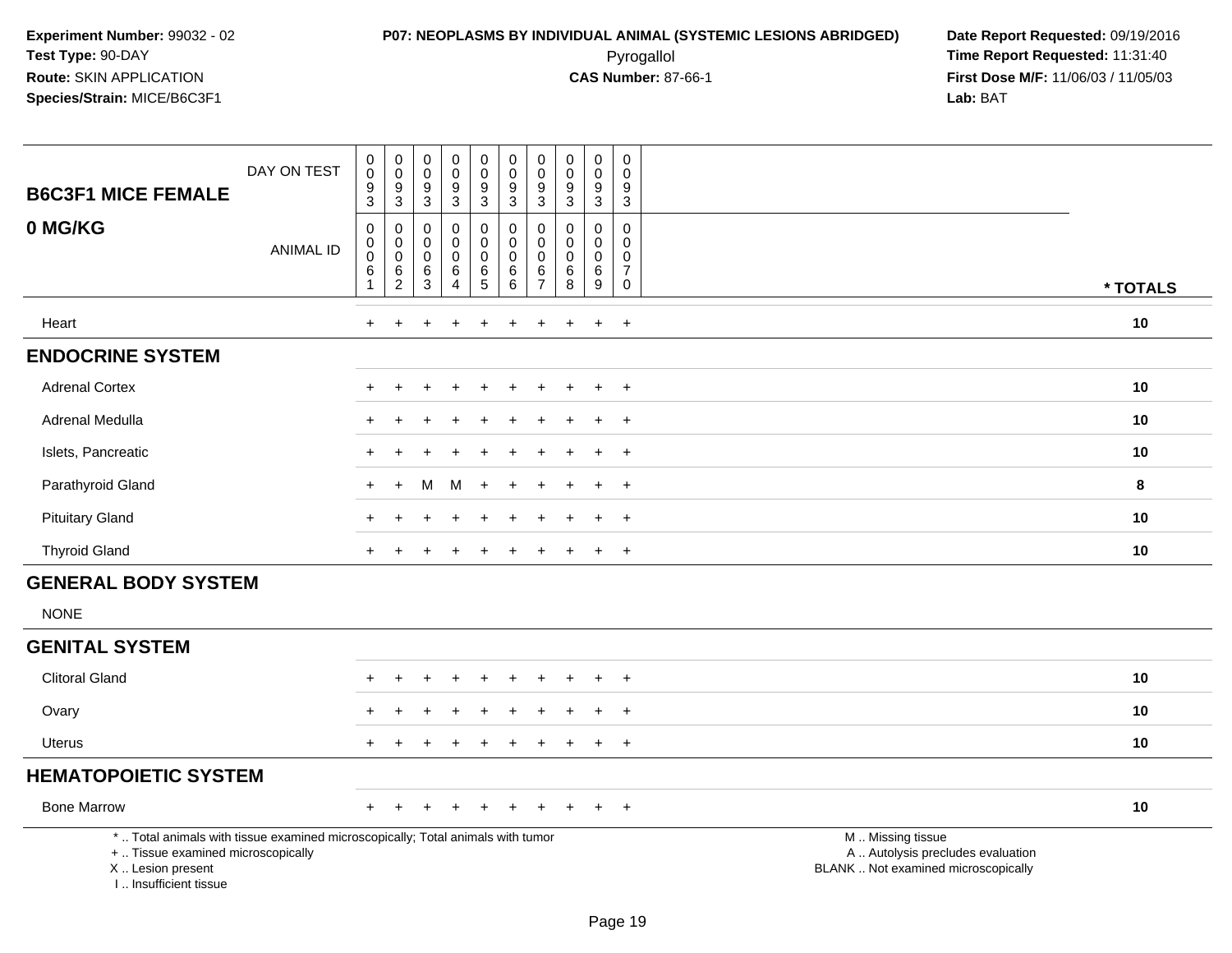### **P07: NEOPLASMS BY INDIVIDUAL ANIMAL (SYSTEMIC LESIONS ABRIDGED) Date Report Requested:** 09/19/2016 Pyrogallol **Time Report Requested:** 11:31:40

**First Dose M/F:** 11/06/03 / 11/05/03<br>Lab: BAT **Lab:** BAT

| DAY ON TEST<br><b>B6C3F1 MICE FEMALE</b> | $\begin{smallmatrix} 0\\0 \end{smallmatrix}$<br>$\frac{9}{3}$  | $\begin{smallmatrix}0\\0\end{smallmatrix}$<br>$\frac{9}{3}$      | $_{\rm 0}^{\rm 0}$<br>$\boldsymbol{9}$<br>$\mathfrak{S}$ | $\begin{array}{c} 0 \\ 0 \\ 9 \\ 3 \end{array}$                                        | 0<br>$\mathbf 0$<br>9<br>3                                | $_{\rm 0}^{\rm 0}$<br>$\frac{9}{3}$                          | $\pmb{0}$<br>$\mathbf 0$<br>$9\,$<br>$\mathbf{3}$      | $\pmb{0}$<br>$\pmb{0}$<br>$\boldsymbol{9}$<br>$\mathbf{3}$ | $\begin{smallmatrix} 0\\0 \end{smallmatrix}$<br>$\frac{9}{3}$                    | $\mathsf{O}$<br>$\mathbf 0$<br>9<br>3                |                    |
|------------------------------------------|----------------------------------------------------------------|------------------------------------------------------------------|----------------------------------------------------------|----------------------------------------------------------------------------------------|-----------------------------------------------------------|--------------------------------------------------------------|--------------------------------------------------------|------------------------------------------------------------|----------------------------------------------------------------------------------|------------------------------------------------------|--------------------|
| 0 MG/KG<br><b>ANIMAL ID</b>              | $\mathbf 0$<br>$\mathbf 0$<br>$\boldsymbol{0}$<br>$\,6\,$<br>1 | $\mathbf 0$<br>$\pmb{0}$<br>$\,0\,$<br>$\,6\,$<br>$\overline{c}$ | 0<br>$\,0\,$<br>$\mathbf 0$<br>$\,6\,$<br>3              | $\mathbf 0$<br>$\mathsf{O}\xspace$<br>$\ddot{\mathbf{0}}$<br>$\,6\,$<br>$\overline{4}$ | 0<br>$\overline{0}$<br>$\mathbf 0$<br>6<br>$\overline{5}$ | $\mathbf 0$<br>$\pmb{0}$<br>$\boldsymbol{0}$<br>$\,6\,$<br>6 | 0<br>$\mathbf 0$<br>$\mathbf 0$<br>6<br>$\overline{7}$ | $\mathbf 0$<br>$\mathbf 0$<br>$\pmb{0}$<br>6<br>8          | $\mathbf 0$<br>$\mathbf 0$<br>$\mathsf{O}\xspace$<br>$\,6\,$<br>$\boldsymbol{9}$ | 0<br>$\Omega$<br>0<br>$\overline{7}$<br>$\mathsf{O}$ | * TOTALS           |
| Lymph Node, Mandibular                   | $\ddot{}$                                                      | $\ddot{}$                                                        |                                                          |                                                                                        |                                                           |                                                              |                                                        |                                                            | $\ddot{}$                                                                        | $+$                                                  | 10                 |
| Lymph Node, Mesenteric                   |                                                                |                                                                  |                                                          |                                                                                        |                                                           |                                                              |                                                        |                                                            | $\div$                                                                           | $\overline{+}$                                       | 10                 |
| Spleen                                   |                                                                |                                                                  |                                                          |                                                                                        |                                                           |                                                              |                                                        |                                                            | $\div$                                                                           | $+$                                                  | 10                 |
| Thymus                                   | $\div$                                                         |                                                                  |                                                          |                                                                                        | ÷                                                         |                                                              |                                                        |                                                            | $\ddot{}$                                                                        | $+$                                                  | 10                 |
| <b>INTEGUMENTARY SYSTEM</b>              |                                                                |                                                                  |                                                          |                                                                                        |                                                           |                                                              |                                                        |                                                            |                                                                                  |                                                      |                    |
| Mammary Gland                            | ÷                                                              |                                                                  |                                                          |                                                                                        |                                                           |                                                              |                                                        |                                                            | $\ddot{}$                                                                        | $+$                                                  | 10                 |
| Skin                                     |                                                                |                                                                  |                                                          |                                                                                        |                                                           |                                                              |                                                        |                                                            | $\ddot{}$                                                                        | $\overline{+}$                                       | 10                 |
| <b>MUSCULOSKELETAL SYSTEM</b>            |                                                                |                                                                  |                                                          |                                                                                        |                                                           |                                                              |                                                        |                                                            |                                                                                  |                                                      |                    |
| Bone                                     | $+$                                                            |                                                                  |                                                          | $\overline{1}$                                                                         | ÷                                                         |                                                              |                                                        |                                                            | $+$                                                                              | $+$                                                  | 10                 |
| <b>NERVOUS SYSTEM</b>                    |                                                                |                                                                  |                                                          |                                                                                        |                                                           |                                                              |                                                        |                                                            |                                                                                  |                                                      |                    |
| <b>Brain</b>                             | $+$                                                            |                                                                  |                                                          |                                                                                        |                                                           |                                                              |                                                        |                                                            | $\ddot{}$                                                                        | $\ddot{}$                                            | 10                 |
| <b>RESPIRATORY SYSTEM</b>                |                                                                |                                                                  |                                                          |                                                                                        |                                                           |                                                              |                                                        |                                                            |                                                                                  |                                                      |                    |
| Lung<br>Alveolar/Bronchiolar Adenoma     | ٠                                                              | X                                                                |                                                          |                                                                                        |                                                           |                                                              |                                                        |                                                            | ÷                                                                                | $\ddot{}$                                            | 10<br>$\mathbf{1}$ |
| Nose                                     | $+$                                                            | $\ddot{}$                                                        |                                                          | $\div$                                                                                 | $\ddot{}$                                                 | $\ddot{}$                                                    | $\pm$                                                  |                                                            | $\ddot{}$                                                                        | $\overline{+}$                                       | 10                 |
| Trachea                                  |                                                                |                                                                  |                                                          |                                                                                        |                                                           |                                                              |                                                        |                                                            |                                                                                  | $\overline{+}$                                       | 10                 |

\* .. Total animals with tissue examined microscopically; Total animals with tumor

+ .. Tissue examined microscopically

X .. Lesion present

I .. Insufficient tissue

 M .. Missing tissuey the contract of the contract of the contract of the contract of the contract of the contract of the contract of  $A$ . Autolysis precludes evaluation

Lesion present BLANK .. Not examined microscopically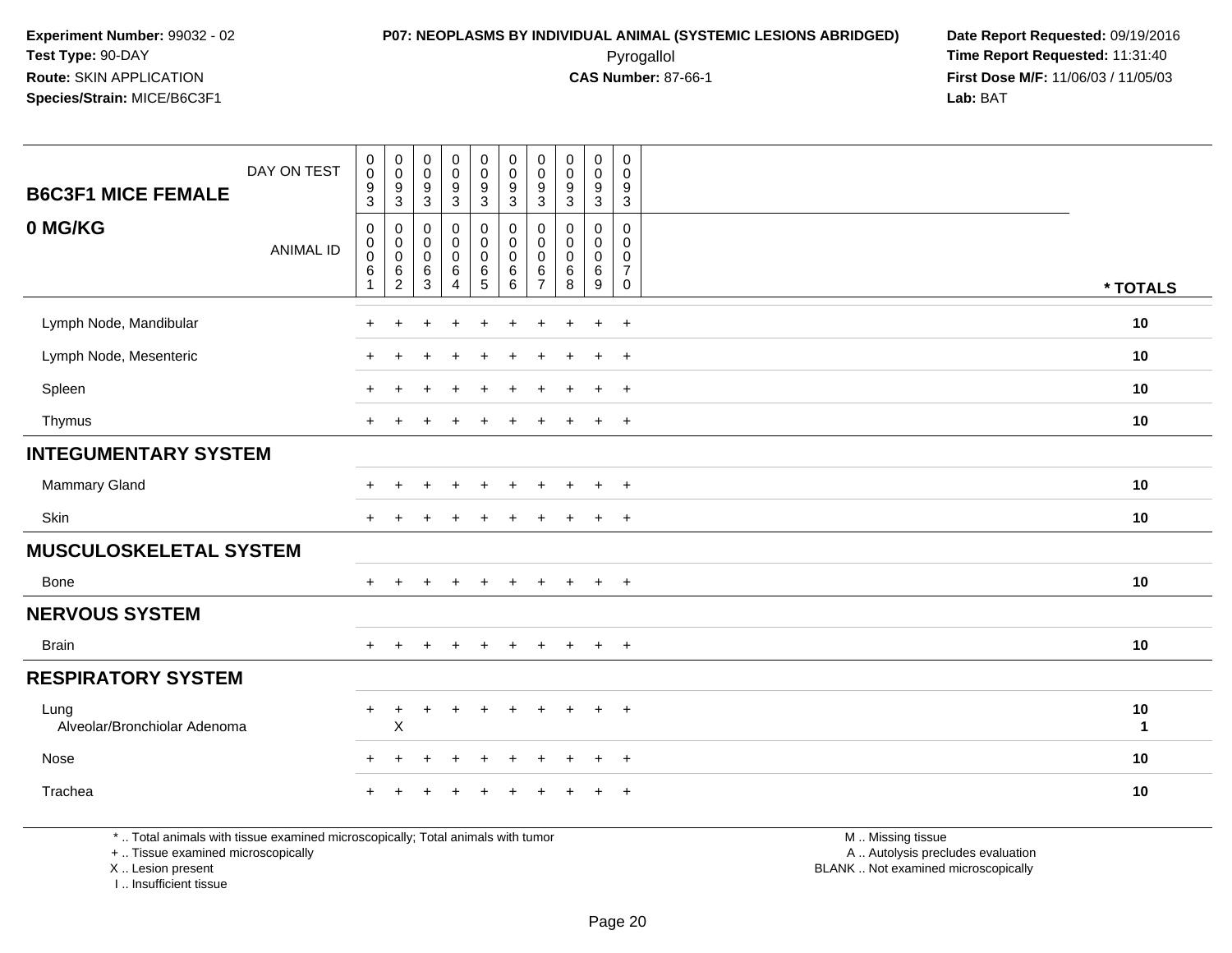**First Dose M/F:** 11/06/03 / 11/05/03<br>Lab: BAT **Lab:** BAT

| <b>B6C3F1 MICE FEMALE</b>    | DAY ON TEST | 0<br>$\pmb{0}$<br>$\boldsymbol{9}$<br>3            | $_{\rm 0}^{\rm 0}$<br>9<br>3                           | $_{\rm 0}^{\rm 0}$<br>$\boldsymbol{9}$<br>$\sqrt{3}$ | $_{\rm 0}^{\rm 0}$<br>9<br>$\mathbf{3}$ | $\begin{smallmatrix}0\0\0\end{smallmatrix}$<br>$9\,$<br>$\mathbf{3}$ | $_{\rm 0}^{\rm 0}$<br>$\frac{9}{3}$     | $\begin{smallmatrix} 0\\0 \end{smallmatrix}$<br>9<br>3 | $\begin{smallmatrix} 0\\0 \end{smallmatrix}$<br>$\boldsymbol{9}$<br>3 | $\begin{smallmatrix}0\0\0\end{smallmatrix}$<br>9<br>3      | 0<br>0<br>9<br>3                             |          |
|------------------------------|-------------|----------------------------------------------------|--------------------------------------------------------|------------------------------------------------------|-----------------------------------------|----------------------------------------------------------------------|-----------------------------------------|--------------------------------------------------------|-----------------------------------------------------------------------|------------------------------------------------------------|----------------------------------------------|----------|
| 0 MG/KG                      | ANIMAL ID   | 0<br>$_{\rm 0}^{\rm 0}$<br>$\,6$<br>$\overline{1}$ | 0<br>$\pmb{0}$<br>$\pmb{0}$<br>$\,6$<br>$\overline{2}$ | 0<br>$\pmb{0}$<br>$\mathbf 0$<br>6<br>3              | 0<br>$\pmb{0}$<br>$\pmb{0}$<br>6<br>4   | 0<br>0<br>0<br>6<br>5                                                | 0<br>$_{\rm 0}^{\rm 0}$<br>$\,6\,$<br>6 | 0<br>$\pmb{0}$<br>$\pmb{0}$<br>$\,6$<br>$\overline{ }$ | $\begin{smallmatrix}0\\0\end{smallmatrix}$<br>6<br>8                  | 0<br>$\begin{smallmatrix}0\0\0\end{smallmatrix}$<br>6<br>9 | 0<br>0<br>0<br>$\overline{7}$<br>$\mathbf 0$ | * TOTALS |
| <b>SPECIAL SENSES SYSTEM</b> |             |                                                    |                                                        |                                                      |                                         |                                                                      |                                         |                                                        |                                                                       |                                                            |                                              |          |
| Ear                          |             |                                                    | $\ddot{}$                                              |                                                      |                                         |                                                                      |                                         |                                                        |                                                                       | M                                                          |                                              | 1        |
| Eye                          |             |                                                    |                                                        |                                                      | $\div$                                  | $\pm$                                                                | $\ddot{}$                               | $\pm$                                                  |                                                                       | $+$                                                        | $+$                                          | 10       |
| Harderian Gland              |             | $\pm$                                              |                                                        |                                                      |                                         |                                                                      |                                         |                                                        |                                                                       | $\ddot{}$                                                  | $+$                                          | 10       |
| <b>URINARY SYSTEM</b>        |             |                                                    |                                                        |                                                      |                                         |                                                                      |                                         |                                                        |                                                                       |                                                            |                                              |          |
| Kidney                       |             |                                                    |                                                        |                                                      | $\pm$                                   | $\pm$                                                                | $+$                                     | $\pm$                                                  | $+$                                                                   | $+$                                                        | $+$                                          | 10       |
| <b>Urinary Bladder</b>       |             | $+$                                                |                                                        |                                                      |                                         | +                                                                    |                                         |                                                        |                                                                       | $+$                                                        | $+$                                          | 10       |
| <b>SYSTEMIC LESIONS</b>      |             |                                                    |                                                        |                                                      |                                         |                                                                      |                                         |                                                        |                                                                       |                                                            |                                              |          |
| Multiple Organ               |             |                                                    |                                                        |                                                      |                                         |                                                                      |                                         |                                                        |                                                                       | $+$                                                        | $+$                                          | 10       |

\* .. Total animals with tissue examined microscopically; Total animals with tumor

+ .. Tissue examined microscopically

X .. Lesion present

I .. Insufficient tissue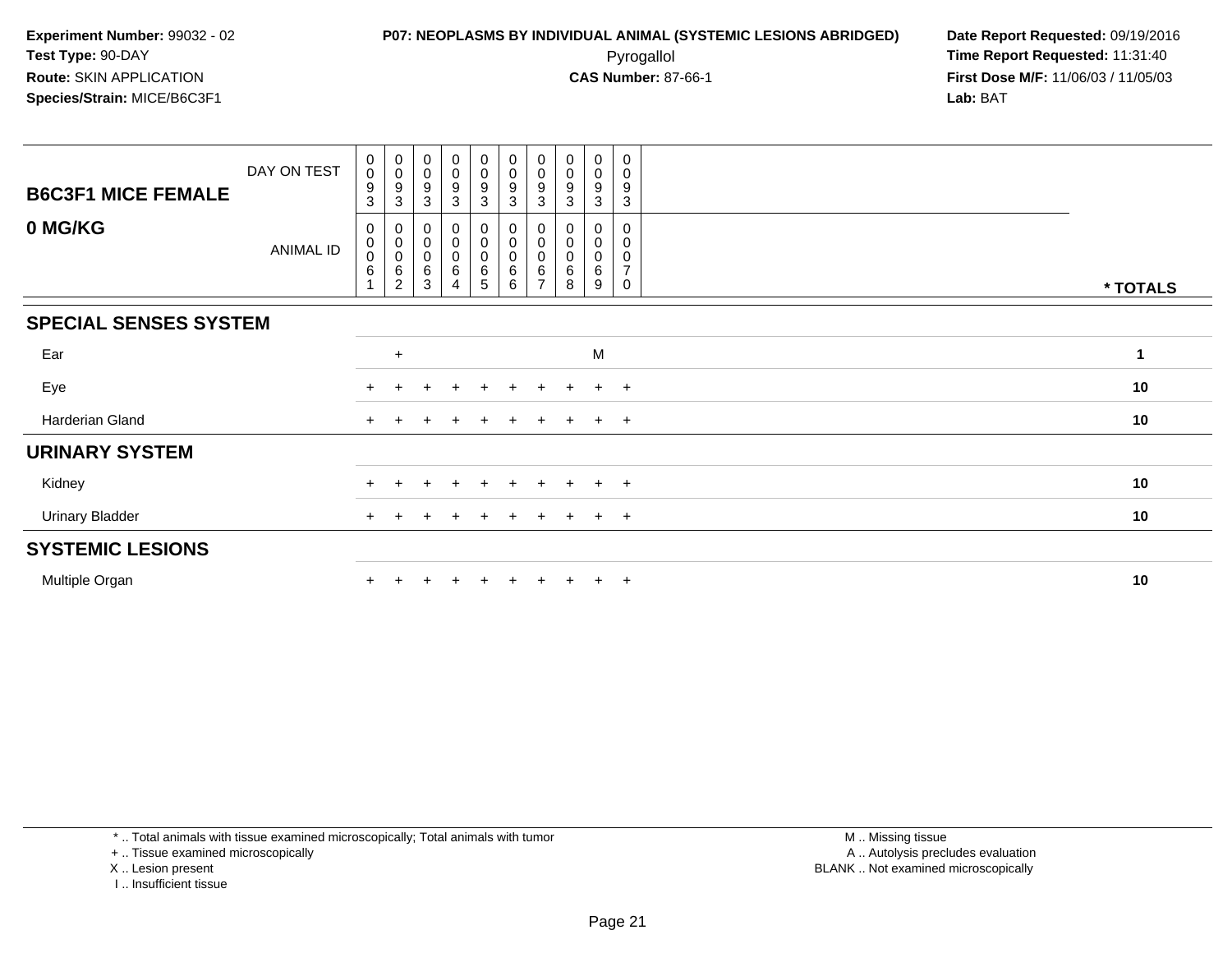**First Dose M/F:** 11/06/03 / 11/05/03<br>**Lab:** BAT **Lab:** BAT

| <b>B6C3F1 MICE FEMALE</b>    | DAY ON TEST | 0<br>$\mathbf 0$<br>9<br>3              | $_{\rm 0}^{\rm 0}$<br>9<br>3                                          | 0<br>0<br>9<br>3                   | 0<br>0<br>9<br>3      | 0<br>9<br>3      | 0<br>$\pmb{0}$<br>9<br>3                   | 0<br>0<br>9<br>3                                | $\begin{smallmatrix} 0\\0 \end{smallmatrix}$<br>$\boldsymbol{9}$<br>3 | 0<br>0<br>9<br>3      | $\mathbf 0$<br>0<br>9<br>3                |          |  |
|------------------------------|-------------|-----------------------------------------|-----------------------------------------------------------------------|------------------------------------|-----------------------|------------------|--------------------------------------------|-------------------------------------------------|-----------------------------------------------------------------------|-----------------------|-------------------------------------------|----------|--|
| <b>38 MG/KG</b>              | ANIMAL ID   | 0<br>0<br>$\mathsf 0$<br>$\overline{7}$ | 0<br>$_{\rm 0}^{\rm 0}$<br>$\overline{\mathcal{I}}$<br>$\overline{2}$ | 0<br>0<br>0<br>$\overline{7}$<br>3 | 0<br>0<br>0<br>7<br>4 | 0<br>0<br>7<br>5 | 0<br>$\pmb{0}$<br>0<br>$\overline{7}$<br>6 | 0<br>0<br>0<br>$\overline{7}$<br>$\overline{7}$ | 0<br>$\pmb{0}$<br>$\mathbf 0$<br>$\overline{7}$<br>8                  | 0<br>0<br>0<br>7<br>9 | $\mathbf 0$<br>0<br>0<br>8<br>$\mathbf 0$ | * TOTALS |  |
| <b>ALIMENTARY SYSTEM</b>     |             |                                         |                                                                       |                                    |                       |                  |                                            |                                                 |                                                                       |                       |                                           |          |  |
| <b>NONE</b>                  |             |                                         |                                                                       |                                    |                       |                  |                                            |                                                 |                                                                       |                       |                                           |          |  |
| <b>CARDIOVASCULAR SYSTEM</b> |             |                                         |                                                                       |                                    |                       |                  |                                            |                                                 |                                                                       |                       |                                           |          |  |
| <b>NONE</b>                  |             |                                         |                                                                       |                                    |                       |                  |                                            |                                                 |                                                                       |                       |                                           |          |  |
| <b>ENDOCRINE SYSTEM</b>      |             |                                         |                                                                       |                                    |                       |                  |                                            |                                                 |                                                                       |                       |                                           |          |  |
| <b>NONE</b>                  |             |                                         |                                                                       |                                    |                       |                  |                                            |                                                 |                                                                       |                       |                                           |          |  |
| <b>GENERAL BODY SYSTEM</b>   |             |                                         |                                                                       |                                    |                       |                  |                                            |                                                 |                                                                       |                       |                                           |          |  |
| <b>NONE</b>                  |             |                                         |                                                                       |                                    |                       |                  |                                            |                                                 |                                                                       |                       |                                           |          |  |
| <b>GENITAL SYSTEM</b>        |             |                                         |                                                                       |                                    |                       |                  |                                            |                                                 |                                                                       |                       |                                           |          |  |
| <b>NONE</b>                  |             |                                         |                                                                       |                                    |                       |                  |                                            |                                                 |                                                                       |                       |                                           |          |  |
| <b>UCMATODOICTIC CVCTEM</b>  |             |                                         |                                                                       |                                    |                       |                  |                                            |                                                 |                                                                       |                       |                                           |          |  |

#### **HEMATOPOIETIC SYSTEM**Spleenn  $+$  <sup>+</sup> <sup>+</sup> <sup>+</sup> <sup>+</sup> <sup>+</sup> <sup>+</sup> <sup>+</sup> <sup>+</sup> <sup>+</sup> **<sup>10</sup> INTEGUMENTARY SYSTEM**

Skinn  $+$ 

<sup>+</sup> <sup>+</sup> <sup>+</sup> <sup>+</sup> <sup>+</sup> <sup>+</sup> <sup>+</sup> <sup>+</sup> <sup>+</sup> **<sup>10</sup>**

### **MUSCULOSKELETAL SYSTEM**

NONE

\* .. Total animals with tissue examined microscopically; Total animals with tumor

+ .. Tissue examined microscopically

X .. Lesion present

I .. Insufficient tissue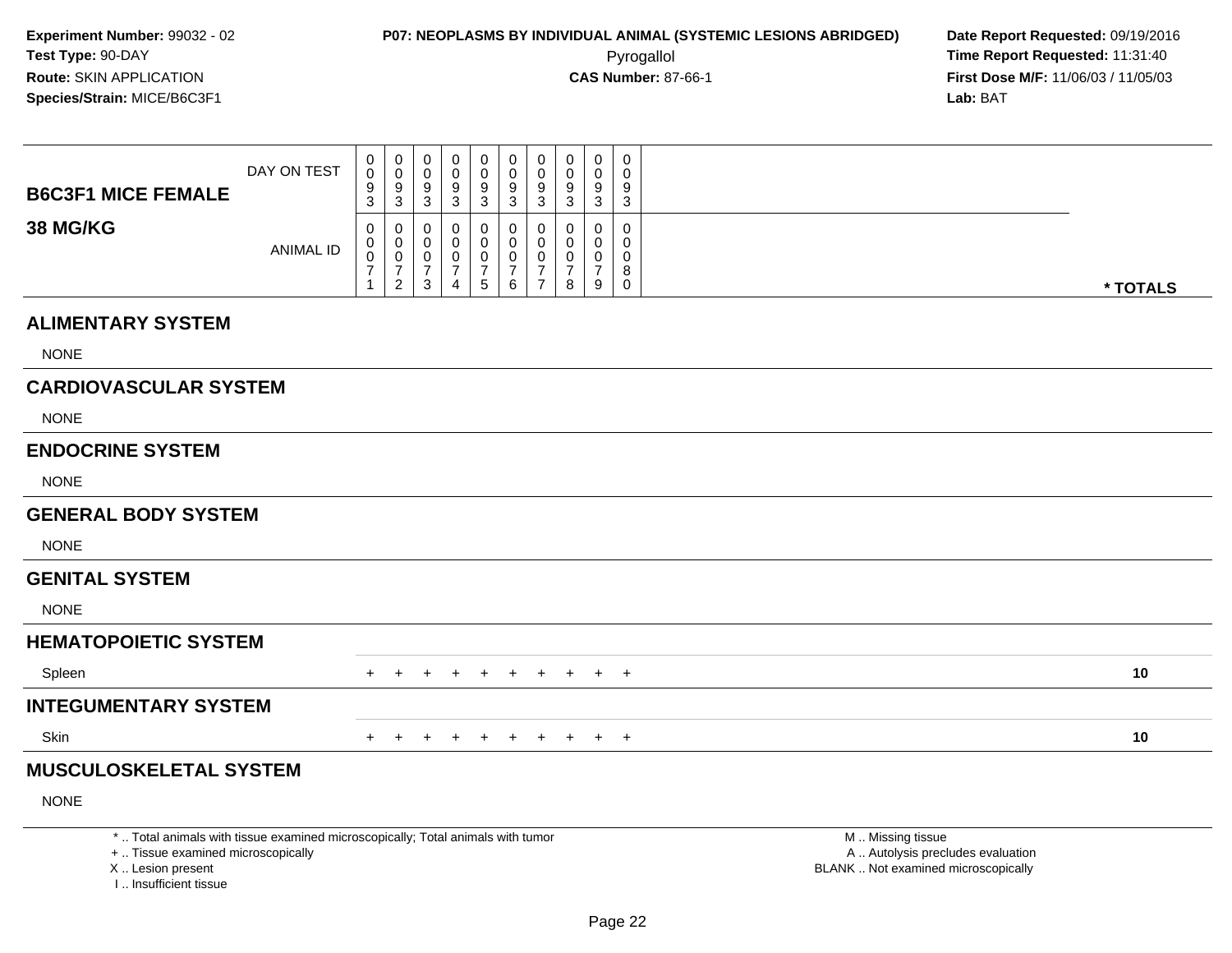**First Dose M/F:** 11/06/03 / 11/05/03<br>**Lab:** BAT **Lab:** BAT

| <b>B6C3F1 MICE FEMALE</b> | DAY ON TEST      | U<br>$\sim$<br>9<br>◠<br>J. | U<br>3              | U<br>u<br>9<br>đ | -9 | 0<br>9<br>3 | 0<br>0<br>9<br>ົ<br>◡ | g<br>w | د | 0<br>g<br>J | $\mathbf{0}$<br>0<br>9<br>3                 |          |
|---------------------------|------------------|-----------------------------|---------------------|------------------|----|-------------|-----------------------|--------|---|-------------|---------------------------------------------|----------|
| <b>38 MG/KG</b>           | <b>ANIMAL ID</b> | 0<br>v<br>υ                 | U<br>$\overline{2}$ | U<br>υ<br>v<br>3 | 4  | 0<br>. ჯე   | 0<br>0<br>0<br>6      |        | 8 | 0<br>9      | 0<br>0<br>0<br>Ω<br>$\circ$<br>$\mathbf{0}$ | * TOTALS |

### **NERVOUS SYSTEM**

NONE

### **RESPIRATORY SYSTEM**

NONE

### **SPECIAL SENSES SYSTEM**

NONE

### **URINARY SYSTEM**

NONE

### **SYSTEMIC LESIONS**

Multiple Organn  $+$ 

<sup>+</sup> <sup>+</sup> <sup>+</sup> <sup>+</sup> <sup>+</sup> <sup>+</sup> <sup>+</sup> <sup>+</sup> <sup>+</sup> **<sup>10</sup>**

\* .. Total animals with tissue examined microscopically; Total animals with tumor

+ .. Tissue examined microscopically

- X .. Lesion present
- I .. Insufficient tissue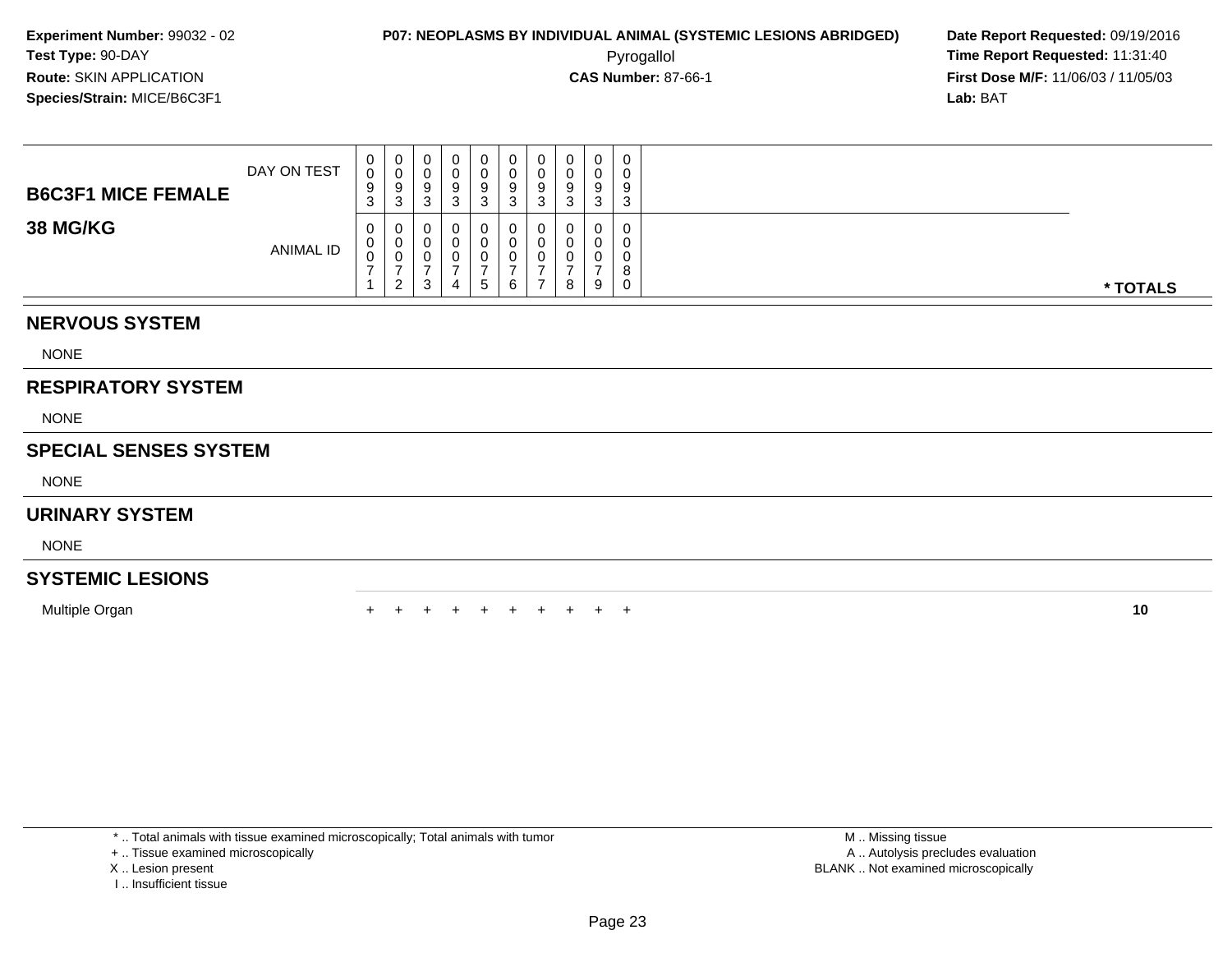**First Dose M/F:** 11/06/03 / 11/05/03<br>Lab: BAT **Lab:** BAT

| <b>B6C3F1 MICE FEMALE</b>    | DAY ON TEST      | 0<br>0<br>9      | 0<br>$\mathbf 0$<br>9 | 0<br>0<br>9 | 0<br>0<br>9  | 0<br>$\pmb{0}$<br>9 | 0<br>$\mathbf 0$<br>9 | 0<br>$\pmb{0}$<br>$9\,$            | 0<br>0<br>9  | 0<br>0<br>9        | 0<br>0<br>9 |          |
|------------------------------|------------------|------------------|-----------------------|-------------|--------------|---------------------|-----------------------|------------------------------------|--------------|--------------------|-------------|----------|
|                              |                  | 3                | 3                     | 3           | $\mathbf{3}$ | $\mathbf{3}$        | 3                     | $\mathbf{3}$                       | $\mathbf{3}$ | 3                  | 3           |          |
| <b>75 MG/KG</b>              | <b>ANIMAL ID</b> | 0<br>0           | 0<br>0                | 0<br>0      | 0<br>0       | 0<br>0              | 0<br>$\mathbf 0$      | $\mathbf 0$<br>$\mathbf 0$         | 0<br>0       | $\Omega$<br>0      | 0<br>0      |          |
|                              |                  | $\mathbf 0$<br>8 | $\mathbf 0$<br>8      | 0<br>8<br>3 | 0<br>8<br>4  | 0<br>$^8$ 5         | 0<br>$\frac{8}{6}$    | $\mathbf 0$<br>8<br>$\overline{7}$ | 0<br>8<br>8  | $\Omega$<br>8<br>9 | 0<br>9      |          |
|                              |                  |                  | $\overline{2}$        |             |              |                     |                       |                                    |              |                    | 0           | * TOTALS |
| <b>ALIMENTARY SYSTEM</b>     |                  |                  |                       |             |              |                     |                       |                                    |              |                    |             |          |
| <b>NONE</b>                  |                  |                  |                       |             |              |                     |                       |                                    |              |                    |             |          |
| <b>CARDIOVASCULAR SYSTEM</b> |                  |                  |                       |             |              |                     |                       |                                    |              |                    |             |          |
| <b>NONE</b>                  |                  |                  |                       |             |              |                     |                       |                                    |              |                    |             |          |
| <b>ENDOCRINE SYSTEM</b>      |                  |                  |                       |             |              |                     |                       |                                    |              |                    |             |          |
| <b>NONE</b>                  |                  |                  |                       |             |              |                     |                       |                                    |              |                    |             |          |
| <b>GENERAL BODY SYSTEM</b>   |                  |                  |                       |             |              |                     |                       |                                    |              |                    |             |          |
| <b>NONE</b>                  |                  |                  |                       |             |              |                     |                       |                                    |              |                    |             |          |
| <b>GENITAL SYSTEM</b>        |                  |                  |                       |             |              |                     |                       |                                    |              |                    |             |          |
| <b>NONE</b>                  |                  |                  |                       |             |              |                     |                       |                                    |              |                    |             |          |
| <b>HEMATOPOIETIC SYSTEM</b>  |                  |                  |                       |             |              |                     |                       |                                    |              |                    |             |          |
| Spleen                       |                  | $^+$             | $\ddot{}$             | $\ddot{}$   | $\ddot{}$    | $+$                 | $+$                   | $+$                                | $+$          |                    | $+$ $+$     | 10       |
| <b>INTEGUMENTARY SYSTEM</b>  |                  |                  |                       |             |              |                     |                       |                                    |              |                    |             |          |
| Skin                         |                  |                  | $+$ $+$               | $+$         | $+$          |                     | $+ + +$               |                                    |              | $+$ $+$ $+$        |             | 10       |
| MUSCULOSKELETAL SYSTEM       |                  |                  |                       |             |              |                     |                       |                                    |              |                    |             |          |
| <b>NONE</b>                  |                  |                  |                       |             |              |                     |                       |                                    |              |                    |             |          |
|                              |                  |                  |                       |             |              |                     |                       |                                    |              |                    |             |          |

\* .. Total animals with tissue examined microscopically; Total animals with tumor

+ .. Tissue examined microscopically

X .. Lesion present

I .. Insufficient tissue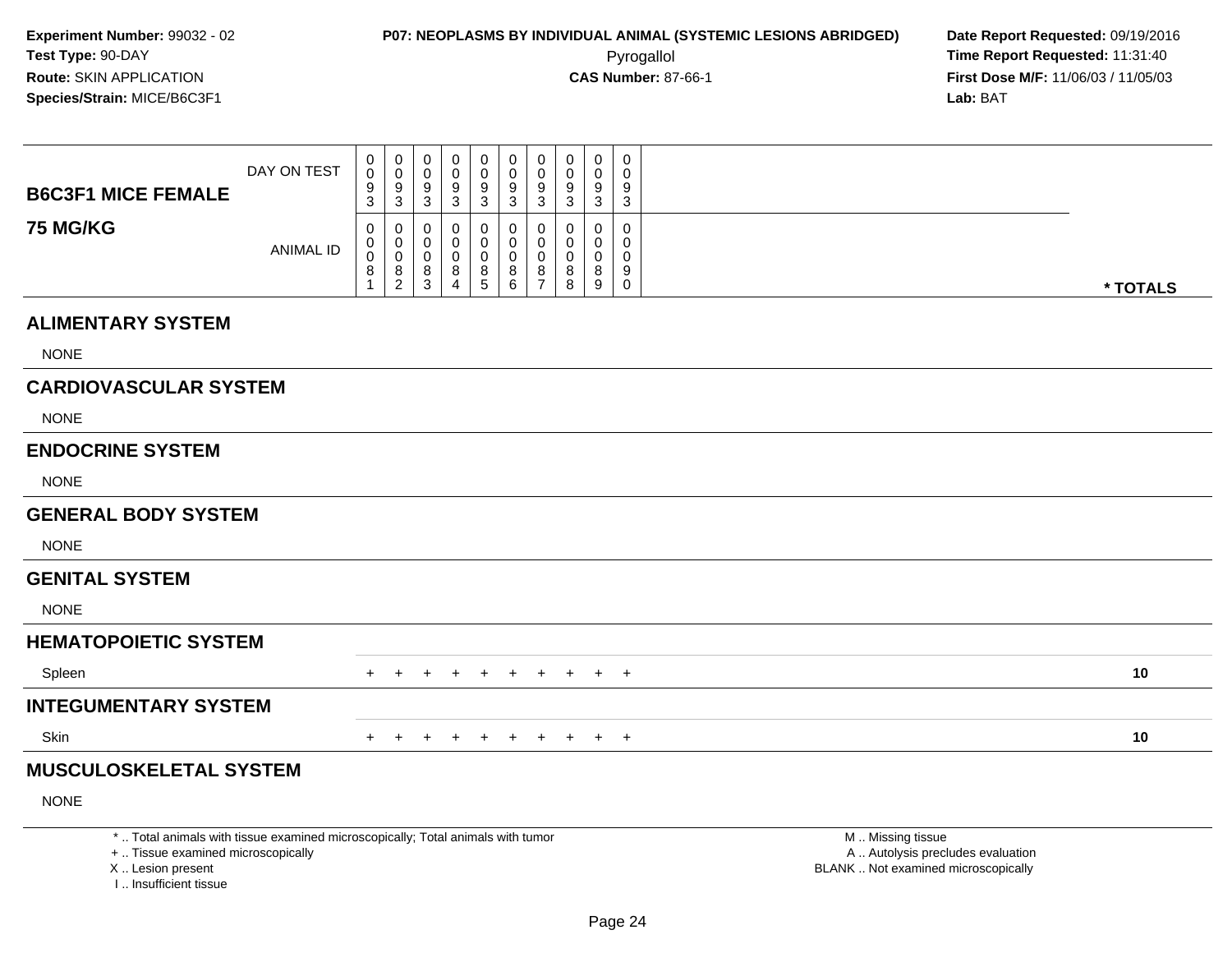**First Dose M/F:** 11/06/03 / 11/05/03<br>**Lab:** BAT **Lab:** BAT

| <b>B6C3F1 MICE FEMALE</b> | DAY ON TEST      | ◡      | U<br>u<br>N           | U<br>U<br>У<br>w                  | 0<br>9           | 0<br>0<br>9<br>3 | 0<br>υ<br>9<br>⌒<br>ت | u<br>u<br>9 | 9<br>◠       | $\overline{0}$<br>0<br>9<br>3 |          |
|---------------------------|------------------|--------|-----------------------|-----------------------------------|------------------|------------------|-----------------------|-------------|--------------|-------------------------------|----------|
| <b>75 MG/KG</b>           | <b>ANIMAL ID</b> | ◡<br>o | 0<br>ັ<br>O<br>2<br>ے | U<br>U<br>о<br>o<br>◠<br><b>ت</b> | 0<br>0<br>O<br>4 | 0<br>8<br>b.     | 0<br>υ<br>8<br>6      | 0<br>8<br>8 | $\circ$<br>9 | 0<br>0<br>0<br>- 9<br>0       | * TOTALS |

### **NERVOUS SYSTEM**

NONE

### **RESPIRATORY SYSTEM**

NONE

### **SPECIAL SENSES SYSTEM**

NONE

### **URINARY SYSTEM**

NONE

### **SYSTEMIC LESIONS**

Multiple Organn  $+$ 

<sup>+</sup> <sup>+</sup> <sup>+</sup> <sup>+</sup> <sup>+</sup> <sup>+</sup> <sup>+</sup> <sup>+</sup> <sup>+</sup> **<sup>10</sup>**

\* .. Total animals with tissue examined microscopically; Total animals with tumor

+ .. Tissue examined microscopically

- X .. Lesion present
- I .. Insufficient tissue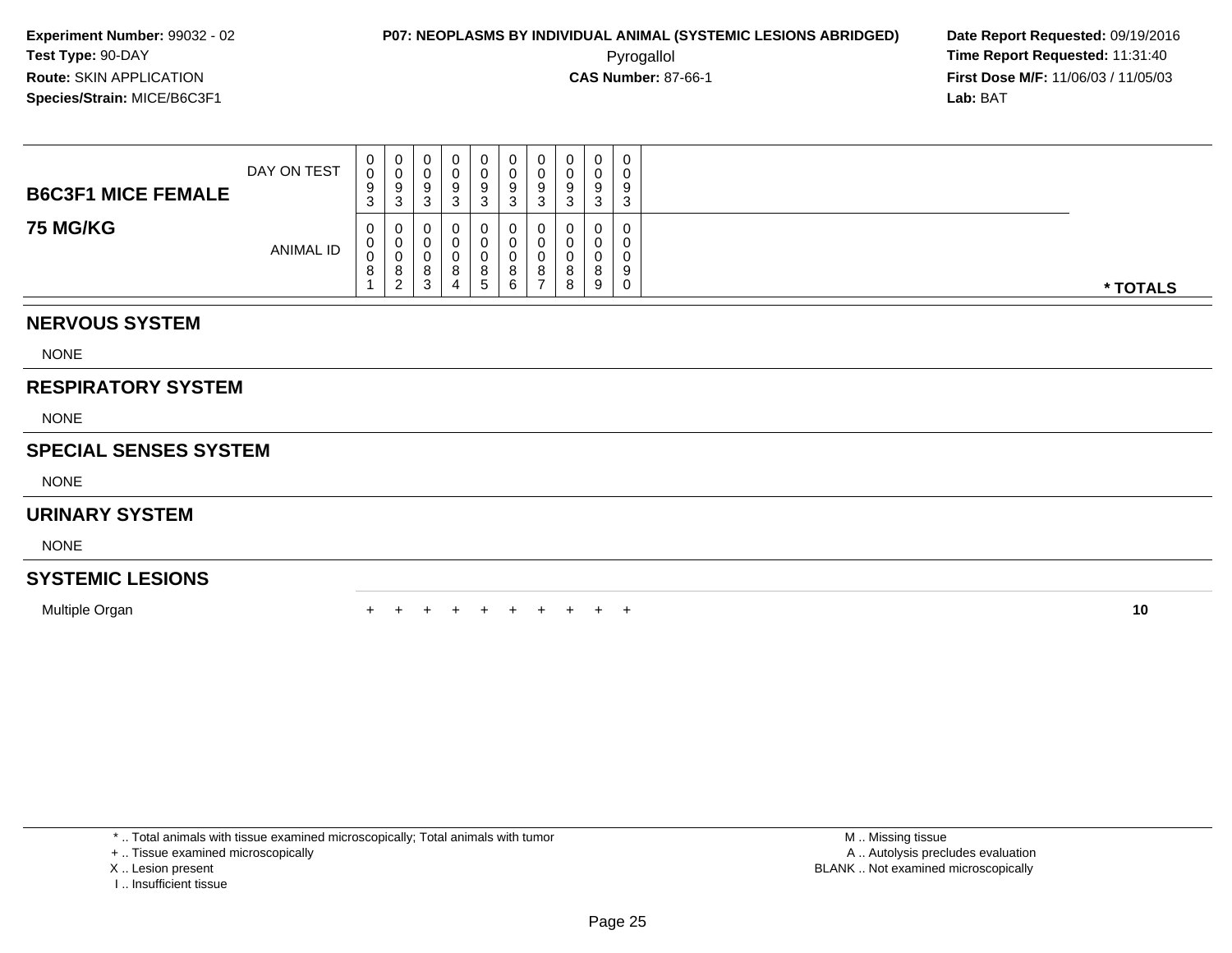**First Dose M/F:** 11/06/03 / 11/05/03<br>**Lab:** BAT **Lab:** BAT

| <b>B6C3F1 MICE FEMALE</b>    | DAY ON TEST | 0<br>$\mathbf 0$<br>9<br>3 | $_{0}^{0}$<br>9<br>3                             | 0<br>$\pmb{0}$<br>9<br>3 | 0<br>0<br>9<br>3 | 0<br>9<br>3 | 0<br>$\pmb{0}$<br>9<br>$\sqrt{3}$ | 0<br>$\pmb{0}$<br>9<br>$\mathbf{3}$ | $\begin{matrix} 0 \\ 0 \end{matrix}$<br>$\boldsymbol{9}$<br>$\mathbf{3}$ | 0<br>0<br>9<br>3 | $\boldsymbol{0}$<br>0<br>9<br>3                     |          |
|------------------------------|-------------|----------------------------|--------------------------------------------------|--------------------------|------------------|-------------|-----------------------------------|-------------------------------------|--------------------------------------------------------------------------|------------------|-----------------------------------------------------|----------|
| <b>150 MG/KG</b>             | ANIMAL ID   | 0<br>0<br>$\mathbf 0$<br>9 | 0<br>$\,0\,$<br>$\pmb{0}$<br>9<br>$\overline{c}$ | 0<br>0<br>0<br>9<br>3    | 0<br>0<br>9<br>4 | 9<br>5      | 0<br>0<br>0<br>9<br>6             | 0<br>0<br>0<br>9<br>$\overline{7}$  | 0<br>$\pmb{0}$<br>$\boldsymbol{0}$<br>$\boldsymbol{9}$<br>8              | 0<br>0<br>9<br>9 | $\mathbf 0$<br>0<br>1<br>$\mathbf 0$<br>$\mathbf 0$ | * TOTALS |
| <b>ALIMENTARY SYSTEM</b>     |             |                            |                                                  |                          |                  |             |                                   |                                     |                                                                          |                  |                                                     |          |
| <b>NONE</b>                  |             |                            |                                                  |                          |                  |             |                                   |                                     |                                                                          |                  |                                                     |          |
| <b>CARDIOVASCULAR SYSTEM</b> |             |                            |                                                  |                          |                  |             |                                   |                                     |                                                                          |                  |                                                     |          |
| <b>NONE</b>                  |             |                            |                                                  |                          |                  |             |                                   |                                     |                                                                          |                  |                                                     |          |
| <b>ENDOCRINE SYSTEM</b>      |             |                            |                                                  |                          |                  |             |                                   |                                     |                                                                          |                  |                                                     |          |
| <b>NONE</b>                  |             |                            |                                                  |                          |                  |             |                                   |                                     |                                                                          |                  |                                                     |          |
| <b>GENERAL BODY SYSTEM</b>   |             |                            |                                                  |                          |                  |             |                                   |                                     |                                                                          |                  |                                                     |          |
| <b>NONE</b>                  |             |                            |                                                  |                          |                  |             |                                   |                                     |                                                                          |                  |                                                     |          |
| <b>GENITAL SYSTEM</b>        |             |                            |                                                  |                          |                  |             |                                   |                                     |                                                                          |                  |                                                     |          |

NONE

#### **HEMATOPOIETIC SYSTEM**

| Spleen               |  |  |  |  | + + + + + + + + + + | 10 |
|----------------------|--|--|--|--|---------------------|----|
| INTEGUMENTARY SYSTEM |  |  |  |  |                     |    |
| Skin                 |  |  |  |  | + + + + + + + + + + | 10 |

### **MUSCULOSKELETAL SYSTEM**

NONE

\* .. Total animals with tissue examined microscopically; Total animals with tumor

+ .. Tissue examined microscopically

X .. Lesion present

I .. Insufficient tissue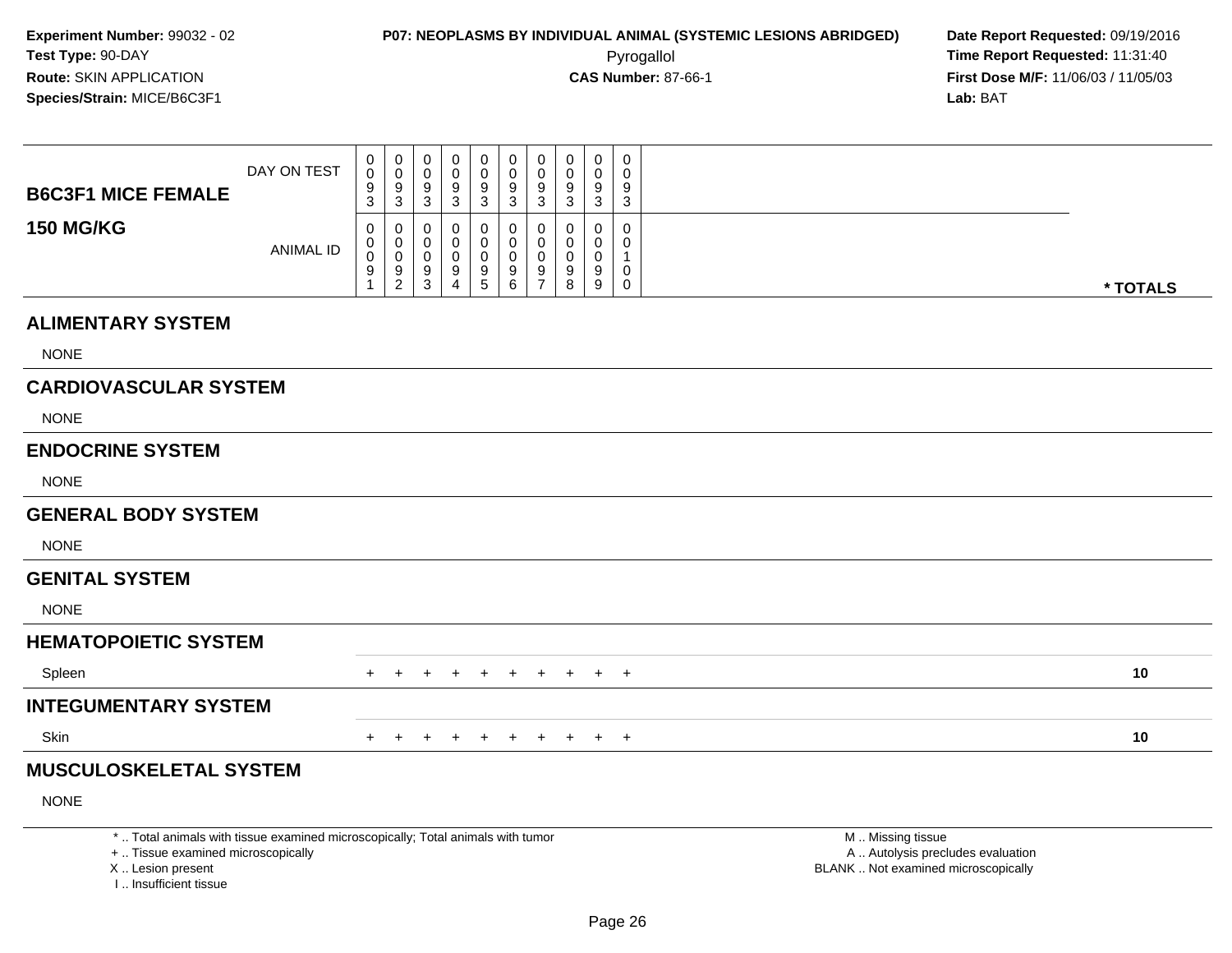Pyrogallol **Time Report Requested:** 11:31:40 **First Dose M/F:** 11/06/03 / 11/05/03<br>**Lab:** BAT **Lab:** BAT

| <b>B6C3F1 MICE FEMALE</b> | DAY ON TEST | 0<br>0<br>9<br>ົ<br>J. | c<br>- ఎ | ◡<br>U<br>د | U<br>చ<br>w | 0<br>9<br>ు                 | U<br>v<br>9<br>ົ<br>ື | 0<br>υ<br>9<br>3 | ື | 0<br>$\Omega$<br>J | 0<br>U<br>9<br>3            |          |
|---------------------------|-------------|------------------------|----------|-------------|-------------|-----------------------------|-----------------------|------------------|---|--------------------|-----------------------------|----------|
| <b>150 MG/KG</b>          | ANIMAL ID   | 0<br>0<br>0<br>9       | У        | U<br>9<br>ۍ | ч           | 0<br>O<br>9<br><sub>5</sub> | U<br>υ<br>9.<br>ь     | 0<br>υ<br>9      |   | u<br>u<br>a<br>9   | 0<br>U<br>0<br>$\mathbf{0}$ | * TOTALS |

### **NERVOUS SYSTEM**

NONE

### **RESPIRATORY SYSTEM**

NONE

### **SPECIAL SENSES SYSTEM**

NONE

### **URINARY SYSTEM**

NONE

### **SYSTEMIC LESIONS**

Multiple Organn  $+$ 

<sup>+</sup> <sup>+</sup> <sup>+</sup> <sup>+</sup> <sup>+</sup> <sup>+</sup> <sup>+</sup> <sup>+</sup> <sup>+</sup> **<sup>10</sup>**

\* .. Total animals with tissue examined microscopically; Total animals with tumor

+ .. Tissue examined microscopically

X .. Lesion present

I .. Insufficient tissue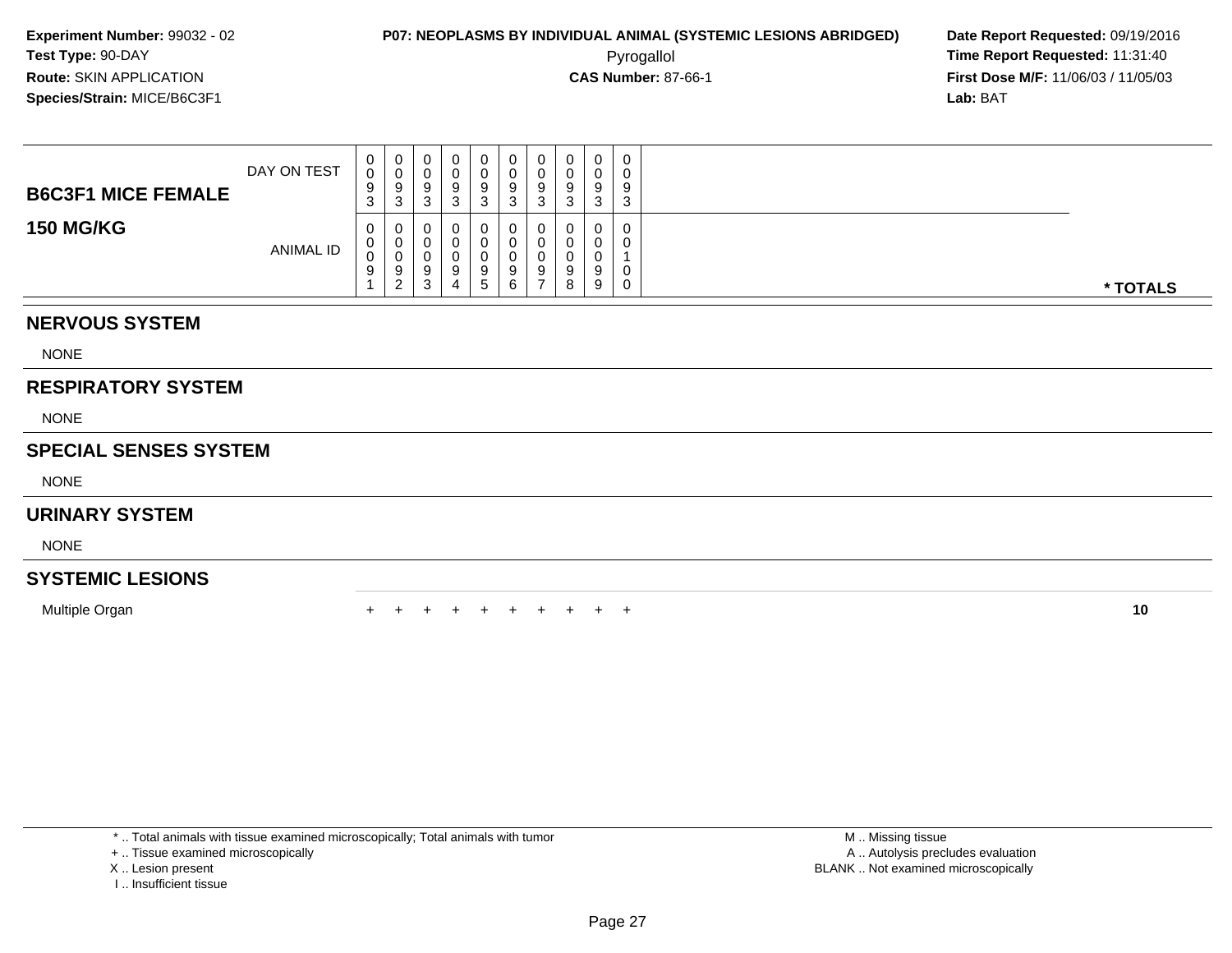**First Dose M/F:** 11/06/03 / 11/05/03<br>**Lab:** BAT **Lab:** BAT

| <b>B6C3F1 MICE FEMALE</b>    | DAY ON TEST | $_0^0$<br>$\frac{9}{3}$                                             | $\mathbf 0$<br>$\mathbf 0$<br>$^9_3$                             | 0<br>0<br>9<br>$\mathbf{3}$              | 0<br>0<br>9<br>3      | 0<br>0<br>9<br>3      | 0<br>0<br>9<br>$\sqrt{3}$  | 0<br>$\mathbf 0$<br>9<br>3          | 0<br>$\pmb{0}$<br>9<br>$\overline{3}$ | 0<br>0<br>$9\,$<br>$\mathbf{3}$ | $\mathbf 0$<br>0<br>9<br>$\sqrt{3}$                  |          |
|------------------------------|-------------|---------------------------------------------------------------------|------------------------------------------------------------------|------------------------------------------|-----------------------|-----------------------|----------------------------|-------------------------------------|---------------------------------------|---------------------------------|------------------------------------------------------|----------|
| <b>300 MG/KG</b>             | ANIMAL ID   | 0<br>$\pmb{0}$<br>$\mathbf{1}$<br>$\pmb{0}$<br>$\blacktriangleleft$ | 0<br>$\boldsymbol{0}$<br>$\overline{1}$<br>$\boldsymbol{0}$<br>2 | 0<br>0<br>$\mathbf{1}$<br>$\pmb{0}$<br>3 | 0<br>0<br>1<br>0<br>4 | 0<br>0<br>1<br>0<br>5 | 0<br>0<br>$\mathbf 0$<br>6 | 0<br>0<br>-1<br>0<br>$\overline{7}$ | 0<br>0<br>1<br>$\pmb{0}$<br>8         | 0<br>0<br>0<br>9                | 0<br>0<br>$\mathbf 1$<br>$\mathbf{1}$<br>$\mathbf 0$ | * TOTALS |
| <b>ALIMENTARY SYSTEM</b>     |             |                                                                     |                                                                  |                                          |                       |                       |                            |                                     |                                       |                                 |                                                      |          |
| <b>NONE</b>                  |             |                                                                     |                                                                  |                                          |                       |                       |                            |                                     |                                       |                                 |                                                      |          |
| <b>CARDIOVASCULAR SYSTEM</b> |             |                                                                     |                                                                  |                                          |                       |                       |                            |                                     |                                       |                                 |                                                      |          |
| <b>NONE</b>                  |             |                                                                     |                                                                  |                                          |                       |                       |                            |                                     |                                       |                                 |                                                      |          |
| <b>ENDOCRINE SYSTEM</b>      |             |                                                                     |                                                                  |                                          |                       |                       |                            |                                     |                                       |                                 |                                                      |          |
| <b>NONE</b>                  |             |                                                                     |                                                                  |                                          |                       |                       |                            |                                     |                                       |                                 |                                                      |          |
| <b>GENERAL BODY SYSTEM</b>   |             |                                                                     |                                                                  |                                          |                       |                       |                            |                                     |                                       |                                 |                                                      |          |
| <b>NONE</b>                  |             |                                                                     |                                                                  |                                          |                       |                       |                            |                                     |                                       |                                 |                                                      |          |
| <b>GENITAL SYSTEM</b>        |             |                                                                     |                                                                  |                                          |                       |                       |                            |                                     |                                       |                                 |                                                      |          |
| <b>NONE</b>                  |             |                                                                     |                                                                  |                                          |                       |                       |                            |                                     |                                       |                                 |                                                      |          |
| <b>HEMATOPOIETIC SYSTEM</b>  |             |                                                                     |                                                                  |                                          |                       |                       |                            |                                     |                                       |                                 |                                                      |          |
| Spleen                       |             |                                                                     |                                                                  |                                          |                       |                       | $\div$                     | $+$                                 | $+$                                   |                                 | $+$ $+$                                              | 10       |
| INITE CURRENT A DV CVCTEM    |             |                                                                     |                                                                  |                                          |                       |                       |                            |                                     |                                       |                                 |                                                      |          |

#### **INTEGUMENTARY SYSTEM**

Skinn  $+$ 

<sup>+</sup> <sup>+</sup> <sup>+</sup> <sup>+</sup> <sup>+</sup> <sup>+</sup> <sup>+</sup> <sup>+</sup> <sup>+</sup> **<sup>10</sup>**

### **MUSCULOSKELETAL SYSTEM**

NONE

\* .. Total animals with tissue examined microscopically; Total animals with tumor

+ .. Tissue examined microscopically

X .. Lesion present

I .. Insufficient tissue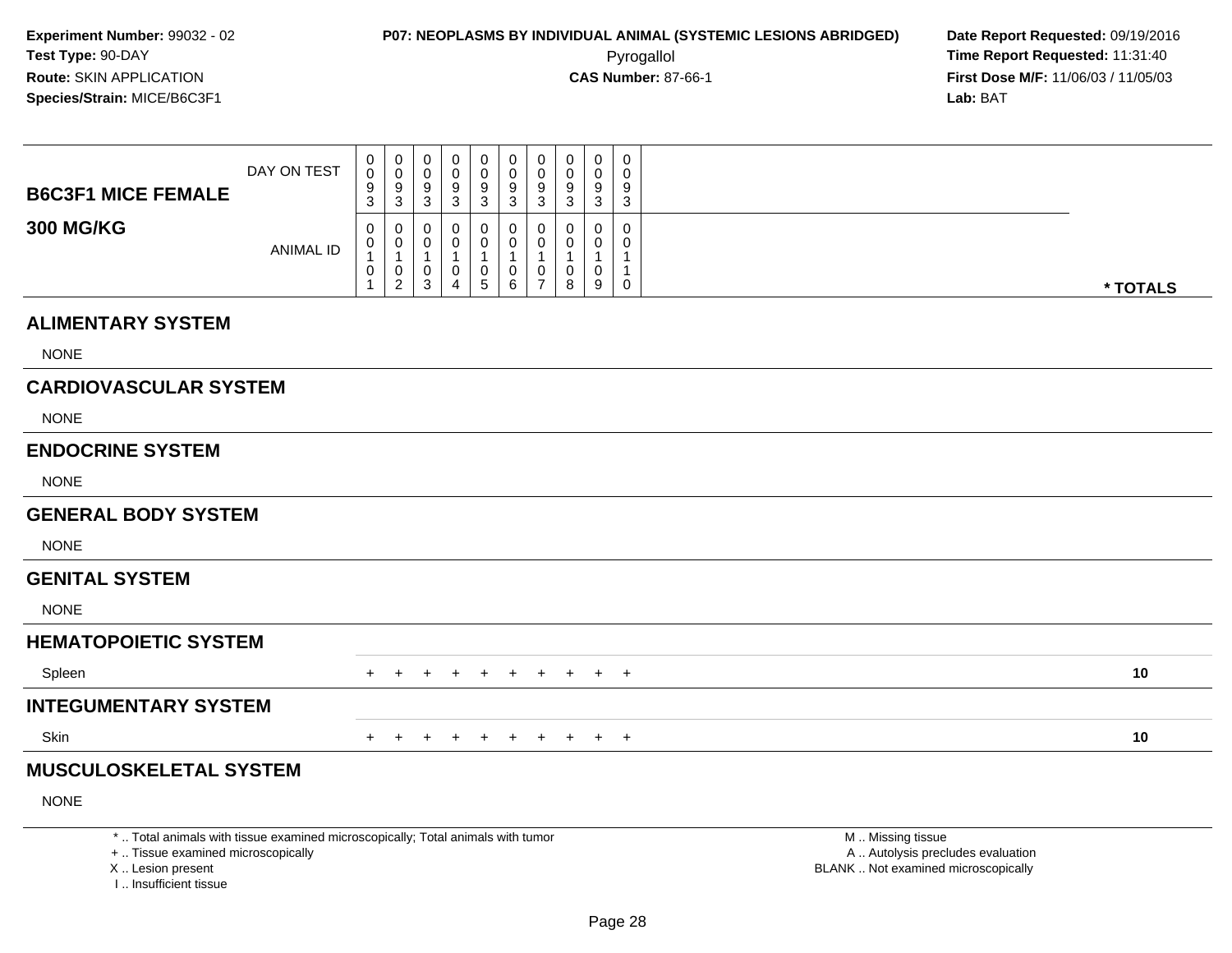**First Dose M/F:** 11/06/03 / 11/05/03<br>**Lab:** BAT **Lab:** BAT

| <b>B6C3F1 MICE FEMALE</b> | DAY ON TEST      | v.<br>$\sim$<br>$\sim$<br>ت | U<br>J<br>9<br>3      | 0<br>9<br>3      | 0<br>9<br><b>ت</b> | 0<br>0<br>9<br>3            | a | × | 0<br>u<br>9<br>J | 0<br>9 | 0<br>0<br>-9<br>3 |          |
|---------------------------|------------------|-----------------------------|-----------------------|------------------|--------------------|-----------------------------|---|---|------------------|--------|-------------------|----------|
| <b>300 MG/KG</b>          | <b>ANIMAL ID</b> | v.<br>v<br>◡                | v<br>0<br>v<br>റ<br>▃ | 0<br>0<br>U<br>3 | 0<br>0<br>U<br>4   | 0<br>0<br>0<br><sub>5</sub> |   |   | U<br>U<br>U<br>8 | O<br>9 | 0<br>0<br>0       | * TOTALS |

### **NERVOUS SYSTEM**

NONE

### **RESPIRATORY SYSTEM**

NONE

### **SPECIAL SENSES SYSTEM**

NONE

### **URINARY SYSTEM**

NONE

### **SYSTEMIC LESIONS**

Multiple Organn  $+$ 

<sup>+</sup> <sup>+</sup> <sup>+</sup> <sup>+</sup> <sup>+</sup> <sup>+</sup> <sup>+</sup> <sup>+</sup> <sup>+</sup> **<sup>10</sup>**

\* .. Total animals with tissue examined microscopically; Total animals with tumor

+ .. Tissue examined microscopically

X .. Lesion present

I .. Insufficient tissue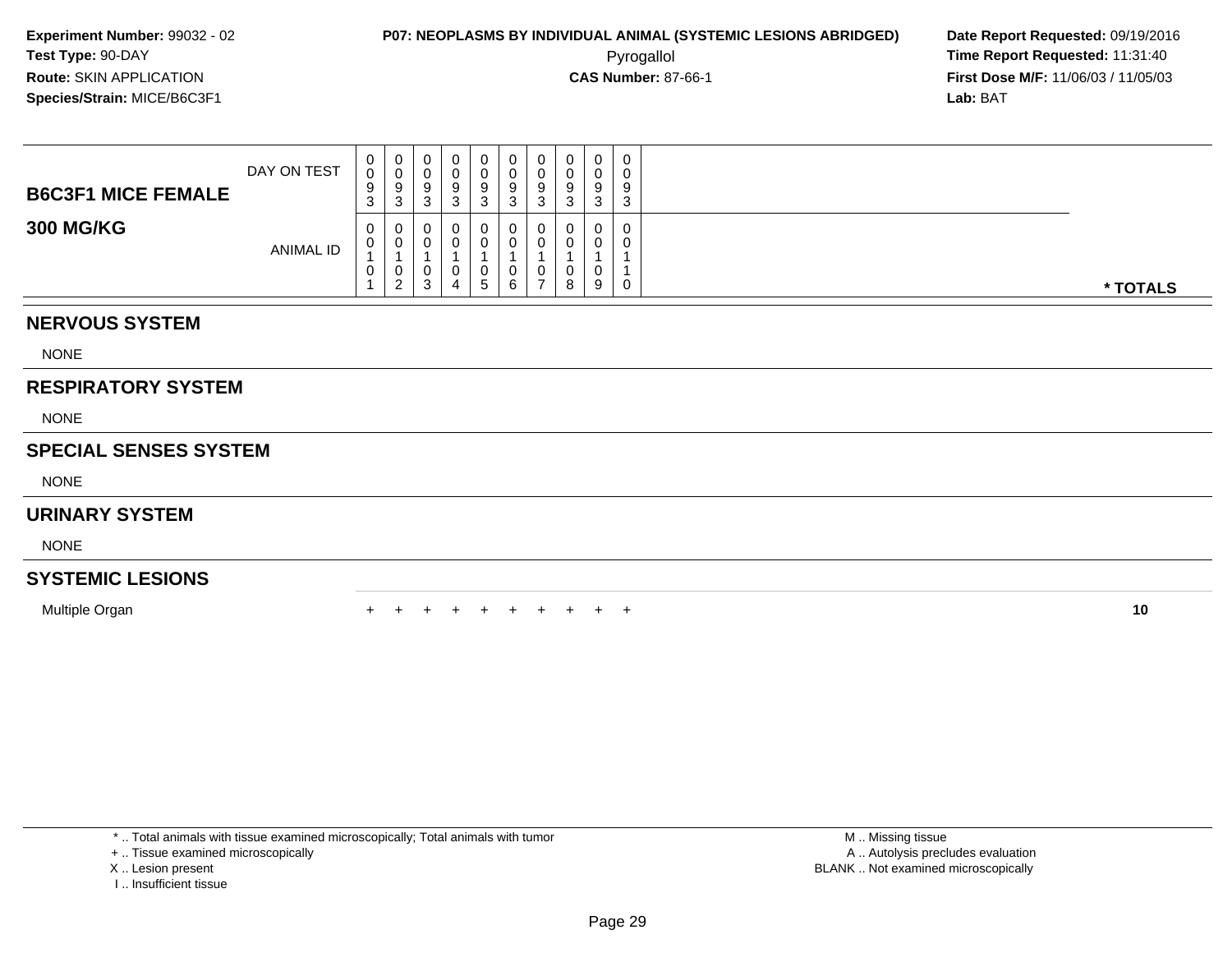# **P07: NEOPLASMS BY INDIVIDUAL ANIMAL (SYSTEMIC LESIONS ABRIDGED) Date Report Requested:** 09/19/2016 Pyrogallol **Time Report Requested:** 11:31:40

| <b>B6C3F1 MICE FEMALE</b>                                                                                                                                           | DAY ON TEST      | $\pmb{0}$<br>$\ddot{\mathbf{0}}$<br>$\frac{9}{3}$ | $_{\rm 0}^{\rm 0}$<br>$\frac{9}{3}$                                                         | 0<br>$\mathsf 0$<br>9<br>3                            | $\pmb{0}$<br>$\pmb{0}$<br>$9\,$<br>$\sqrt{3}$                             | $\boldsymbol{0}$<br>$\mathbf 0$<br>9<br>$\mathbf{3}$ | $\pmb{0}$<br>$\ddot{\mathbf{0}}$<br>$\boldsymbol{9}$<br>$\overline{3}$ | $\pmb{0}$<br>$\ddot{\mathbf{0}}$<br>$\boldsymbol{9}$<br>$\overline{3}$     | $\mathbf 0$<br>$\mathbf 0$<br>9<br>$\overline{3}$        | $\mathbf 0$<br>$\overline{0}$<br>9<br>$\mathbf 3$              | 0<br>$\mathbf 0$<br>9<br>$\sqrt{3}$                               |                                                                                               |  |
|---------------------------------------------------------------------------------------------------------------------------------------------------------------------|------------------|---------------------------------------------------|---------------------------------------------------------------------------------------------|-------------------------------------------------------|---------------------------------------------------------------------------|------------------------------------------------------|------------------------------------------------------------------------|----------------------------------------------------------------------------|----------------------------------------------------------|----------------------------------------------------------------|-------------------------------------------------------------------|-----------------------------------------------------------------------------------------------|--|
| <b>600 MG/KG</b>                                                                                                                                                    | <b>ANIMAL ID</b> | $\mathbf 0$<br>$\pmb{0}$<br>1<br>-1               | $\pmb{0}$<br>$\begin{smallmatrix}0\\1\end{smallmatrix}$<br>$\overline{1}$<br>$\overline{2}$ | $\mathbf 0$<br>0<br>$\mathbf{1}$<br>$\mathbf{1}$<br>3 | $\Omega$<br>$\mathbf 0$<br>$\mathbf{1}$<br>$\mathbf{1}$<br>$\overline{4}$ | $\mathbf 0$<br>0<br>$\mathbf{1}$<br>1<br>5           | 0<br>$\pmb{0}$<br>$\mathbf{1}$<br>$\mathbf{1}$<br>6                    | $\mathbf 0$<br>$\pmb{0}$<br>$\mathbf{1}$<br>$\mathbf{1}$<br>$\overline{7}$ | $\mathbf{0}$<br>$\mathbf 0$<br>$\overline{1}$<br>-1<br>8 | $\mathbf 0$<br>$\mathbf 0$<br>$\mathbf{1}$<br>$\mathbf 1$<br>9 | 0<br>$\mathbf 0$<br>$\mathbf{1}$<br>$\overline{c}$<br>$\mathbf 0$ | * TOTALS                                                                                      |  |
| <b>ALIMENTARY SYSTEM</b>                                                                                                                                            |                  |                                                   |                                                                                             |                                                       |                                                                           |                                                      |                                                                        |                                                                            |                                                          |                                                                |                                                                   |                                                                                               |  |
| Esophagus                                                                                                                                                           |                  | $\pm$                                             |                                                                                             |                                                       |                                                                           |                                                      |                                                                        |                                                                            |                                                          |                                                                | $+$                                                               | 10                                                                                            |  |
| Gallbladder                                                                                                                                                         |                  |                                                   |                                                                                             |                                                       |                                                                           |                                                      |                                                                        |                                                                            |                                                          |                                                                | $\ddot{}$                                                         | 10                                                                                            |  |
| Intestine Large, Cecum                                                                                                                                              |                  |                                                   |                                                                                             |                                                       |                                                                           |                                                      |                                                                        |                                                                            |                                                          |                                                                | $+$                                                               | 10                                                                                            |  |
| Intestine Large, Colon                                                                                                                                              |                  | $+$                                               |                                                                                             |                                                       |                                                                           |                                                      |                                                                        |                                                                            |                                                          |                                                                | $+$                                                               | 10                                                                                            |  |
| Intestine Large, Rectum                                                                                                                                             |                  |                                                   |                                                                                             |                                                       |                                                                           |                                                      |                                                                        |                                                                            |                                                          |                                                                | $\ddot{}$                                                         | 10                                                                                            |  |
| Intestine Small, Duodenum                                                                                                                                           |                  |                                                   |                                                                                             |                                                       |                                                                           |                                                      |                                                                        |                                                                            |                                                          |                                                                | $\overline{+}$                                                    | 10                                                                                            |  |
| Intestine Small, Ileum                                                                                                                                              |                  | $+$                                               |                                                                                             |                                                       |                                                                           |                                                      |                                                                        |                                                                            |                                                          | $\ddot{}$                                                      | $+$                                                               | 10                                                                                            |  |
| Intestine Small, Jejunum                                                                                                                                            |                  | $\pm$                                             |                                                                                             |                                                       |                                                                           |                                                      |                                                                        |                                                                            |                                                          |                                                                | $+$                                                               | 10                                                                                            |  |
| Liver                                                                                                                                                               |                  |                                                   |                                                                                             |                                                       |                                                                           |                                                      |                                                                        |                                                                            |                                                          |                                                                | $\ddot{}$                                                         | 10                                                                                            |  |
| Pancreas                                                                                                                                                            |                  |                                                   |                                                                                             |                                                       |                                                                           |                                                      |                                                                        |                                                                            |                                                          |                                                                | $+$                                                               | 10                                                                                            |  |
| Salivary Glands                                                                                                                                                     |                  |                                                   |                                                                                             |                                                       |                                                                           |                                                      |                                                                        |                                                                            |                                                          |                                                                | $+$                                                               | 10                                                                                            |  |
| Stomach, Forestomach                                                                                                                                                |                  |                                                   |                                                                                             |                                                       |                                                                           |                                                      |                                                                        |                                                                            |                                                          |                                                                | $\ddot{}$                                                         | 10                                                                                            |  |
| Stomach, Glandular                                                                                                                                                  |                  |                                                   |                                                                                             |                                                       |                                                                           |                                                      |                                                                        |                                                                            |                                                          |                                                                | $\overline{+}$                                                    | 10                                                                                            |  |
| <b>CARDIOVASCULAR SYSTEM</b>                                                                                                                                        |                  |                                                   |                                                                                             |                                                       |                                                                           |                                                      |                                                                        |                                                                            |                                                          |                                                                |                                                                   |                                                                                               |  |
| <b>Blood Vessel</b>                                                                                                                                                 |                  | $+$                                               |                                                                                             |                                                       |                                                                           |                                                      |                                                                        |                                                                            |                                                          |                                                                | $+$                                                               | 10                                                                                            |  |
| *  Total animals with tissue examined microscopically; Total animals with tumor<br>+  Tissue examined microscopically<br>X  Lesion present<br>I Insufficient tissue |                  |                                                   |                                                                                             |                                                       |                                                                           |                                                      |                                                                        |                                                                            |                                                          |                                                                |                                                                   | M  Missing tissue<br>A  Autolysis precludes evaluation<br>BLANK  Not examined microscopically |  |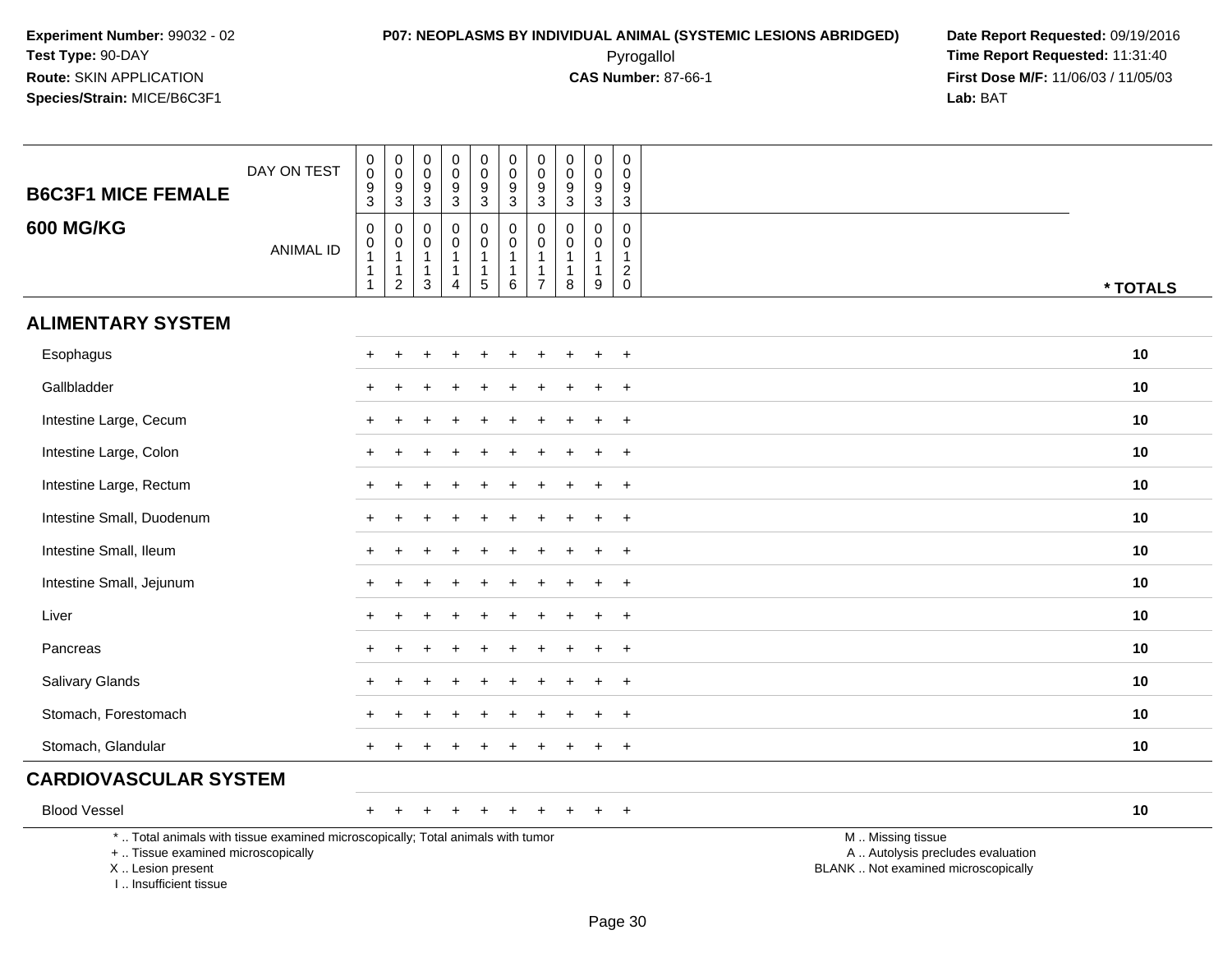# **P07: NEOPLASMS BY INDIVIDUAL ANIMAL (SYSTEMIC LESIONS ABRIDGED) Date Report Requested:** 09/19/2016 Pyrogallol **Time Report Requested:** 11:31:40

| <b>B6C3F1 MICE FEMALE</b>                                                                                                                                           | DAY ON TEST      | $\mathbf 0$<br>$\pmb{0}$<br>$\mathsf g$<br>$\ensuremath{\mathsf{3}}$ | $_{\rm 0}^{\rm 0}$<br>$\frac{9}{3}$                   | $\begin{smallmatrix} 0\\0 \end{smallmatrix}$<br>$\frac{9}{3}$    | $_{\rm 0}^{\rm 0}$<br>$\boldsymbol{9}$<br>$\mathbf{3}$                  | 0<br>$\overline{0}$<br>$\boldsymbol{9}$<br>$\overline{3}$          | $\mathbf 0$<br>$\ddot{\mathbf{0}}$<br>$\boldsymbol{9}$<br>$\overline{3}$ | 0<br>$\mathbf 0$<br>$\boldsymbol{9}$<br>3 | $\mathbf 0$<br>$\ddot{\mathbf{0}}$<br>$\boldsymbol{9}$<br>$\mathbf{3}$ | $\pmb{0}$<br>$\overline{0}$<br>$\boldsymbol{9}$<br>$\mathbf{3}$ | $\mathbf 0$<br>$\mathbf 0$<br>9<br>$\mathbf{3}$            |                                                                                               |          |
|---------------------------------------------------------------------------------------------------------------------------------------------------------------------|------------------|----------------------------------------------------------------------|-------------------------------------------------------|------------------------------------------------------------------|-------------------------------------------------------------------------|--------------------------------------------------------------------|--------------------------------------------------------------------------|-------------------------------------------|------------------------------------------------------------------------|-----------------------------------------------------------------|------------------------------------------------------------|-----------------------------------------------------------------------------------------------|----------|
| <b>600 MG/KG</b>                                                                                                                                                    | <b>ANIMAL ID</b> | $\mathsf 0$<br>0<br>$\mathbf{1}$<br>$\mathbf{1}$<br>$\mathbf{1}$     | 0<br>$\pmb{0}$<br>$\mathbf{1}$<br>1<br>$\overline{c}$ | $\mathbf 0$<br>0<br>$\overline{1}$<br>$\mathbf{1}$<br>$\sqrt{3}$ | $\pmb{0}$<br>$\mathsf{O}\xspace$<br>$\mathbf{1}$<br>1<br>$\overline{4}$ | 0<br>$\mathbf 0$<br>$\mathbf{1}$<br>$\mathbf{1}$<br>$\overline{5}$ | $\mathbf 0$<br>$\pmb{0}$<br>$\overline{1}$<br>$\mathbf{1}$<br>$\,6\,$    | 0<br>0<br>$\overline{7}$                  | $\mathbf 0$<br>0<br>$\overline{1}$<br>$\mathbf 1$<br>8                 | $\mathbf 0$<br>0<br>$\mathbf{1}$<br>1<br>$\boldsymbol{9}$       | $\mathbf 0$<br>$\mathbf 0$<br>$\mathbf{1}$<br>$^2_{\rm 0}$ |                                                                                               | * TOTALS |
| Heart                                                                                                                                                               |                  | $+$                                                                  | $\ddot{}$                                             |                                                                  | ÷                                                                       | +                                                                  | $\ddot{}$                                                                | $\ddot{}$                                 | $\ddot{}$                                                              | $\ddot{}$                                                       | $+$                                                        |                                                                                               | 10       |
| <b>ENDOCRINE SYSTEM</b>                                                                                                                                             |                  |                                                                      |                                                       |                                                                  |                                                                         |                                                                    |                                                                          |                                           |                                                                        |                                                                 |                                                            |                                                                                               |          |
| <b>Adrenal Cortex</b>                                                                                                                                               |                  |                                                                      |                                                       |                                                                  |                                                                         |                                                                    |                                                                          |                                           |                                                                        | $\div$                                                          | $\ddot{}$                                                  |                                                                                               | 10       |
| <b>Adrenal Medulla</b>                                                                                                                                              |                  |                                                                      |                                                       |                                                                  |                                                                         |                                                                    |                                                                          |                                           |                                                                        |                                                                 | $\ddot{}$                                                  |                                                                                               | 10       |
| Islets, Pancreatic                                                                                                                                                  |                  |                                                                      |                                                       |                                                                  |                                                                         |                                                                    |                                                                          |                                           |                                                                        | $\div$                                                          | $\overline{+}$                                             |                                                                                               | 10       |
| Parathyroid Gland                                                                                                                                                   |                  | $+$                                                                  | м                                                     |                                                                  |                                                                         |                                                                    |                                                                          |                                           |                                                                        |                                                                 | $+$                                                        |                                                                                               | 9        |
| <b>Pituitary Gland</b>                                                                                                                                              |                  |                                                                      |                                                       |                                                                  |                                                                         |                                                                    |                                                                          |                                           |                                                                        | $\div$                                                          | $\ddot{}$                                                  |                                                                                               | 10       |
| <b>Thyroid Gland</b>                                                                                                                                                |                  |                                                                      |                                                       |                                                                  |                                                                         |                                                                    |                                                                          |                                           |                                                                        |                                                                 | $+$                                                        |                                                                                               | 10       |
| <b>GENERAL BODY SYSTEM</b>                                                                                                                                          |                  |                                                                      |                                                       |                                                                  |                                                                         |                                                                    |                                                                          |                                           |                                                                        |                                                                 |                                                            |                                                                                               |          |
| <b>NONE</b>                                                                                                                                                         |                  |                                                                      |                                                       |                                                                  |                                                                         |                                                                    |                                                                          |                                           |                                                                        |                                                                 |                                                            |                                                                                               |          |
| <b>GENITAL SYSTEM</b>                                                                                                                                               |                  |                                                                      |                                                       |                                                                  |                                                                         |                                                                    |                                                                          |                                           |                                                                        |                                                                 |                                                            |                                                                                               |          |
| <b>Clitoral Gland</b>                                                                                                                                               |                  |                                                                      |                                                       |                                                                  | $\overline{1}$                                                          | $\ddot{}$                                                          |                                                                          |                                           |                                                                        | $\ddot{}$                                                       | $+$                                                        |                                                                                               | 10       |
| Ovary                                                                                                                                                               |                  |                                                                      |                                                       |                                                                  |                                                                         |                                                                    |                                                                          |                                           |                                                                        |                                                                 | $\overline{ }$                                             |                                                                                               | 10       |
| Uterus                                                                                                                                                              |                  |                                                                      |                                                       |                                                                  |                                                                         |                                                                    |                                                                          |                                           |                                                                        | $\div$                                                          | $+$                                                        |                                                                                               | 10       |
| <b>HEMATOPOIETIC SYSTEM</b>                                                                                                                                         |                  |                                                                      |                                                       |                                                                  |                                                                         |                                                                    |                                                                          |                                           |                                                                        |                                                                 |                                                            |                                                                                               |          |
| <b>Bone Marrow</b>                                                                                                                                                  |                  |                                                                      |                                                       |                                                                  |                                                                         |                                                                    |                                                                          |                                           |                                                                        | $\ddot{}$                                                       | $+$                                                        |                                                                                               | 10       |
| *  Total animals with tissue examined microscopically; Total animals with tumor<br>+  Tissue examined microscopically<br>X  Lesion present<br>I Insufficient tissue |                  |                                                                      |                                                       |                                                                  |                                                                         |                                                                    |                                                                          |                                           |                                                                        |                                                                 |                                                            | M  Missing tissue<br>A  Autolysis precludes evaluation<br>BLANK  Not examined microscopically |          |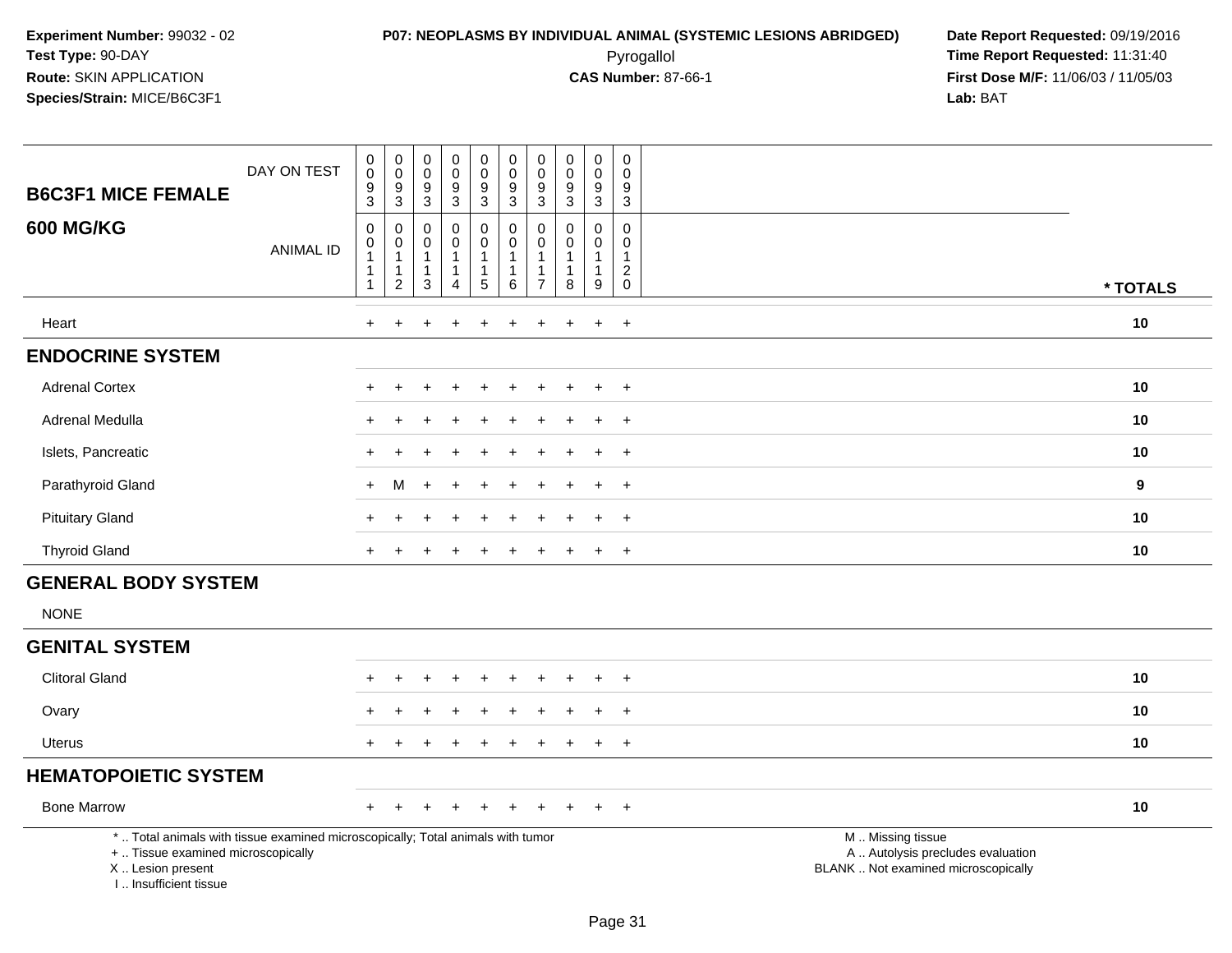### **P07: NEOPLASMS BY INDIVIDUAL ANIMAL (SYSTEMIC LESIONS ABRIDGED) Date Report Requested:** 09/19/2016 Pyrogallol **Time Report Requested:** 11:31:40

**First Dose M/F:** 11/06/03 / 11/05/03<br>Lab: BAT **Lab:** BAT

| <b>B6C3F1 MICE FEMALE</b>     | DAY ON TEST      | $\pmb{0}$<br>$\mathbf 0$<br>$\frac{9}{3}$                              | $\mathbf 0$<br>$\boldsymbol{0}$<br>$\boldsymbol{9}$<br>$\mathbf{3}$           | $\pmb{0}$<br>$\pmb{0}$<br>$\boldsymbol{9}$<br>$\mathbf{3}$            | $\begin{smallmatrix}0\0\0\end{smallmatrix}$<br>$\frac{9}{3}$                                 | $\mathbf 0$<br>$\mathsf{O}\xspace$<br>$\frac{9}{3}$ | $_{\rm 0}^{\rm 0}$<br>$\frac{9}{3}$                                      | $\pmb{0}$<br>$\mathbf 0$<br>$\boldsymbol{9}$<br>$\mathbf{3}$ | $\mathsf 0$<br>$\pmb{0}$<br>$\boldsymbol{9}$<br>$\mathfrak{S}$ | $\begin{smallmatrix}0\0\0\end{smallmatrix}$<br>$\boldsymbol{9}$<br>3            | $\mathsf{O}$<br>0<br>9<br>$\mathbf{3}$                         |          |
|-------------------------------|------------------|------------------------------------------------------------------------|-------------------------------------------------------------------------------|-----------------------------------------------------------------------|----------------------------------------------------------------------------------------------|-----------------------------------------------------|--------------------------------------------------------------------------|--------------------------------------------------------------|----------------------------------------------------------------|---------------------------------------------------------------------------------|----------------------------------------------------------------|----------|
| <b>600 MG/KG</b>              | <b>ANIMAL ID</b> | $\mathbf 0$<br>$\boldsymbol{0}$<br>$\mathbf{1}$<br>$\overline{1}$<br>1 | $\mathbf 0$<br>$\boldsymbol{0}$<br>$\mathbf{1}$<br>$\mathbf{1}$<br>$\sqrt{2}$ | $\pmb{0}$<br>$\pmb{0}$<br>$\mathbf{1}$<br>$\mathbf{1}$<br>$\mathsf 3$ | $\begin{smallmatrix}0\0\0\end{smallmatrix}$<br>$\mathbf{1}$<br>$\mathbf 1$<br>$\overline{4}$ | 0<br>$\mathbf 0$<br>$\mathbf{1}$<br>$5\phantom{.0}$ | $\pmb{0}$<br>$\overline{0}$<br>$\mathbf{1}$<br>$\overline{1}$<br>$\,6\,$ | 0<br>$\pmb{0}$<br>$\mathbf{1}$<br>1<br>$\overline{7}$        | $\mathbf 0$<br>$\pmb{0}$<br>$\mathbf{1}$<br>$\mathbf 1$<br>8   | $\mathsf{O}$<br>$\mathbf 0$<br>$\mathbf{1}$<br>$\mathbf{1}$<br>$\boldsymbol{9}$ | $\mathbf 0$<br>0<br>$\mathbf 1$<br>$\overline{c}$<br>$\pmb{0}$ | * TOTALS |
| Lymph Node, Mandibular        |                  | $\ddot{}$                                                              | $\ddot{}$                                                                     |                                                                       | $\ddot{}$                                                                                    | $\ddot{}$                                           | $\ddot{}$                                                                | $\ddot{}$                                                    | $\div$                                                         | $\ddot{}$                                                                       | $+$                                                            | 10       |
| Lymph Node, Mesenteric        |                  |                                                                        |                                                                               |                                                                       |                                                                                              | ÷                                                   |                                                                          | +                                                            |                                                                | $\overline{+}$                                                                  | $+$                                                            | 10       |
| Spleen                        |                  |                                                                        |                                                                               |                                                                       | $\overline{1}$                                                                               | ÷                                                   |                                                                          |                                                              |                                                                | $\overline{+}$                                                                  | $+$                                                            | 10       |
| Thymus                        |                  | $+$                                                                    |                                                                               |                                                                       |                                                                                              |                                                     |                                                                          |                                                              |                                                                | $+$                                                                             | $+$                                                            | 10       |
| <b>INTEGUMENTARY SYSTEM</b>   |                  |                                                                        |                                                                               |                                                                       |                                                                                              |                                                     |                                                                          |                                                              |                                                                |                                                                                 |                                                                |          |
| Mammary Gland                 |                  | $\div$                                                                 |                                                                               |                                                                       |                                                                                              |                                                     |                                                                          |                                                              |                                                                | $\ddot{}$                                                                       | $+$                                                            | 10       |
| Skin                          |                  | $\ddot{}$                                                              |                                                                               |                                                                       |                                                                                              |                                                     |                                                                          |                                                              |                                                                | $\ddot{}$                                                                       | $\overline{+}$                                                 | 10       |
| <b>MUSCULOSKELETAL SYSTEM</b> |                  |                                                                        |                                                                               |                                                                       |                                                                                              |                                                     |                                                                          |                                                              |                                                                |                                                                                 |                                                                |          |
| Bone                          |                  | $+$                                                                    | $\ddot{}$                                                                     | $\div$                                                                | $\ddot{}$                                                                                    | $\ddot{}$                                           | $+$                                                                      | $\ddot{}$                                                    | $\pm$                                                          | $+$                                                                             | $+$                                                            | 10       |
| <b>NERVOUS SYSTEM</b>         |                  |                                                                        |                                                                               |                                                                       |                                                                                              |                                                     |                                                                          |                                                              |                                                                |                                                                                 |                                                                |          |
| <b>Brain</b>                  |                  | $+$                                                                    | $\ddot{}$                                                                     |                                                                       | $\ddot{}$                                                                                    | $\ddot{}$                                           | $\ddot{}$                                                                | $\ddot{}$                                                    | $\ddot{}$                                                      | $+$                                                                             | $+$                                                            | $10$     |
| <b>RESPIRATORY SYSTEM</b>     |                  |                                                                        |                                                                               |                                                                       |                                                                                              |                                                     |                                                                          |                                                              |                                                                |                                                                                 |                                                                |          |
| Lung                          |                  | $\ddot{}$                                                              | $\ddot{}$                                                                     |                                                                       |                                                                                              |                                                     |                                                                          |                                                              |                                                                | $\ddot{}$                                                                       | $+$                                                            | 10       |
| Nose                          |                  |                                                                        | ÷                                                                             |                                                                       |                                                                                              |                                                     |                                                                          |                                                              |                                                                | $\ddot{}$                                                                       | $\overline{+}$                                                 | 10       |
| Trachea                       |                  |                                                                        |                                                                               |                                                                       |                                                                                              |                                                     |                                                                          |                                                              |                                                                | $\ddot{}$                                                                       | $+$                                                            | 10       |

### **SPECIAL SENSES SYSTEM**

\* .. Total animals with tissue examined microscopically; Total animals with tumor

+ .. Tissue examined microscopically

X .. Lesion present

I .. Insufficient tissue